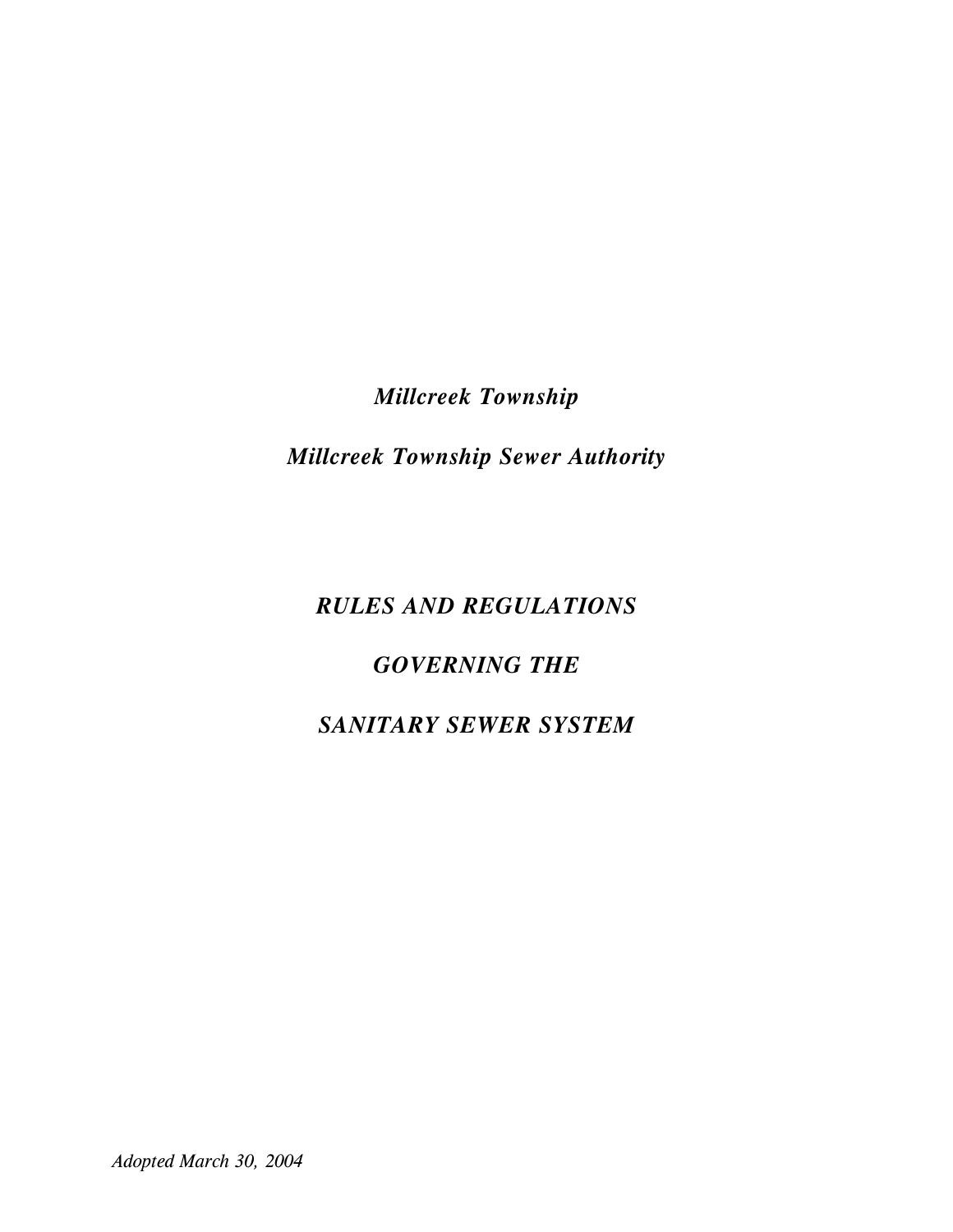## **TABLE OF CONTENTS**

|                |                                                     | Page     |
|----------------|-----------------------------------------------------|----------|
| $\mathbf{I}$ . | Governing Laws                                      | $1-1$    |
| II.            | Licenses, Fees, Charges and Financial Security      | $2 - 1$  |
| Ш.             | Laying Building Sewers                              | $3 - 1$  |
| IV.            | <b>Regulation of Connections</b>                    | $4 - 1$  |
| V.             | Maintenance and Repairs                             | $5 - 1$  |
| VI.            | Inspections                                         | $6 - 1$  |
| VII.           | Inspections and Certifications on Request           | $7-1$    |
| VIII.          | Inspections and Termination of Unlawful Connections | $8 - 1$  |
| IX.            | <b>On-Lot Sewage Disposal Systems</b>               | $9-1$    |
| Χ.             | Notices to Township or Authority                    | $10-1$   |
| XI.            | Forms                                               | $11 - 1$ |
| XII.           | <b>Construction Standards</b>                       | $12 - 1$ |
| XIII.          | Reserved                                            | $13 - 1$ |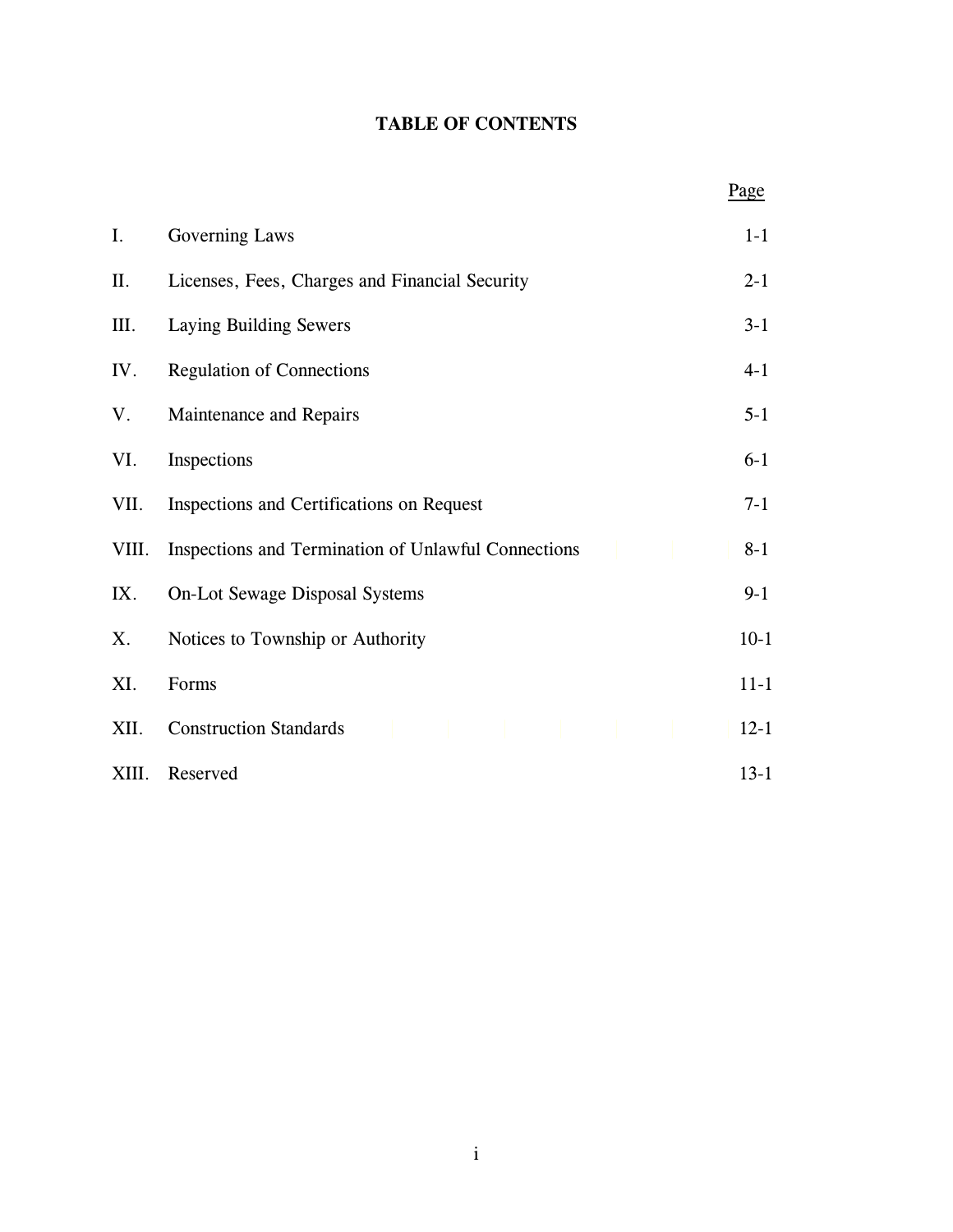#### **I. GOVERNING LAWS AND REGULATIONS**

These Rules and Regulations are intended to supplement and implement regulations set forth in a number of statutes, ordinances and administrative regulations, as amended and reenacted, these including but not limited to:

- Sewage Facilities Act (Act 537)
- Municipal Authorities Act
- Regulations of the Pennsylvania Department of Environmental Protection (Title 25, Pennsylvania Code)
- Regulations of the Erie County Department of Health
- Millcreek Township Sewer Use Ordinance
- Millcreek Township Sewer Rental Ordinance
- Millcreek Township Public & Private Improvements Code
- $\bullet$  Millcreek Township Subdivision & Land Development Ordinance
- Millcreek Township Zoning Ordinance

These Rules and Regulations generally will not repeat substance in these or other laws, ordinances and regulations.

The Township and/or the Authority, as is applicable, shall in January of each year establish personnel rates for that calendar year which include base wages and all benefits. These rates as certified shall be the basis for assessment of personnel charges and overtime rates as they may be imposed under these Rules and Regulations.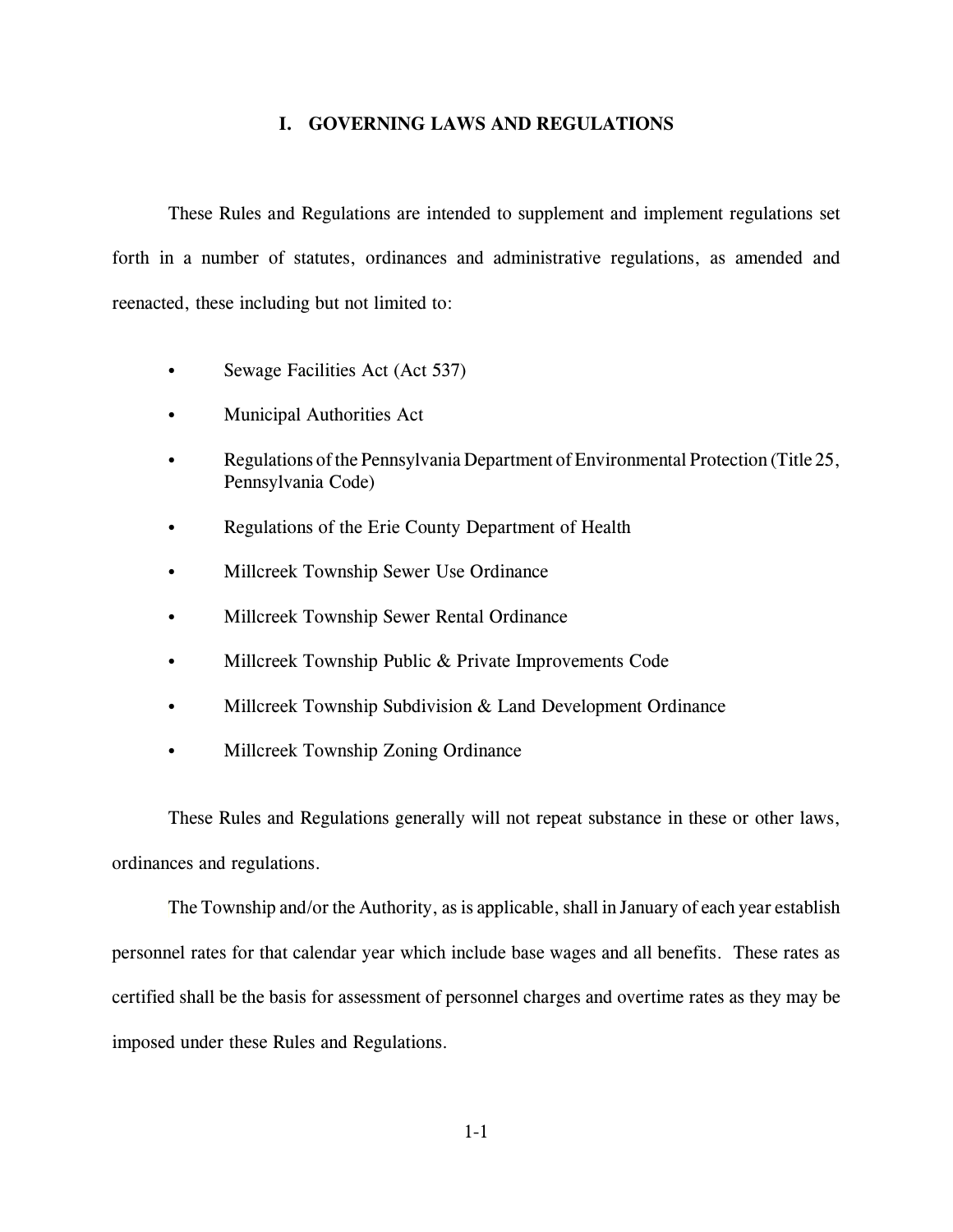## **II. LICENSES, FEES, CHARGES AND FINANCIAL SECURITY**

## **License Required**

No contractor not properly licensed by the Township and the Authority shall perform work related to or involving connection or repair to the sanitary sewer system.

## **Standards for Grant and Retention of License**

A plumber or other contractor holding a current and valid plumbing license issued by the City of Erie shall be eligible to receive and hold a license to perform work involving connections or repairs to the sanitary sewer system.

A copy of a current and valid license issued by the City of Erie shall accompany an application for license, and shall serve as proof that standards for grant of a license have been met.

A contractor must have and maintain in force at all times while an issued license remains in effect liability and workers' compensation insurance protecting the Township and the Authority and third persons from personal injury, property damages, death and other damages arising out of or as a consequence of the contractor's acts or omissions. Minimum limits and required provisions of such insurance are as set forth on the Application for Contractor License form adopted as part of these Rules and Regulations.

Lapse, suspension, revocation or other termination of a City of Erie plumbing license shall be just cause for revocation or suspension of a license issued by the Township and/or the Authority. A person or firm licensed by the Township and/or the Authority whose City of Erie plumbing license is suspended, revoked or terminates by lapse or any other cause shall be obligated to give written notice of such suspension, revocation or termination to the Township or the Authority within five (5) days after receiving notice of such suspension, revocation or termination by the City of Erie.

## **License Application and Fees**

A license fee of \$50.00 is hereby established which is to be paid upon application by a contractor for a license to perform work involving connections or repairs to connections to the sanitary sewer system, pursuant to provisions of Section 1.07.3 of the Sewer Use Ordinance, as may in the future be amended. This fee is imposed on a one-time basis so long as the contractor-licensee remains in good standing. In the event of revocation of a license, a contractor shall be required to pay a new license application fee prior to issuance of a new license.

Application for a license shall be made on the Application for Contractor License Form attached to these Rules and Regulations, as it may in the future be amended. An application must be completed in full.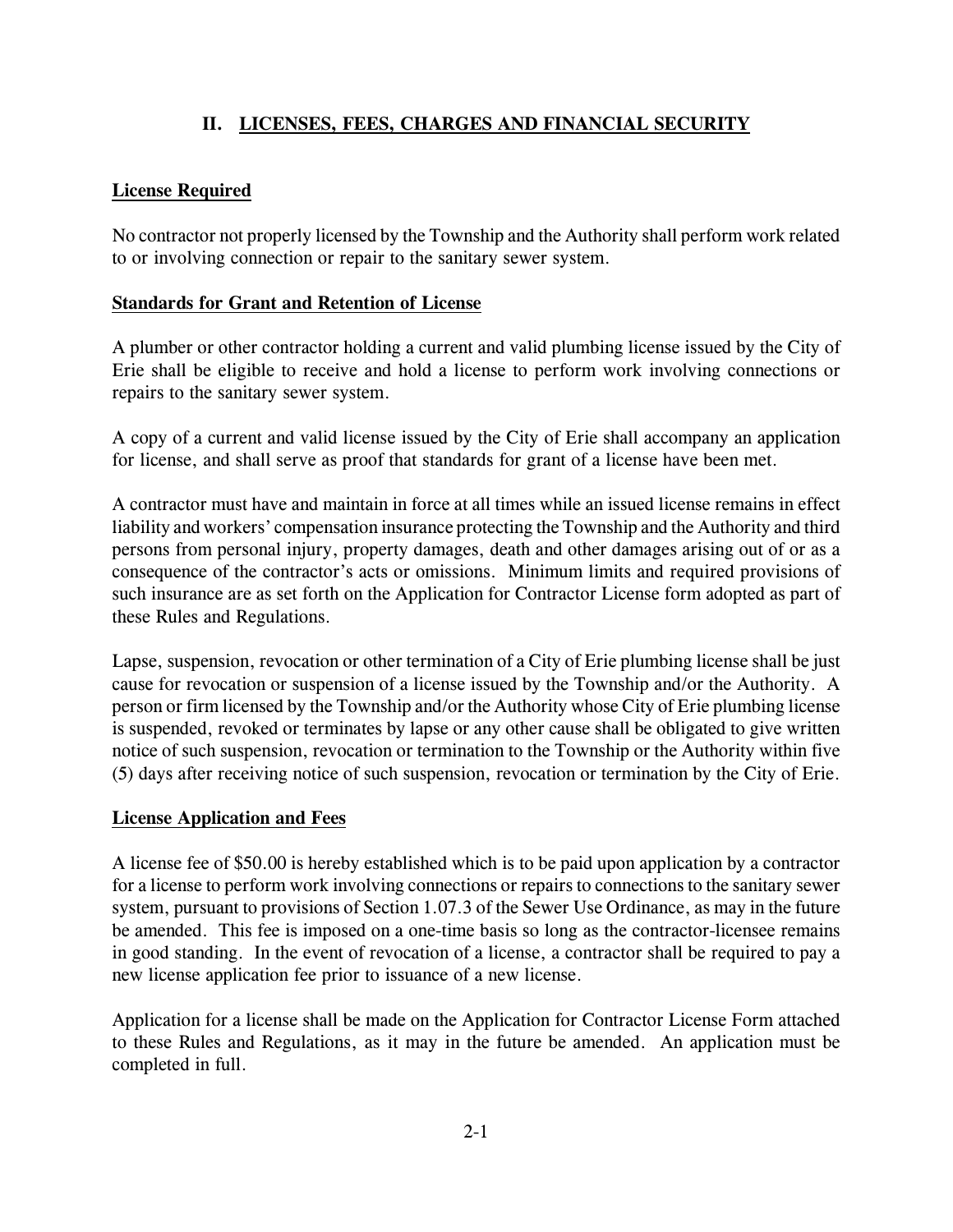## **Refusal to Grant License**

The Township and/or the Authority may in its or their discretion refuse to grant or issue a license to any applicant who (a) does not meet eligibility requirements for grant of a license; or (b) fails to submit a complete application and/or provide all required insurance and other information; or (c) fails to tender the financial security required under this Section; or (d) makes a material misrepresentation on the application for registration.

## **Suspension or Revocation of License**

The Township and/or the Authority may suspend or revoke a previously issued license upon a determination that:

- The Applicant has made a material misrepresentation on the application for registration; or
- The Applicant has made a material misrepresentation on an application for permit to connect to the sanitary sewer system; or
- Applicant/Licensee has allowed his, her or its City of Erie plumbing license to lapse, or such license otherwise has been suspended, revoked or terminated; or
- Licensee has failed to maintain in full force and effect all liability and workers' compensation insurance as required by these Rules and Regulations; or
- Licensee has failed to comply with performance or construction standards governing work on the sanitary sewer system; or
- Applicant/Licensee has failed to comply with the Sewer Use Ordinance or these Rules and Regulations.

## **Acceptable Financial Security**

The financial security for proper performance of work subject to a permit to connect or repair a connection to the sanitary sewer system must be in one of the following forms:

- Cash, cashier's check or certified check; or
- Irrevocable letter of credit issued by a Federal- or Commonwealth-chartered lending institution; or
- Restrictive or escrow account(s) in a Federal- or Commonwealth-chartered lending institution.

Surety, performance or similar bonds shall not be acceptable as financial security.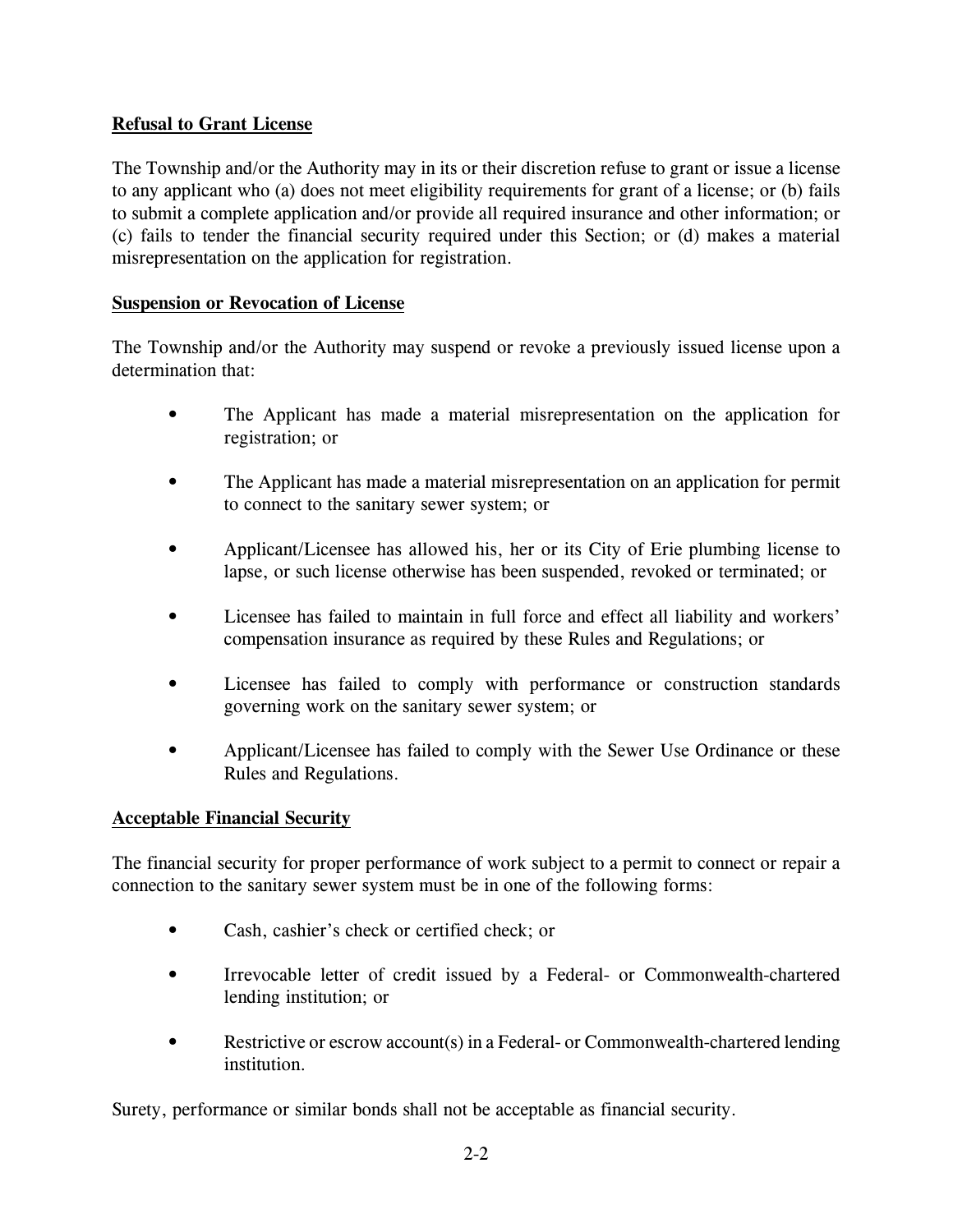## **Purpose and Required Substance of Financial Security**

Financial security tendered pursuant to issuance of any permit to effect, alter, modify or terminate a connection to the sanitary sewer system shall be tendered and held as security for the proper performance of the work and payment of sums subject to the requested permit in full compliance with the Sewer Use Ordinance, the issued permit and these Rules and Regulations, and to guarantee repairs to streets and/or sewer facilities required as a consequence of such work.

- A. Financial security paid by cashier's or certified check shall be payable to Millcreek Township.
- B. An irrevocable letter of credit shall name Millcreek Township and the Millcreek Township Sewer Authority as beneficiaries and identify the applicant or the applicant's contractor as the obligor. A letter of credit shall further provide that:
	- (i) The letter of credit is given as financial security for the obligor's proper performance of all work in connection with effecting, altering, modifying or terminating a described connection to the sanitary sewer system;
	- (ii) Such letter of credit shall be effective for a period of not less than one (1) year from the date of its issuance;
	- (iii) Upon written certification that work has not been performed in accordance with the issued permit and/or applicable regulations and standards, Millcreek Township and/or the Millcreek Township Sewer Authority, at its or their sole election and free from any claim by the obligor or the issuer, may demand and collect up to the full amount of the letter of credit;
	- (iv) Should work required under the issued permit and applicable regulations not be completed and certified as completed within one year after the date of issuance, the letter of credit shall automatically be extended for an additional period of one year;
	- (v) Should the issuer elect not to renew the letter of credit, it shall give the beneficiaries at least thirty (30) days' prior written notice of its election not to renew, in which event Millcreek Township and/or the Sewer Authority may, upon written demand and free from any claim by the obligor or the issuer, draw up to the full amount of the security.
- C. A restrictive or escrow account must expressly name Millcreek Township as owner (subject to proper performance and release of the security) or specifically assign to Millcreek Township the right to recover up to the full amount of the account as required to defray or reimburse expenses, attorneys' fees and other damages sustained as a consequence of the work and/or secure payment of sums due pursuant to the permit.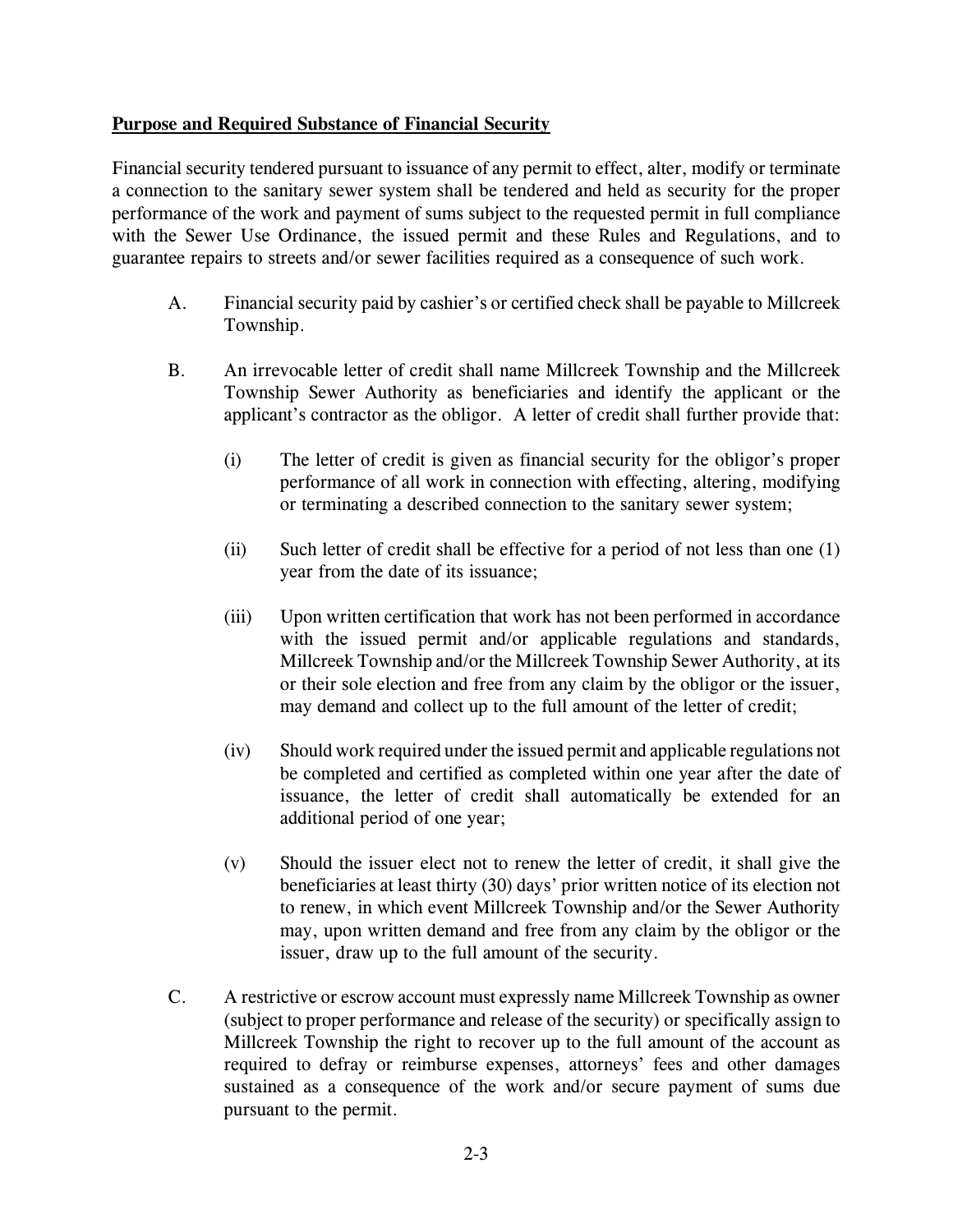## **Required Amount of Financial Security**

Financial security in the amount of Five Thousand Dollars (\$5,000.00) shall be tendered prior to issuance of a permit. Where the applicant or contractor requests or has requested permits for multiple active sites, the total amount of financial security shall be Ten Thousand Dollars  $($10,000.00)$ . All sums received as financial security shall be held and administered in accordance with the following Section.

## **Administration of Financial Security**

All financial security tendered to ensure the proper performance of work and payment of all sums due under a permit shall be held solely for that purpose. Cash or payment by cashier's or certified check shall be retained in an account restricted to use as deposit of financial security. In the event the Township or the Authority determines that an applicant or a contractor has violated the Ordinance, the issued permit or these Rules and Regulations such that the security must be used to repair damage or effect payment of sums due, it or they shall , prior to exercising rights against the security, give to the obligor written notice of intention to do so.

Financial security shall not be released unless all work has been made available for inspection as required by the Sewer Use Ordinance and these Rules and Regulations, and work as completed has been certified as being in compliance with all applicable regulations.

All security shall be released upon certification that all work or payments required have been performed or paid, and written notice of such certification shall be given to the obligor, to the issuer of a letter of credit or to the custodian or escrow agent for a secured or restricted account. Upon completion of required work and payment of sums due in connection with a permit, all sums remaining in the financial security shall be refunded to the obligor.

## **Forms**

Forms for applications for permits, contractors' applications for license and financial security shall be as set forth in the Forms section of these Rules and Regulations.

## **Payment of Fees and Charges**

The Township or the Authority shall not issue permits, licenses or certifications until all fees due therefor have been paid in full.

The Township and/or the Authority may require payment of a deposit toward fees or costs to ensure full payment of undetermined charges. Any sums remaining in a deposit in excess of actual costs shall be refunded to the payor.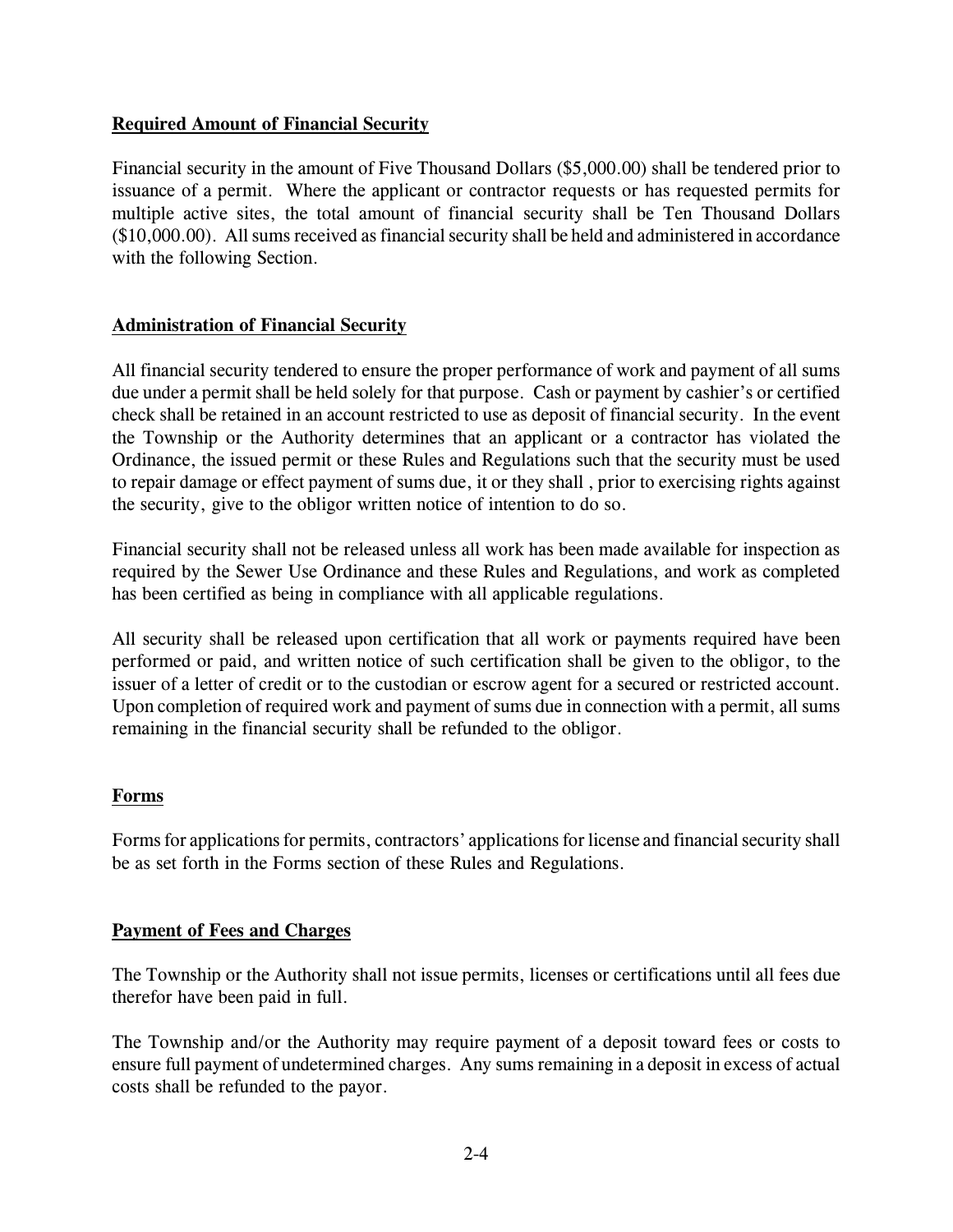## **Permit Fees**

Fees to be paid for issuance of a permit to connect to the public and private sewer system or of a permit to repair a building sewer are as follows:

**Permit fee for Connection \$250.00 Permit fee for Repair to or Modification of Building Sewer \$ 75.00**

If a permit expires as defined in the Sewer Use Ordinance, a new permit fee shall be payable upon any subsequent application.

See Section 8 re. fees where owner voluntarily effects termination of an unlawful connection.

#### **Inspection Fees**

Where an owner, contractor or other person requests that the Township or the Authority perform inspection of work outside of regular Township business hours, a fee for overtime services shall be assessed, in addition to base fees otherwise due for services, in the sum of \$80.00.

The above overtime fee is based on 2004 employee compensation and benefit rates. This fee shall be adjusted annually upon certification by the Township Treasurer or the Authority of then current employee compensation and benefit rates for inspectors (See Section 1).

#### **Fees for Certification of Existing Connections**

A base fee of \$100.00 is hereby established for provision by the Township and the Authority of inspection services and certification of findings as to existing connections upon request of a property owner or authorized person as provided in Section 1.13.6 of the Sewer Use Ordinance.

This base fee shall cover costs of the following services by the Township or the Authority: (a) field inquiry and scheduling of visit to the premises; (b) office investigation (including identification of soils and water table data); (c) property reconnaissance (including determination of downspout locations, availability of storm sewers, whether trap and clean-out are available and whether sump pump and connection exist, etc.) and consultation by inspector and office staff, with a certification or recommendation for extra measures believed to be necessary. If upon completion of such work, the Township or Authority believes that additional measures are required to enable a complete inspection and certification, fees for additional measures shall be:

| Dye test downspouts            | $$150.00*$ |
|--------------------------------|------------|
| <b>Splash test downspouts</b>  | $$150.00*$ |
| Televise under basement floor  | \$250.00   |
| <b>Televise building sewer</b> | \$250.00   |

\* Add \$150.00 to stated fee if Township must supply the water source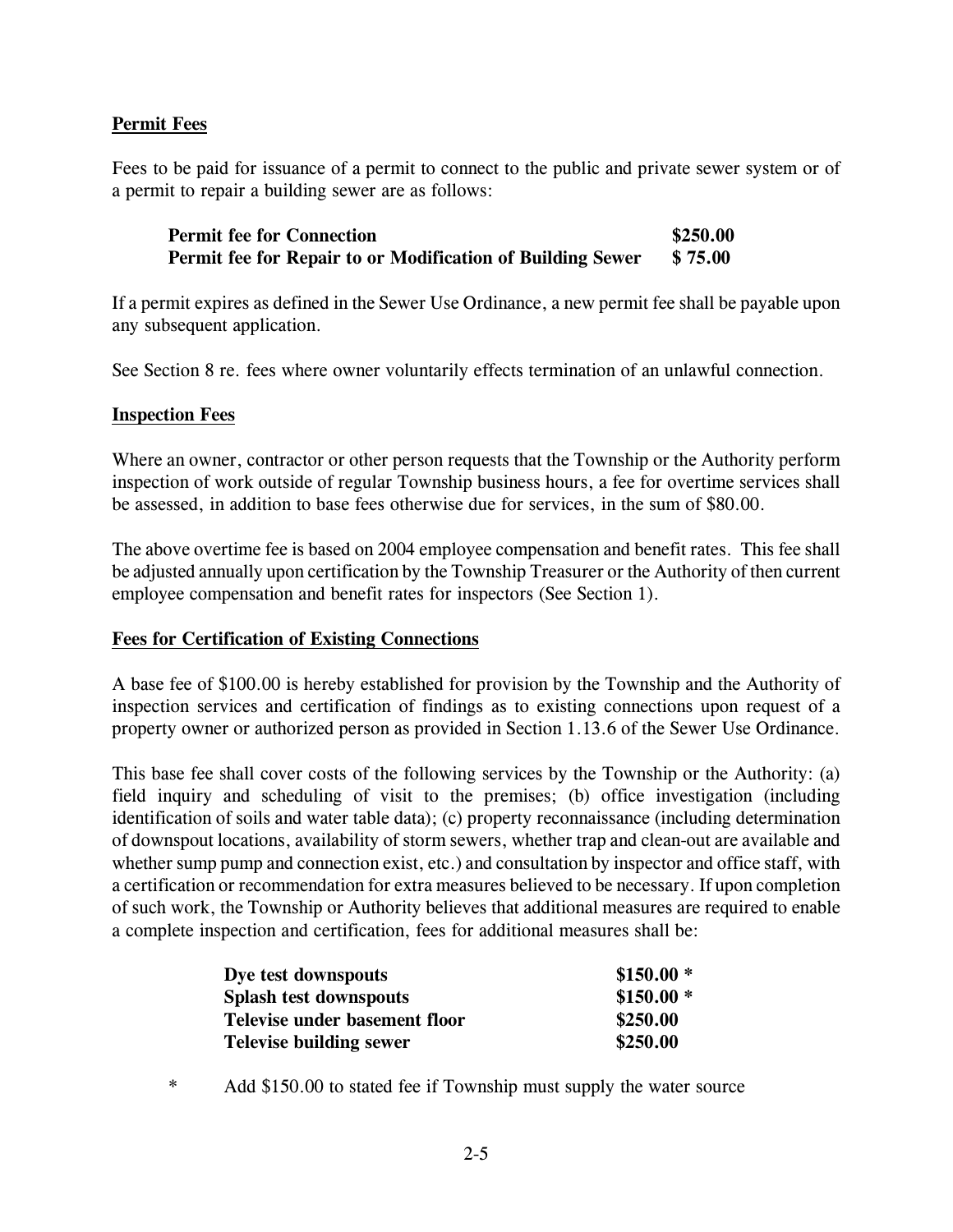## **III. LAYING BUILDING SEWERS**

#### **Applications for Permits**

Applications for permits to construct building sewers to connect with the public or private sanitary sewer system and/or to effect, repair, alter, replace or terminate a connection to the system shall be made by the owner of the property to be served or by the owner's authorized agent.

Applications shall be made on the form included in these Rules and Regulations and shall be submitted to the Millcreek Township Sewer Authority. All fees and financial security due as to the proposed work shall be tendered with the application for permit.

A tap-in fee may be due and owing under resolution of the Sewer Authority for capital cost reimbursement to the Authority for installation of public sewer mains. Payment of such tap-in fee must be made or arranged for at the time of application for a permit.

## **Performance of Work**

No work on a building sewer or any other component of a private or the public sewer system shall be done except in conformity with an issued permit and by a contractor duly licensed by the Township and the Sewer Authority.

All work shall be done in strict conformity with requirements of the Sewer Use Ordinance and these Rules and Regulations.

At least 24 hours' prior notice must be given to the Sewer Authority prior to commencement of work.

A Highway Occupancy Permit or local street access permit shall be obtained from the Pennsylvania Department of Transportation or Millcreek Township whenever any excavating is to be performed within the limits of any right of way of a State highway or Township street.

All work shall be subject to inspection and approval by the Township and/or the Authority.

No building sewer connections shall be covered after construction unless and until the connections have been inspected and approved by the Township and/or the Authority.

Notice of completion of construction shall be given to the Sewer Authority immediately upon completion.

Failure to give notices prior to commencement of work, upon completion of work and/or the failure to keep work open and available for inspection shall not excuse defective performance. The Township and/or the Authority shall have the authority to issue stop-work orders or to require that completed work be made available for inspection.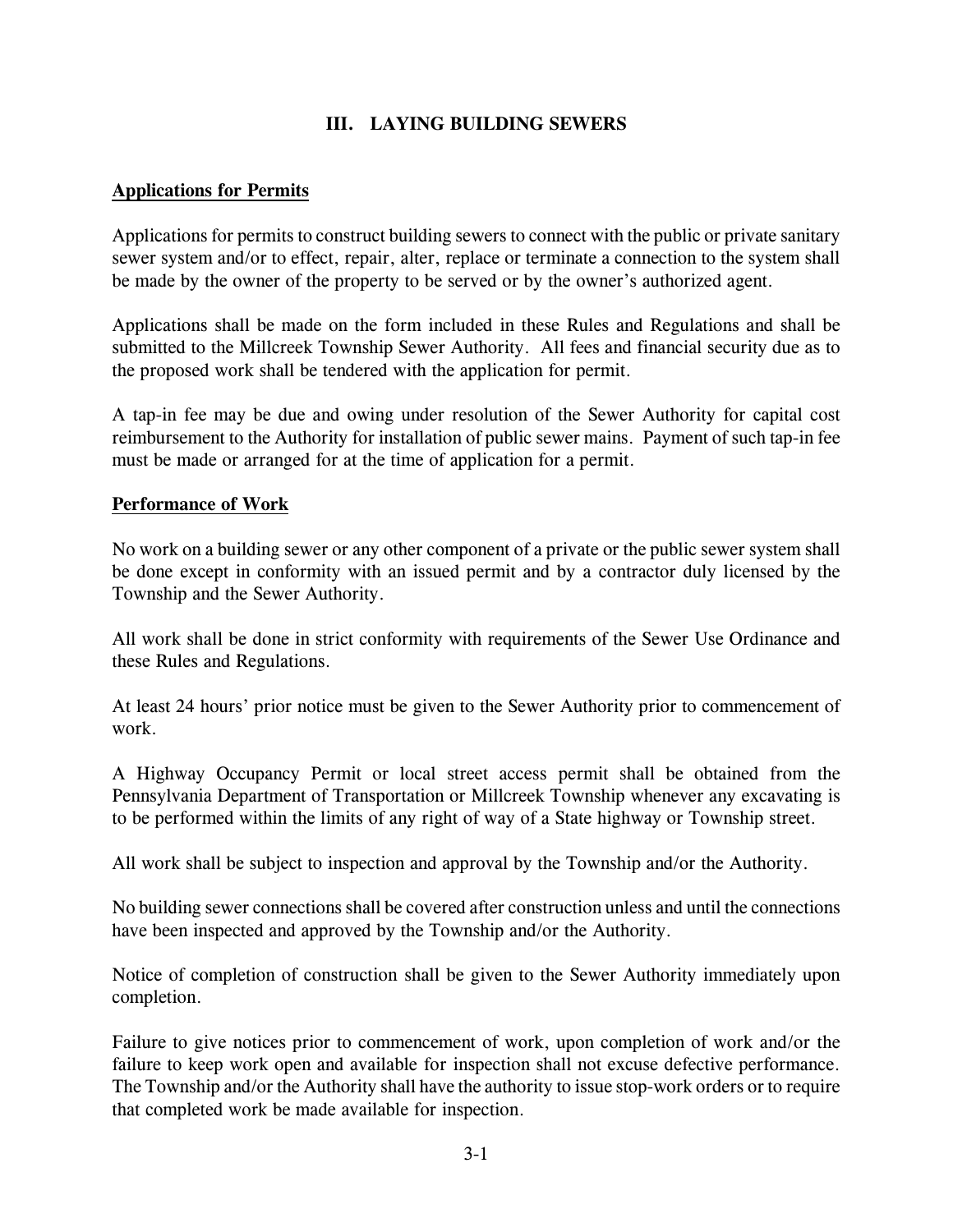## **Authorized and Prohibited Connections**

Pursuant to the Sewer Use Ordinance, discharge of any surface water, storm water, roof runoff, groundwater or sump discharge into the public sanitary sewer system is prohibited. Any such unlawful connection constitutes a violation of the Sewer Use Ordinance. Any property owner, contractor, subcontractor or other person causing or allowing such a discharge shall be subject to penalties for violation, and shall further be liable for any damages which result to other properties or buildings connected to the public system and for any sums charged to Millcreek Township and/or the Sewer Authority pertaining to flows of such storm water or ground water into the sanitary sewer system.

Only water from bath, toilet, kitchen, laundry, basement floor and garage floor drains, pools and water containing substances in conformance with the Millcreek Township Industrial Waste Ordinance shall be discharged into the sanitary sewer system.

Existing building sewers may be used for connection of new buildings or structures only after the sewers have been inspected and approved by the Township and/or the Authority. A new sewer permit shall be required for all such connections.

No building sewer serving more than one (1) dwelling or other building or structure shall be constructed to connect with the public sanitary sewer system. The Township or the Authority may approve connection of two separate buildings on a single property which cannot be subdivided to a building sewer if it is shown by the applicant that it is not otherwise possible to connect the second building or structure to a public sewer. In the event of approval, a sewer permit shall be required for each building or structure, and the Township and the Authority shall have no responsibility for maintenance of, repair to or damage to any building sewer serving more than one building.

When the basement of any building receives any ground water, a sump pump may be required for the approval of the building drain or building sewer. Discharge from all sump pumps receiving ground water shall not be connected to any sanitary sewer line.

The Township and/or the Authority shall have the authority at any time to enter any property, building or structure to make inspection to determine whether any building sewer is receiving any waters other than sewage which is properly connected to the sanitary sewer system.

No inspection or release of financial security shall be deemed to constitute an approval of or acquiescence to an unlawful connection to the public sanitary sewer system.

Conveyance and connections of storm water, surface water, roof runoff, groundwater and/or sump discharges shall be governed by and effected in compliance with Millcreek Township's Stormwater Management Ordinance and standards in the Township's Public and Private Improvements Code.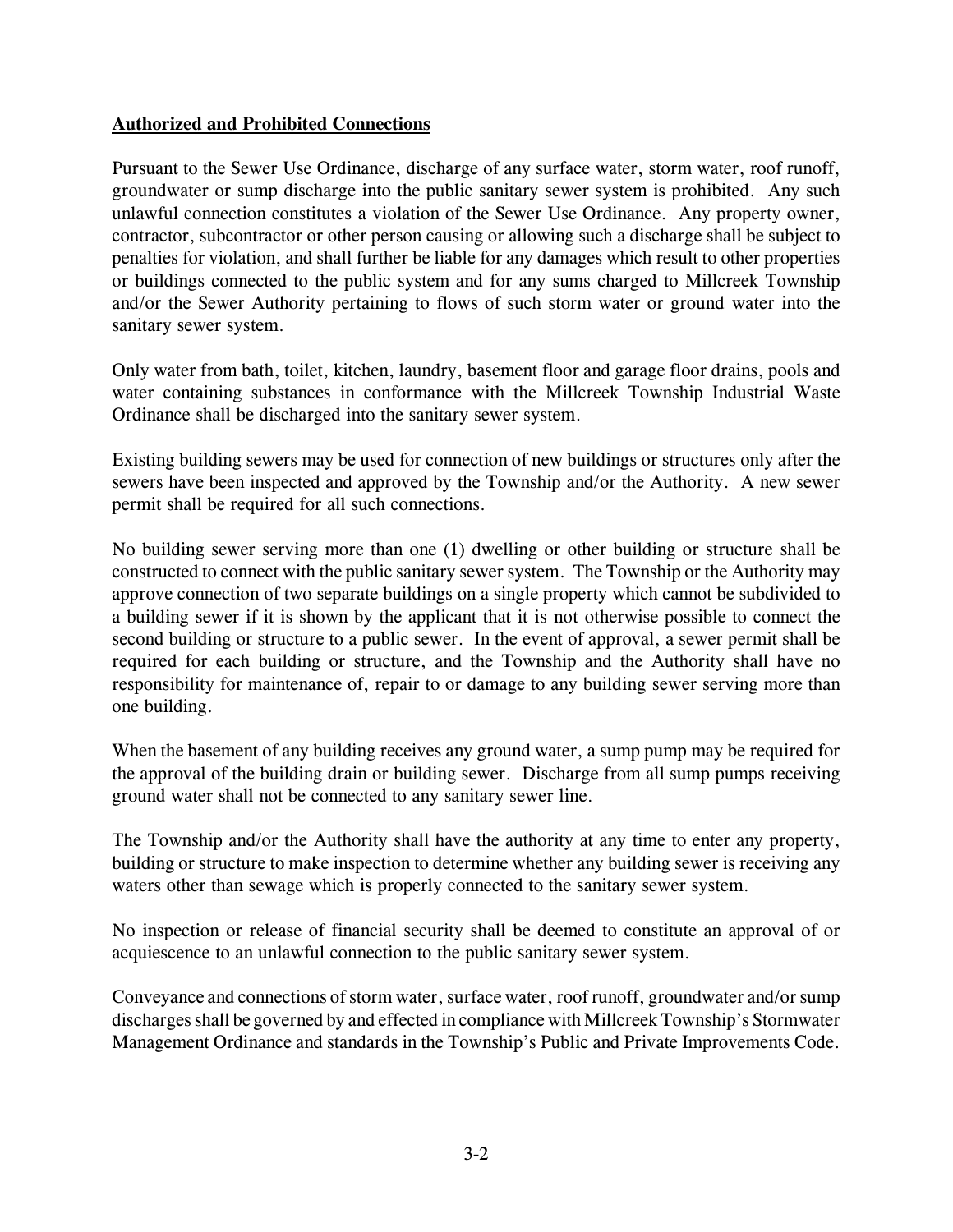## **Performance Standards**

Pipe All sewer pipe to connect with the public sewer system shall be between 4" and 8" in diameter. Where pressure sewers are authorized, they shall conform with specifications or recommendations of the pump manufacturer.

Gravity System Piping used shall be either:

- Belltite or equal cast-iron slip or mechanical joint pipe as approved by the American Water Works Association; or
- PVC-ASTM 3034-SDR-35 or ABS-ASTM 2751-SDR-35 or Schedule 40 pipe, with joint material to be rubber ring, solvent cement or equivalent subject to prior approval by the Township and/or the Authority.

Pressure System Piping used shall be:

• PVC-ASTM 2241 - SDR 21 or PVC-ASTM D1785 - Schedule 40 or Polyethylene ASTM 2239 - SIDR 11.5.

Traps and Trap, clean-out and fresh air inlet assembly shall be in accordance with the detail Clean Outs set forth in these Rules and Regulations (See Section 12).

> If repairs or alterations are made to a building sewer serving a property which does not have a trap, clean-out and/or fresh air inlet as required by these Rules and Regulations, a trap, clean-out and/or fresh air inlet shall be installed in the course of such repairs or alterations.

Gravity building sewers of more than 75 feet in length shall have cleanouts installed at 75-foot intervals and shall be left accessible for maintenance.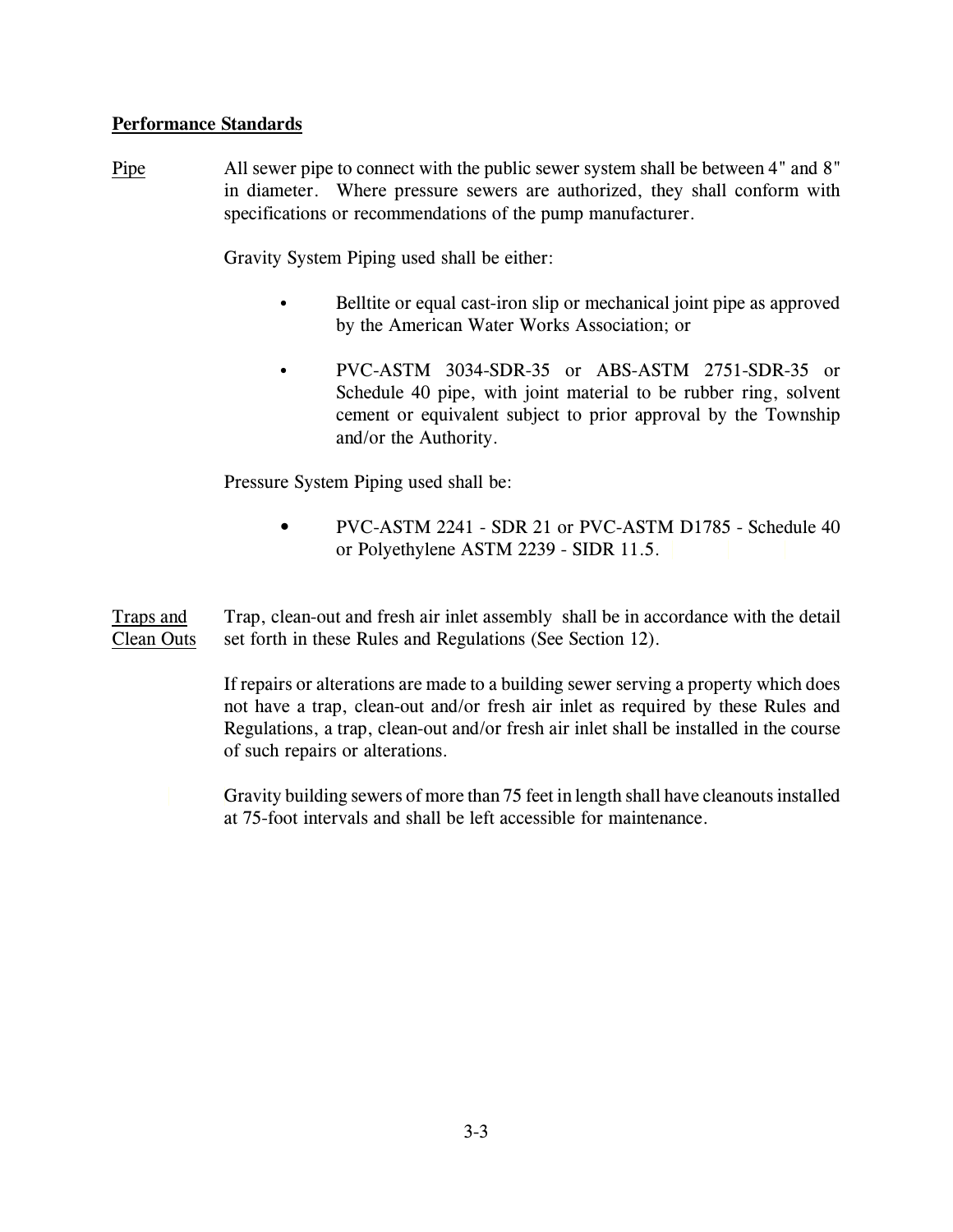Installation All sewer pipe shall be installed at an even grade from the horizontal trap to the public sewer main of not less than one-quarter inch per foot.

All joints shall be water tight.

The ends of all pipes not immediately connected for use shall be securely closed with materials approved by the Township and/or the Sewer Authority.

The inside of every building sewer connection, after it is laid, shall be left smooth and perfectly clean throughout its entire length.

Bedding and backfill materials shall be as specified by the pipe manufacturer.

Backfill materials and compaction requirements under highways or streets and within rights of way shall be as specified in the Highway Occupancy Permit or Township street access authorization.

No building sewer shall be covered prior to inspection and approval by the Township and/or the Authority.

Permit All connections and other work to the public or private sanitary sewer system shall Required be effected only in accordance with these Rules and Regulations by a contractor holding a valid license issued by the Township or the Authority, and only after a permit authorizing such work has been issued.

> All work shall be in accordance with the Sewer Use Ordinance and with the permit authorizing the work.

Inspections All work shall be open and available for inspection by the Township and/or the Authority until such time as either shall certify its proper completion.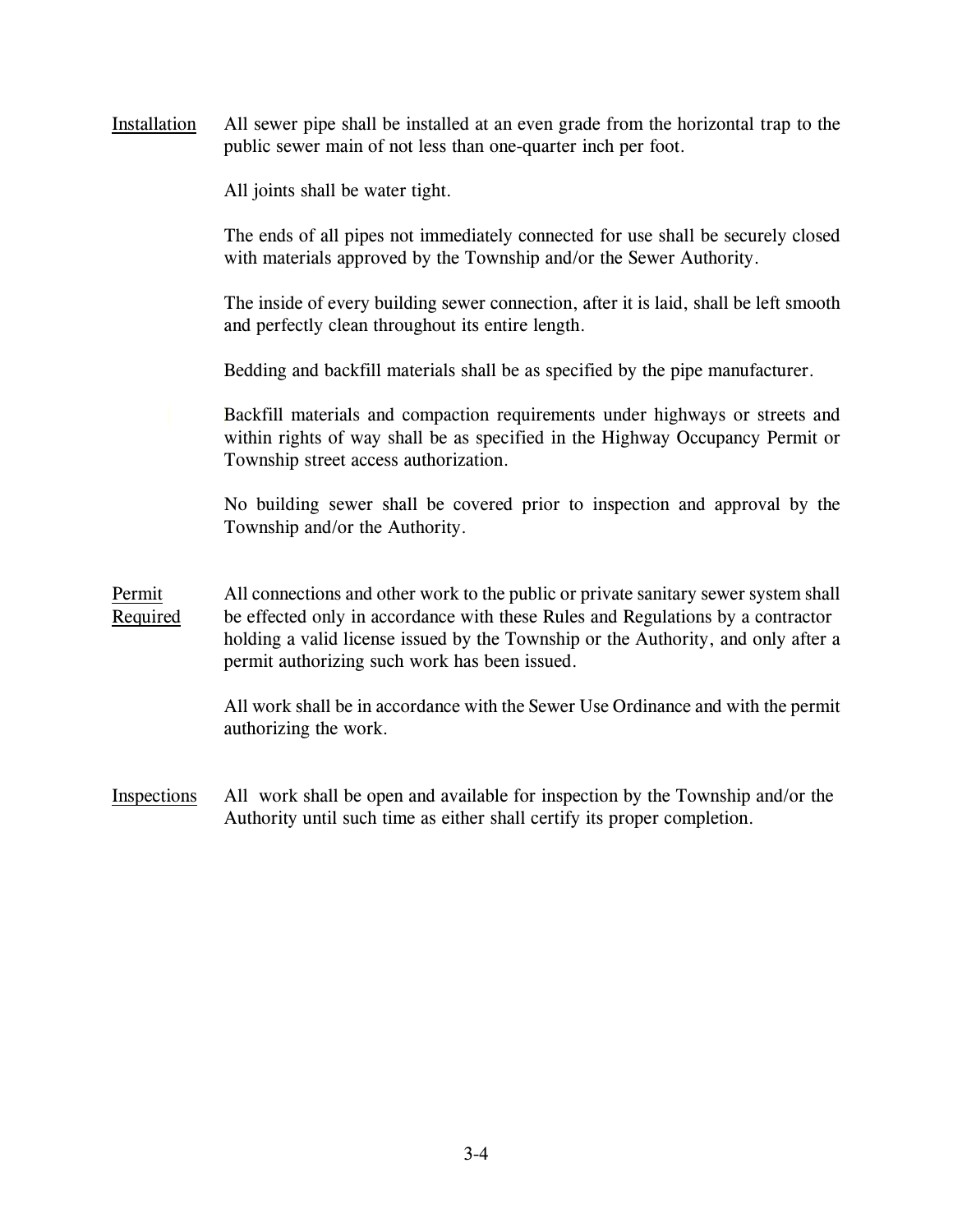## **IV. REGULATION OF CONNECTIONS**

#### **Act 537 Planning Modules**

Approval by the Sewer Authority and the Township of an application for approval of a sewage facilities planning module under Act 537 to accommodate a proposed development or use shall not constitute approval of permits to connect to the sanitary sewer system, nor shall such approval constitute any contract granting to the applicant a right to approval of applications for permits to connect to the sewer system except as may be specifically provided in the approval or in these Rules and Regulations.

The Township and/or the Authority shall have authority to deny approval of a submitted Act 537 planning module if the proposed development or use would violate regulations in applicable Federal or State laws, the Township's Sewer Use Ordinance or any agreement or order pertaining to limitations on the number of connections to the sanitary sewer system or the allocated flows authorized in the sanitary sewer system. In the alternative, the Township and/or the Authority shall have authority to impose conditions upon approvals and/or to limit the scope of the application in order to comply with such statutes, ordinances, agreements and/or orders.

Where limitations on the number of allowed connections to the sanitary sewer system and/or limitations on allowed capacity of flows in the sewer system have been imposed under a statute, ordinance, regulation, agreement or order:

- A. The Township and/or the Authority, in considering a submitted Act 537 planning module application, shall have authority to limit the application to a defined number of new connections or volume of anticipated new flows and to disapprove any application which does not meet required limitations.
- B. Where such Act 537 planning module application involves a proposed development or a use in a municipality whose sewer system is tributary to Millcreek's system, the Township and/or the Authority shall not approve an application proposing more new connections or additional flows than can be immediately be authorized or allowed, absent a written agreement with the tributary municipality or sewer authority which includes specific provisions that ensure control by the Township and/or the Authority over the actual connections.
- C. Absent a written agreement with a tributary municipality or its sewer authority, approval by the Township and/or Authority of new connections and/or additional flows shall be on a first-come, first-served basis, with no additional new connections authorized once the maximum allocated number of new connections or volume of new flows in a given year has been reached.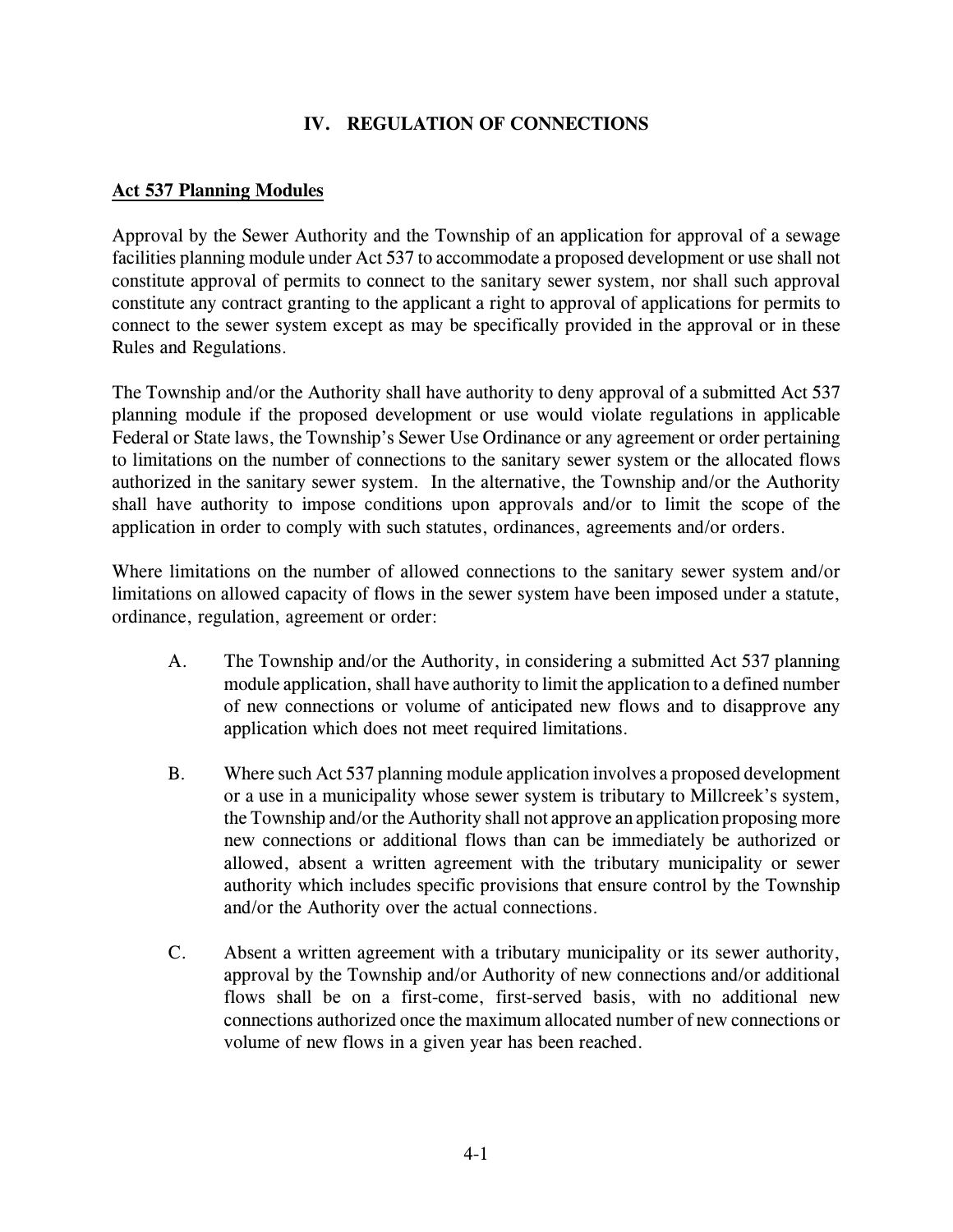## **Conditions of Service**

The Township and/or the Authority shall furnish sewerage service only in accordance with the Sewer Use Ordinance, the Sewer Rental Ordinance and these Rules and Regulations, all as may in the future be amended or supplemented.

No application for service, contract, license or agreement shall be inconsistent or conflict with such regulations, and all work performed and use of the sewer system pursuant to an approved permit shall be in accord with all regulations.

The furnishing of public sewer service may be refused if:

- 1. Sewage flows are found or estimated to be excessive; or
- 2. The character of the sanitary wastes to be discharged is determined to be unsatisfactory; or
- 3. The application for permit, Act 537 planning module application, contract or agreement is determined to be inconsistent with regulations governing the sewer system; or
- 4. Provision of such service would cause a violation of or is not in compliance with an existing order, agreement or compact; or
- 5. Work performed under a permit or the proposed or actual use of a premises is contrary to the permit and/or to regulations governing the sewer system.

## **Permits to Connect**

No connection shall be made to the sanitary sewer system without an application for permit to connect first being submitted and approved by the Township and/or the Authority.

Applications shall be made on the Application for Permit to Connect form included in these Rules and Regulations.

All permit application and tap-in fees, and all financial security shall be paid and tendered prior to issuance of a permit.

The property owner shall be responsible for the veracity of information set forth on an application for permit.

All work shall conform with the submitted and approved permit.

An application for permit will be denied if it fails to meet requirements for permits or if any of the above conditions for service are not met.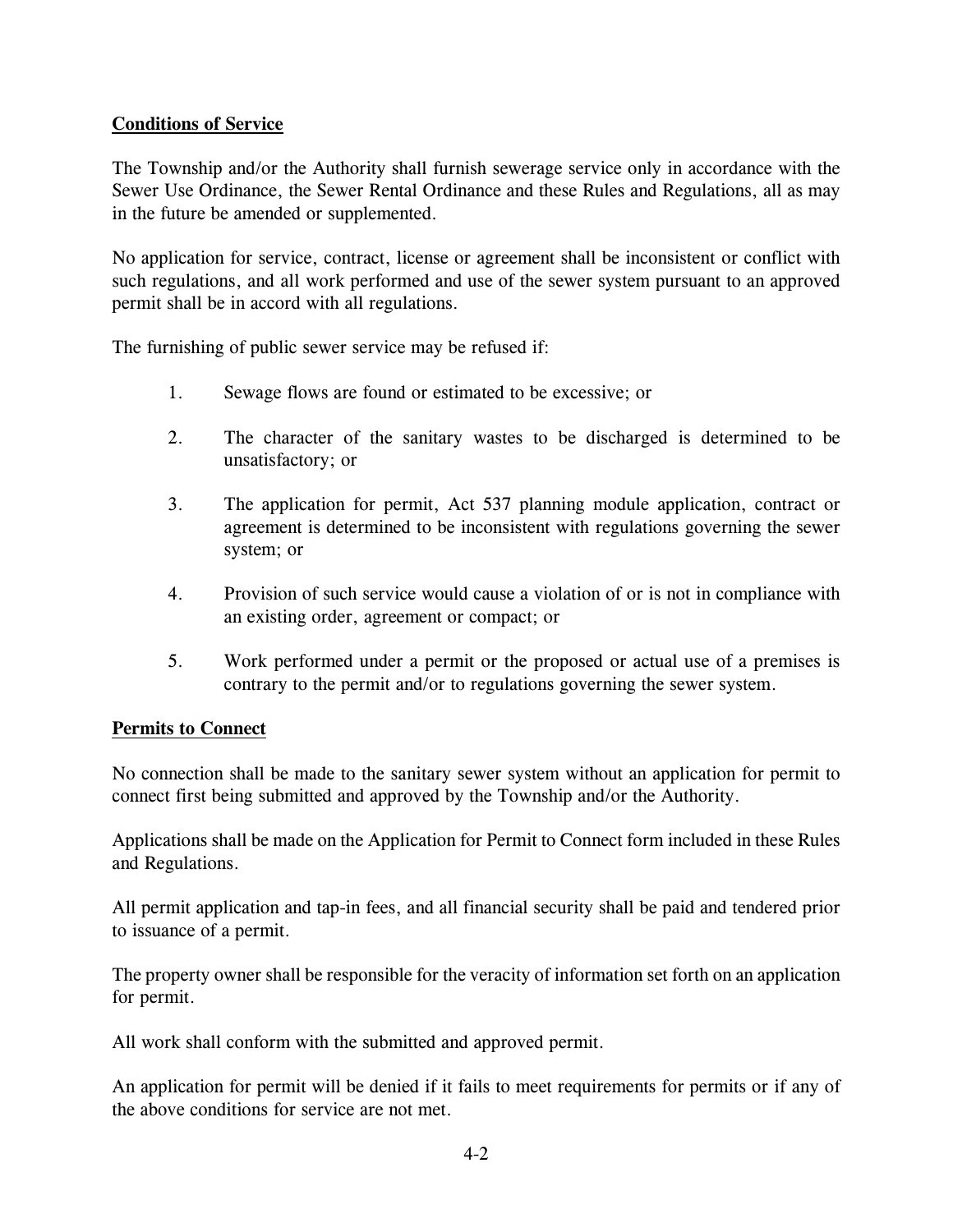## **V. MAINTENANCE AND REPAIRS**

#### **Ownership and Responsibility**

The Township and Authority shall be responsible for inspections, repairs to, maintenance of and reconstruction of the public sanitary sewer main.

Owners of properties abutting the public sanitary sewer main and the right-of-way or easement in which the main is located shall be responsible for inspections, repairs to, maintenance of and reconstruction of the building or private sewer and all appurtenances of such building or private sewer, from the building(s) to the main.

The Authority and/or the Township shall own and maintain the motor, pump and shredder portions of a grinder pump only if either has provided it as part of a public project. In all other cases, the Owner shall own and maintain the grinder pump and all appurtenances. In all cases, the property owner shall be responsible for payment of charges for electrical service for operation of a grinder pump.

Service connections shall be maintained by the owner but shall be deemed to be owned by the Township and/or the Authority. In their sole discretion and when it or they determine that the same is necessary or appropriate, the Township and/or the Authority shall replace existing service connections attaching to the public sewer main.

Neither Millcreek Township nor the Sewer Authority shall provide service calls to sewer lines or appurtenances for which property owners are responsible.

## **Permits Required for Repairs**

A permit shall be required prior to performance of any work to repair or alter a building sewer or private sewer connecting to the sanitary sewer system.

See also Sections II, III and IV, as they pertain to requirements for permits prior to performance of work.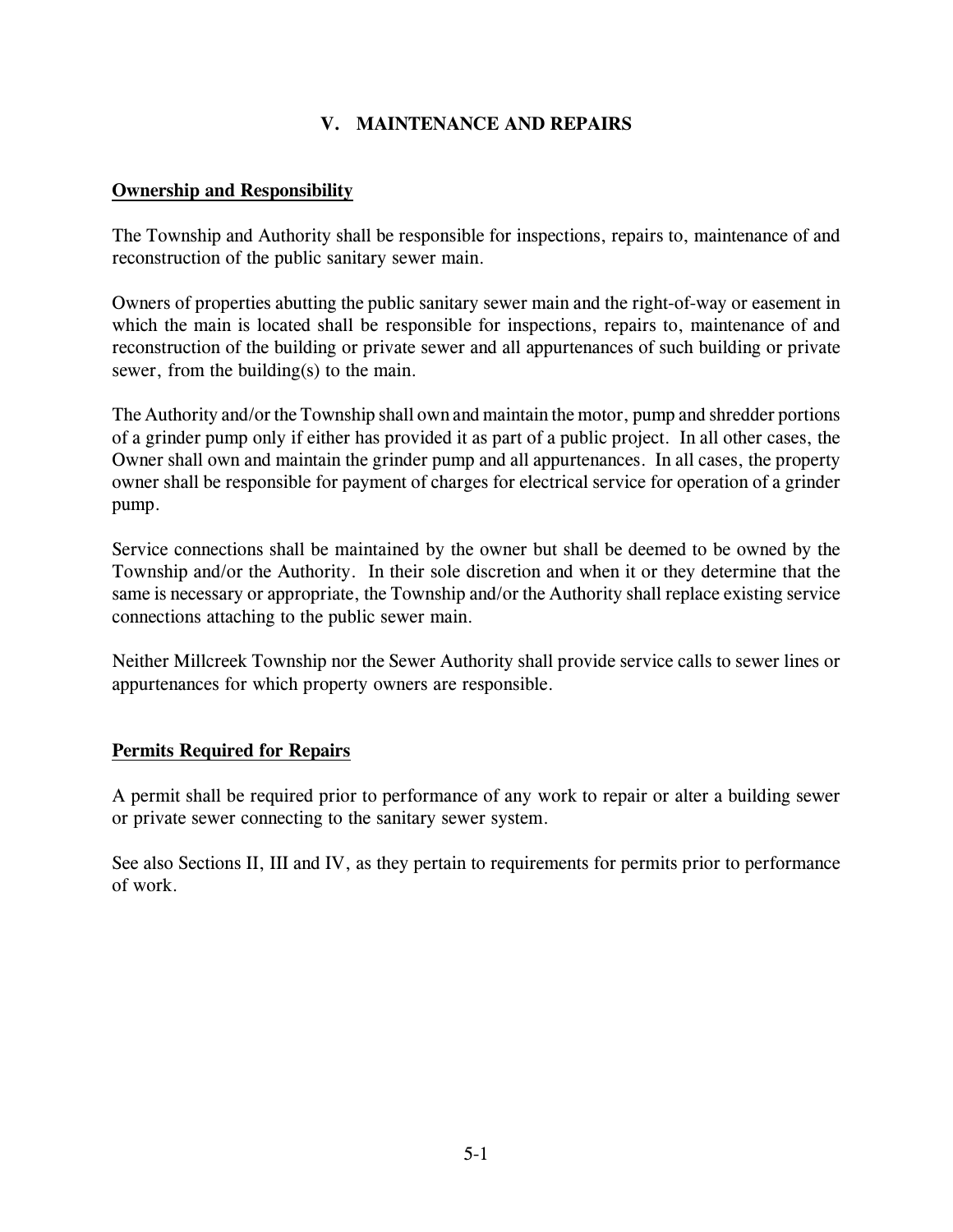## **Notices Upon Findings During Work**

If, in the course of inspections or repairs to a building or private sewer line for which the owner is responsible, the owner or the owner's contractor has reason to believe that there may be an obstruction to or defect in the sewer main, such owner or contractor shall promptly notify the Township. Such communications should not be made unless there is a basis for belief that there is an obstruction to or defect in the sewer main.

If an owner or occupant of a property, or a plumber or other contractor performing work related to a sanitary sewer or connection should discover existence of an unlawful connection to the sanitary sewer system, that person or firm shall be obligated to report such detected connection immediately to the Township's Sewer Department.

## **Township Assistance in Unique Situations**

When the Township or the Authority determines that, by virtue of topography, grade or other factors not within an owner's control, certain properties may experience backups from the main, independently of storm events affecting all properties, the Township shall notify owners of such properties and propose measures to protect the properties from such exposures.

In many cases, installation of a backwater valve will remedy these conditions.

In such cases, and where the property owner is willing to share in expense and secure installation, the Township, by prior agreement, shall either provide the backwater valve or, at its election, offer to pay one-half of total installation and materials expenses not exceeding a specified amount. The Township will not provide labor for construction or installation. The property owner will be responsible for installation, cleaning and future maintenance of the valve and all costs associated therewith aside from the contribution by the Township or the Authority. Such agreement shall be on that form adopted and attached to these Rules and Regulations.

If an owner declines to participate, the Township and/or the Authority will not be responsible for maintenance of the building sewer or for any damages resulting from impact of topography, grade or other unique factors upon operation of the system.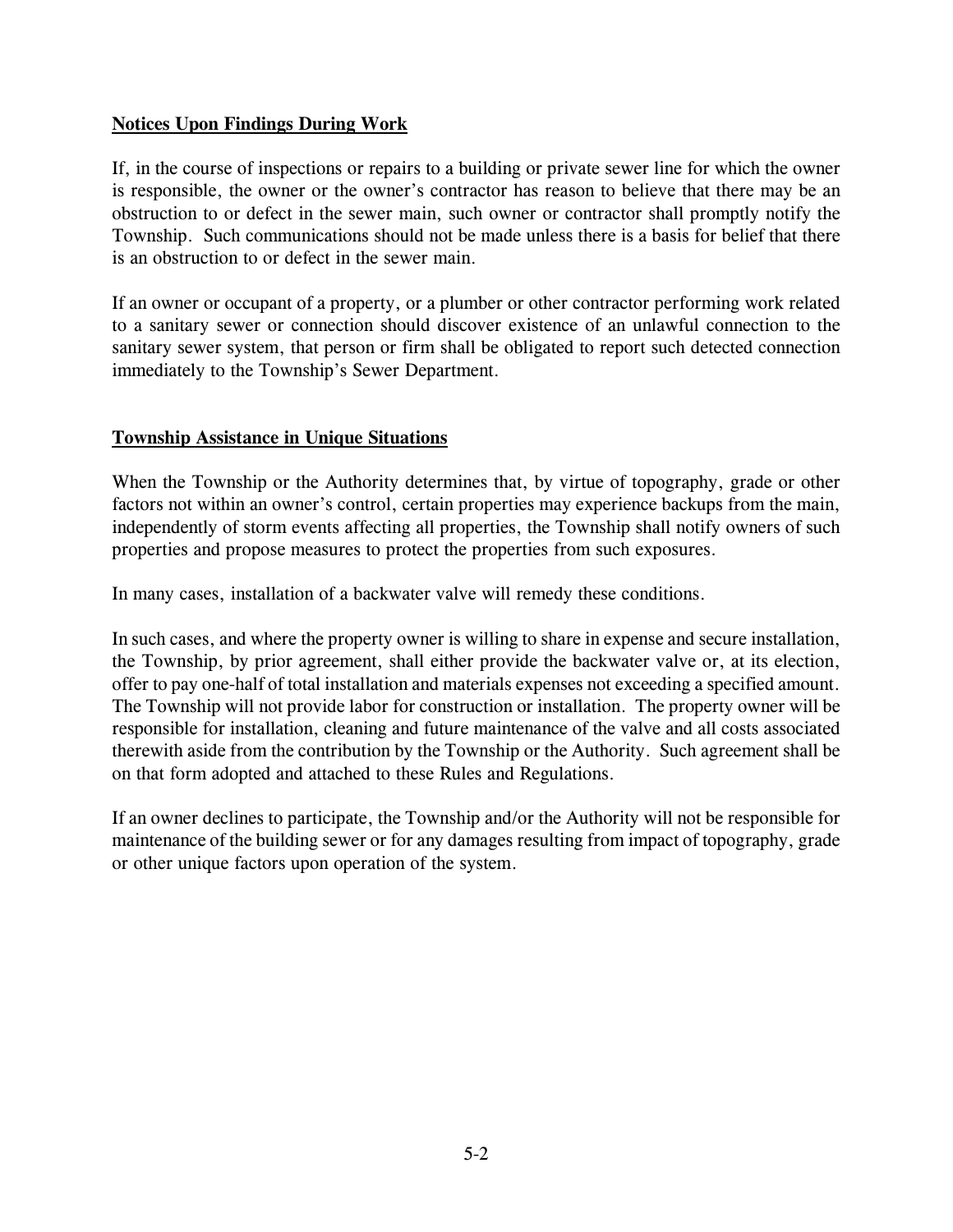## **VI. INSPECTIONS**

#### **General Requirements**

All work is subject to inspection and approval by the Township.

The Township or the Authority, using criteria such as total length and/or difficulty involved, may determine that continuous inspection is required and that a Developer Agreement is a more appropriate vehicle by which to achieve the purpose of these Rules and Regulations.

No building sewer connections shall be covered after construction unless and until the work has been inspected and approved by the Township.

Notice of completion of construction of any building sewer or private sewer or alteration thereof shall be given to the Sewer Authority immediately upon completion. All connections to the sanitary sewer system shall be identified on the application for permit and shall be constructed as shown on the approved permit. All work shall be inspected prior to approval of the construction.

The Township and/or the Authority shall have the right at any time to enter any building or property to make an inspection to insure that construction has been done in strict conformity with an approved permit.

Existing building sewers may be used for connection of new buildings only after the sewers have been inspected and approved by the Township.

New building sewers may be used for connection of new buildings only after the sewers have been inspected and approved by the Township.

Inspections generally shall be made during normal business hours of the Township. If an owner or an owner's contractor requests an inspection outside of normal Township hours and such request can be accommodated, the owner must first tender payment of the prescribed overtime inspection fees.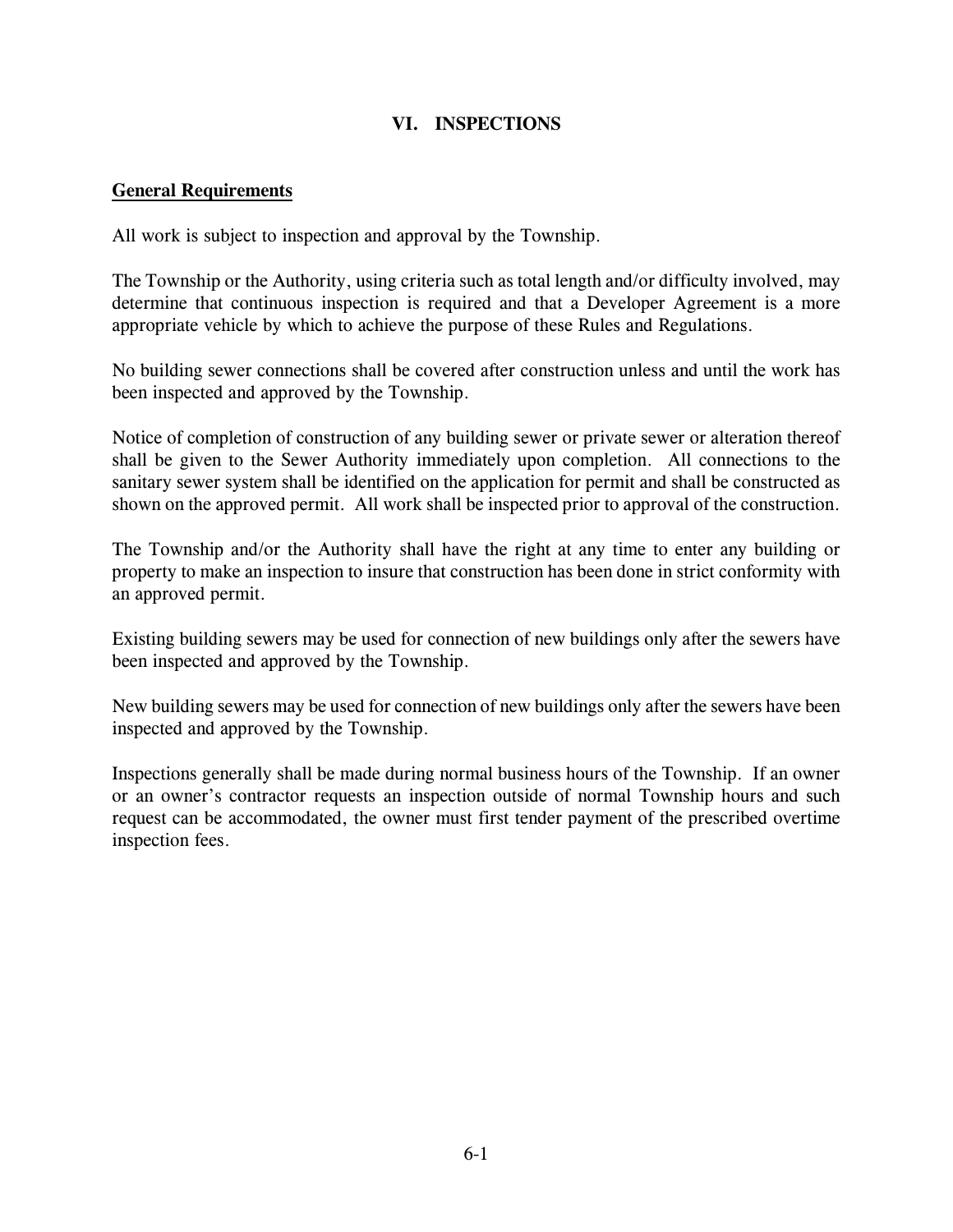## **VII. INSPECTIONS AND CERTIFICATIONS ON REQUEST**

## **General Provisions**

Upon written request by the property owner, prospective purchaser or agent or contractor of either, the Township shall have authority to inspect a property for the purpose of determining whether its connection(s) to the sanitary sewer system is or are in accordance with the Sewer Use Ordinance and these Rules and Regulations governing the sewer system.

## **Request for Inspection and Certification**

Such request shall be made on a form as appended to these Rules and Regulations and must be accompanied by a written authorization signed by the property owner allowing the Township or Authority to inspect the property for the purpose of addressing such request.

All information required on the request form must be provided by the requester and all fees due must be tendered with the request or the request will not be honored. It will not be the responsibility of the Township or the Authority to contact the requester or the owner to seek information, authorization or payment of required fees.

Inspections in many cases require a water source. If the request as submitted indicates that there is no existing water source, the requester must indicate with the request how a water source will be provided for the inspection.

It is the responsibility of the requester and owner to ensure access to the property for inspection.

## **Purpose and Scope of Inspections**

The general purpose of the inspection will be to determine whether any connections of storm water, ground or surface water, roof or other runoff or other matters not authorized under the Sewer Use Ordinance to be connected have been effected on the property to the sanitary sewer system and, if such unlawful connections exist, to identify them.

The inspections should include:

- 1. Checking downspouts; and
- 2. Camera images from the main to the building; and
- 3. Inspection of floor drains and internal connections.

Seasonal or weather conditions can affect the scope of inspections (as an example, inspections are more thorough when conducted during times of year when ground water is higher).

If an inspection made on request determines that one or more connections prohibited by the Sewer Use Ordinance exist, the Township and the Authority shall address the violation(s) in accordance with the Ordinance and the provisions of Part 9 of these Rules and Regulations.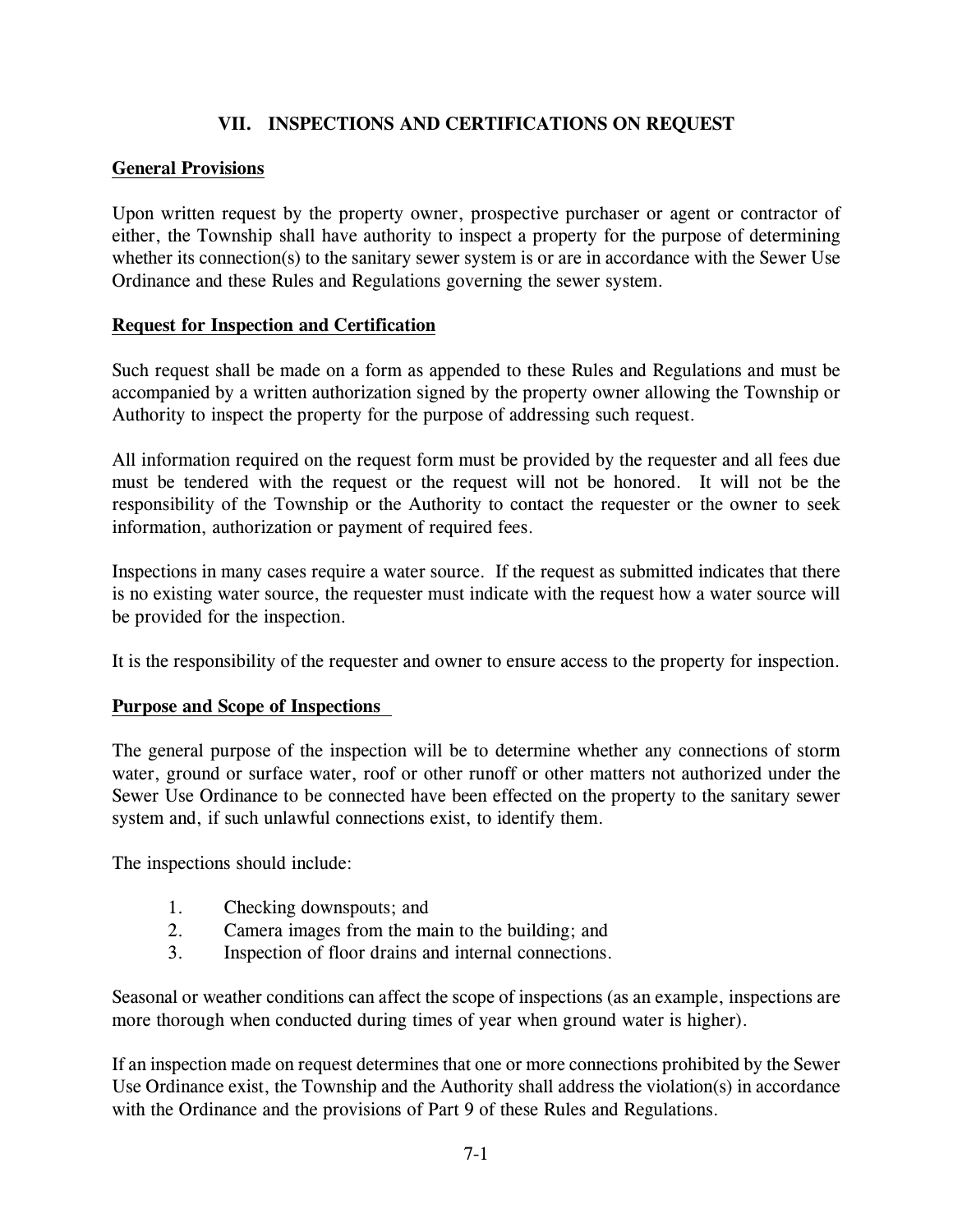## **Fees**

The base fee for an inspection and certification is as set forth in Section 2 of these Rules and Regulations.

If additional services are deemed necessary to enable a complete inspection and certification, the requester must authorize and tender payment for such additional services before they will be performed.

If fees in addition to the base fee are due, no certification shall be issued until all fees are paid in full. If additional services required to ensure a complete inspection are not authorized, the certification shall be subject to noted limitations.

## **Inspections**

Upon receipt of a completed request form and payment of all fees, a representative of the Authority or the Township's Sewer Department will contact the owner or other person designated on the request to schedule an inspection. If that person cannot be contacted directly, a voice mail message shall be left or, if no voice message can be made, a written notice seeking to schedule an inspection shall be mailed to the owner or other designated person, with a copy or message to the requester.

It is the responsibility of the requester or the owner to make arrangements for a scheduled inspection. The Authority and the Township will not make multiple attempts to contact persons.

After an inspection has been scheduled, one or more Township personnel will visit the subject property. Clean-outs must be accessible at the time of the inspection.

If the property does not have an accessible trap and clean-out, the inspection may require use of camera and other equipment, which shall involve additional charge for the inspection.

If additional fees are due because a second visit was required, or because base services indicate a need for additional services, these fees shall also be paid prior to the second visit or full investigation.

If base services indicate a need for additional services to conduct full investigation and such additional services are not authorized by the requester, the certification shall be subject to limitations noted in the certification.

Inspections shall include the full scope set forth above whenever possible.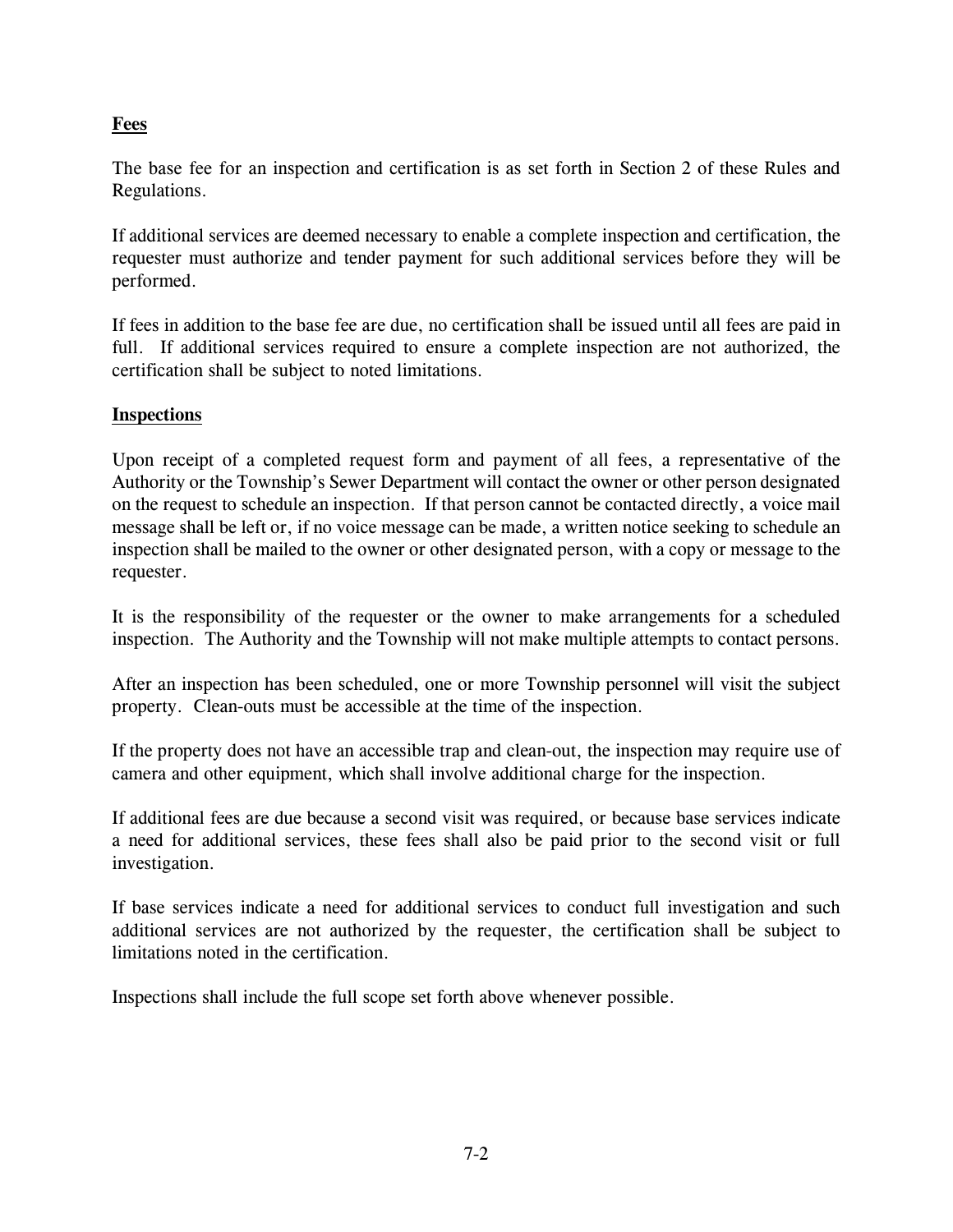## **Certifications**

A certification shall be issued to the requester via U.S. first class mail, with a copy to the owner.

Certifications shall be made on the form adopted for use, such form to be an appendix to these Rules and Regulations.

If the inspection was unable to include all components of its scope, limitations on the inspection shall be noted and the certification shall be subject to such limitations.

If an inspection discloses existence of one or more unlawful connections, such connection(s) will be identified on the certification.

The substance of the certification shall be set forth on the issued form. The Township and the Authority will not expand on or modify a certification in subsequent communications unless a corrected certification is found to be appropriate.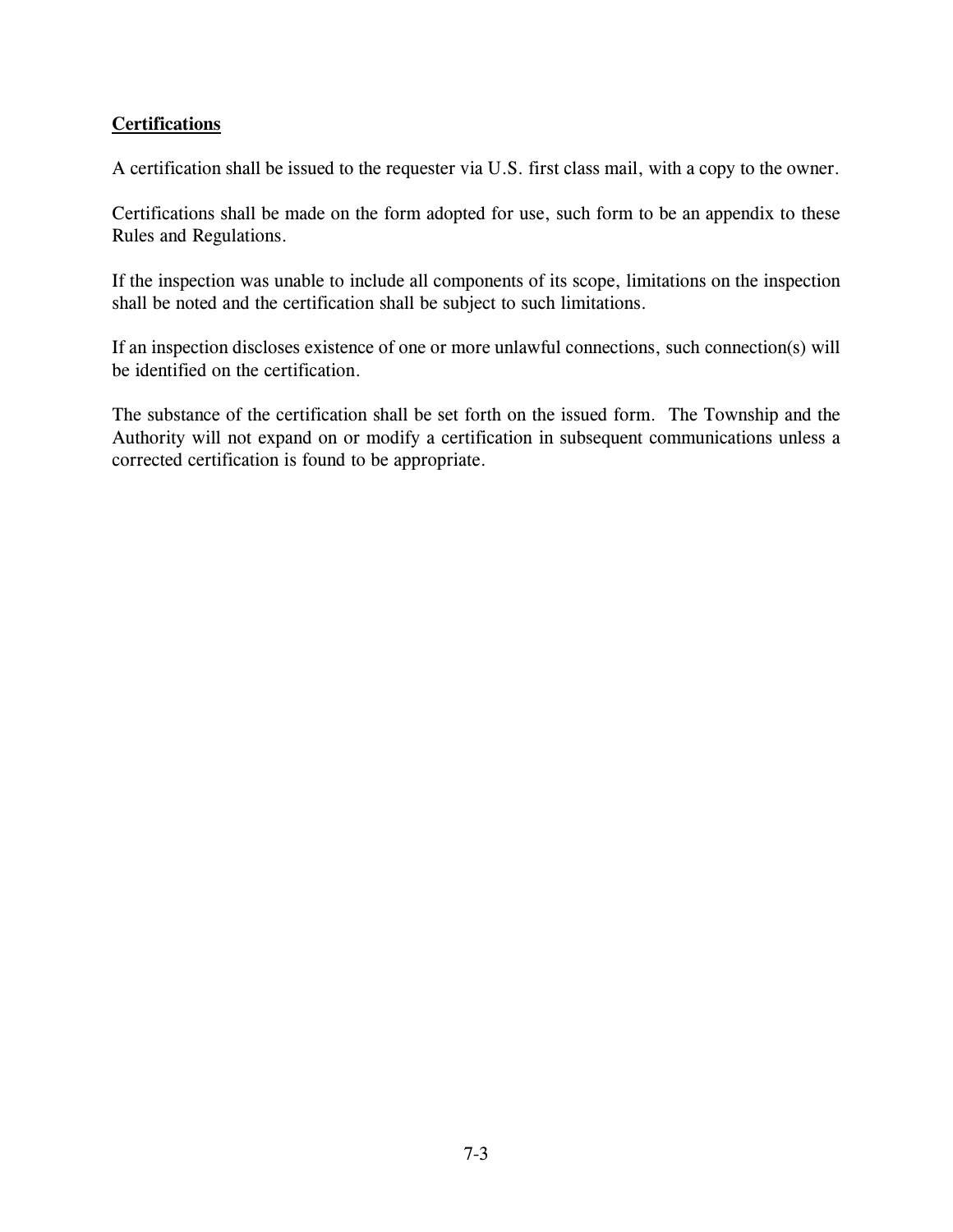## **VIII. INSPECTIONS AND TERMINATION OF UNLAWFUL CONNECTIONS**

#### **Unlawful Connections**

The Sewer Use Ordinance prohibits certain connections to the sanitary sewer system. These "unlawful" connections include, but are not limited to:

- 1. Discharge of any storm water, surface drainage, ground drainage, roof runoff, subsurface drainage or unpolluted industrial process waters; and;
- 2. Discharge of substances or materials which are expressly prohibited in the Ordinance.

#### **Elimination of Inflow and Infiltration of Storm Water**

Millcreek Township and the Millcreek Township Sewer Authority are committed to reducing and preventing the inflow and infiltration of storm waters into the sanitary sewer system. These actions are required not only to ensure compliance with the Sewer Use Ordinance but to ensure proper operations of the sanitary sewer system and comply with orders and agreements governing its operations.

The Township's Board of Supervisors has adopted a formal policy committing the Township to inspection of properties and measures to eliminate unlawful connections to the sanitary sewer system. A copy of the Township Resolution establishing this policy, as may in the future be amended, is included as an appendix to these Rules and Regulations and is incorporated by reference in these Rules and Regulations.

#### **Intentions and Purposes of Program**

The Board of Supervisors hereby establishes a commitment to reduce and prevent the inflow and infiltration of storm waters, subsurface and surface ground waters, runoff from roofs and impervious surfaces and the like into the sanitary sewer system.

The Township shall consistently enforce current regulations on future development activities to ensure that public and private sanitary sewer facilities are constructed and used in accordance with established standards and that stormwater management measures do not connect with or infiltrate into the sanitary sewer system.

The Board of Supervisors hereby establishes a commitment to identify unlawful connections of storm waters, ground waters, and the like to the sanitary sewer system and to effect removal and termination of those connections, with appropriate measures taken to properly convey the storm water in ways authorized under current regulations.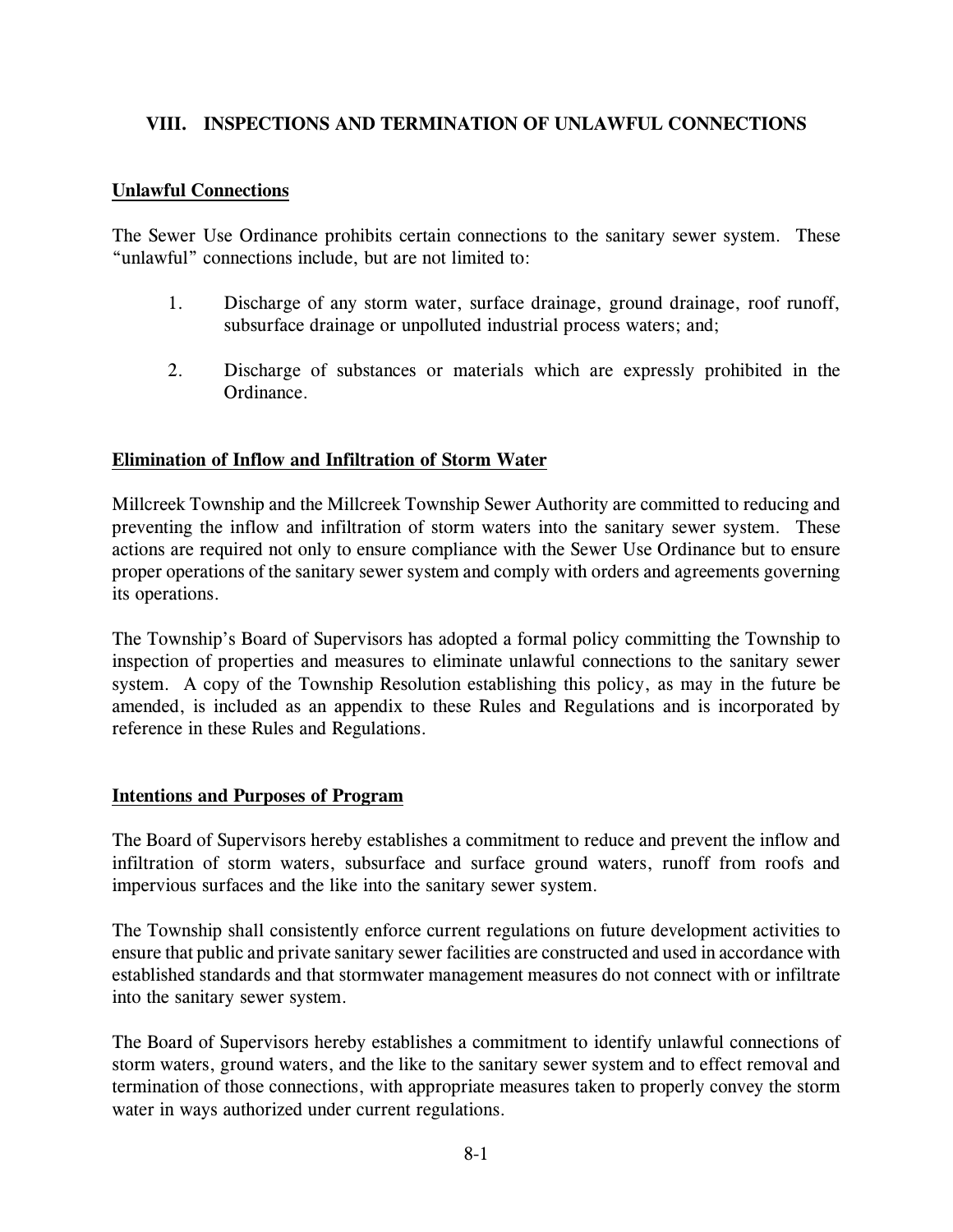The Township, working with the Sewer Authority, shall inspect properties in Millcreek Township to determine whether unlawful discharges of storm or ground waters into the sanitary sewer system exist and, if such unlawful connections are found, to effect termination of all such unlawful connections.

Priority areas and needs of the sanitary sewer system shall be established and agreed to by the Township and the Authority from time to time, and inspection efforts generally shall be focused on defined priority areas of the Township. Such priorities shall include, but not be limited to:

- 1. Areas of the Township which are subject to any existing orders or agreements calling for reduction of the inflow and infiltration of stormwater or found to be materially affected by such inflow and infiltration;
- 2. Areas of the Township in which inflow and infiltration of stormwater has been found to cause deficiencies in operation of the sanitary sewer system;
- 3. Areas of the Township in which inflow and infiltration of stormwater has been found to contribute to sanitary sewer flows exceeding or approaching exceedance of authorized capacity in the system;
- 4. Areas of or properties in the Township as to which inflow and infiltration of stormwater is believed to cause or increase risk of damage to properties.

Subject to meeting its other obligations for public services, the Township shall devote to the program of inspections and termination of unlawful connections existing personnel and, as the Township or the Authority should deem appropriate, third parties under contract. Township personnel shall be assigned to conduct or assist the program as is deemed by the Supervisors to be necessary or appropriate to meet these commitments.

Implementation of this program will largely involve personnel in the Township's Sewer Department and administrative assistance by the Authority, but will also require the assistance of personnel in other Township departments, including but not limited to Streets, Engineering and Administration. Departments' supervisory and other personnel shall ensure that assistance, coordination and other services are provided as required and in a timely manner.

The express purposes are to identify and terminate unlawful connections to the sanitary sewer system. Administration and enforcement of this program, and of applicable provisions of the Sewer Use Ordinance, shall be consistent with the procedures established and shall place primary importance on securing or effecting compliance with regulations of the Sewer Use Ordinance.

1. To the extent practicable, the program shall place primary focus on obtaining access to properties, making appropriate inspections and effecting disconnection of unlawful connections.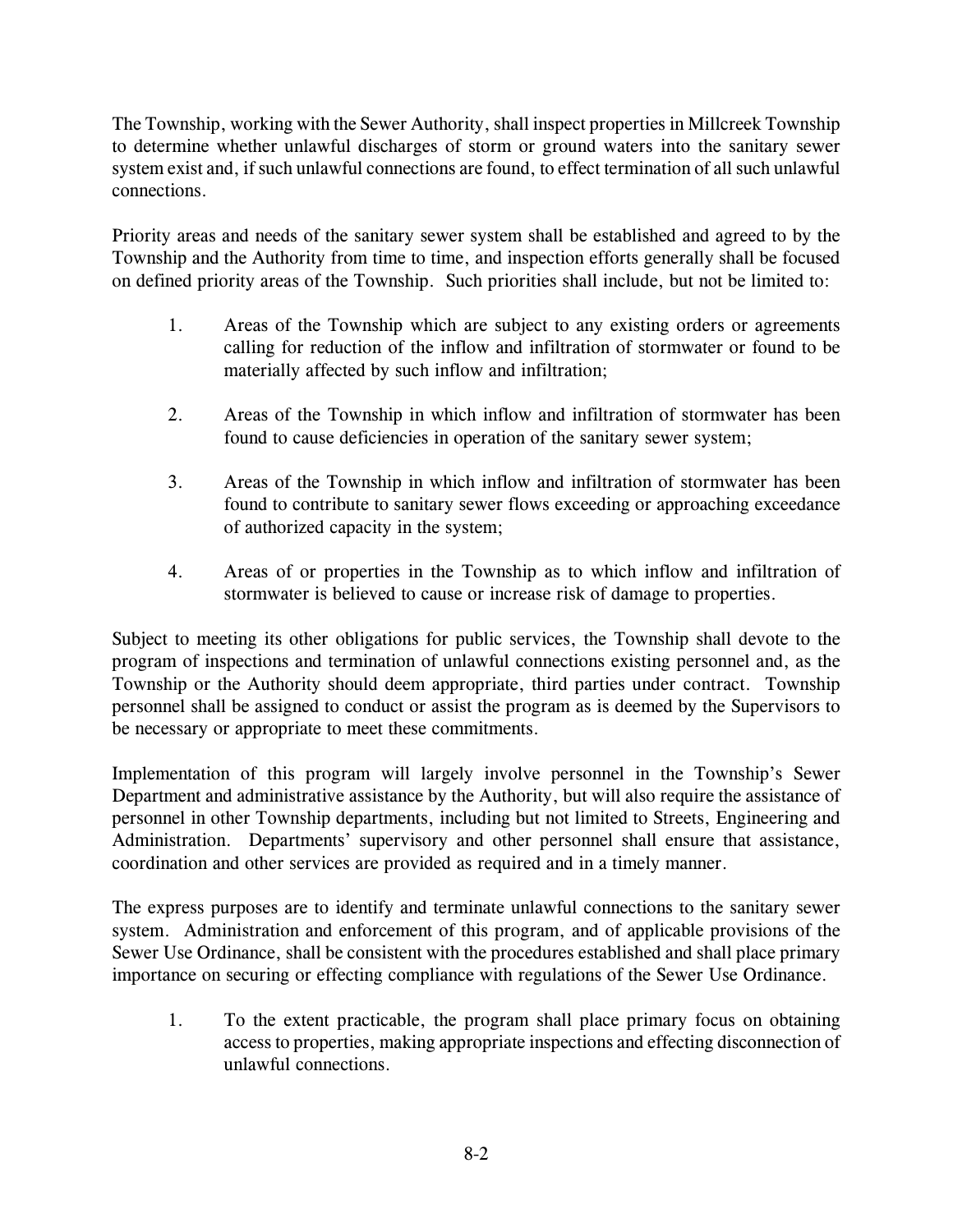- 2. If means of inspecting connections are available at an additional cost where a property owner fails or refuses to allow access to the property as required in the Ordinance, those alternative means should be employed at the owner's cost, after prior notice, in lieu of enforcement actions simply to obtain access to a property.
- 3. Effecting termination of identified unlawful connections is of primary importance, and shall be accomplished pursuant to remedies available under the Sewer Use Ordinance or other applicable laws.
- 4. These Rules and Regulations shall provide for consistent use of notices and actions in the implementation of the program. Absent a written resolution adopted by the Board of Supervisors, these procedures shall apply in all cases. This Board and the individual Supervisors in their elected or employed capacities shall not otherwise alter, modify or negate these policies and procedures.

## **Inspection of Properties to Identify Unlawful Connections**

The Sewer Department, working with the Authority and other Township departments, shall inspect properties in and areas of the Township to determine whether any connections of storm water, surface, subsurface or ground drainage, roof runoff or unpolluted industrial process waters to the sanitary sewer system exist.

When inspections are to be conducted in a defined area of the Township or upon defined individual properties, written notice of the intention to inspect should be given to the property owner, this notice to request that the owner contact either the Authority or the Sewer Department to schedule an inspection. Written notice is not required in cases of emergency or unscheduled inspections.

If a property owner fails or refuses to respond to requests for a response so that an inspection can be scheduled, the Township and/or the Authority shall conduct an inspection during normal business hours. If an owner desires a specific day or time for an inspection, it is the owner's duty to so indicate in response to the submitted notices.

If access to the interior of a building is required for the conduct of a regular inspection and the owner has not responded to a request for inspection within 15 days after the date of a written notice or telephone request, the Township and/or the Authority may either effect an inspection from the mains or commence an enforcement action to secure access to the property.

Traps and clean-outs shall be accessible, and it is the property owner's duty to ensure that such facilities exist and are accessible. The Township and the Authority shall not be responsible for installation, accessibility or condition of traps and clean-outs, nor shall they be responsible for any damage which may result in the course of an inspection by virtue of there being no accessible clean-out. If no accessible clean-out exists on a property: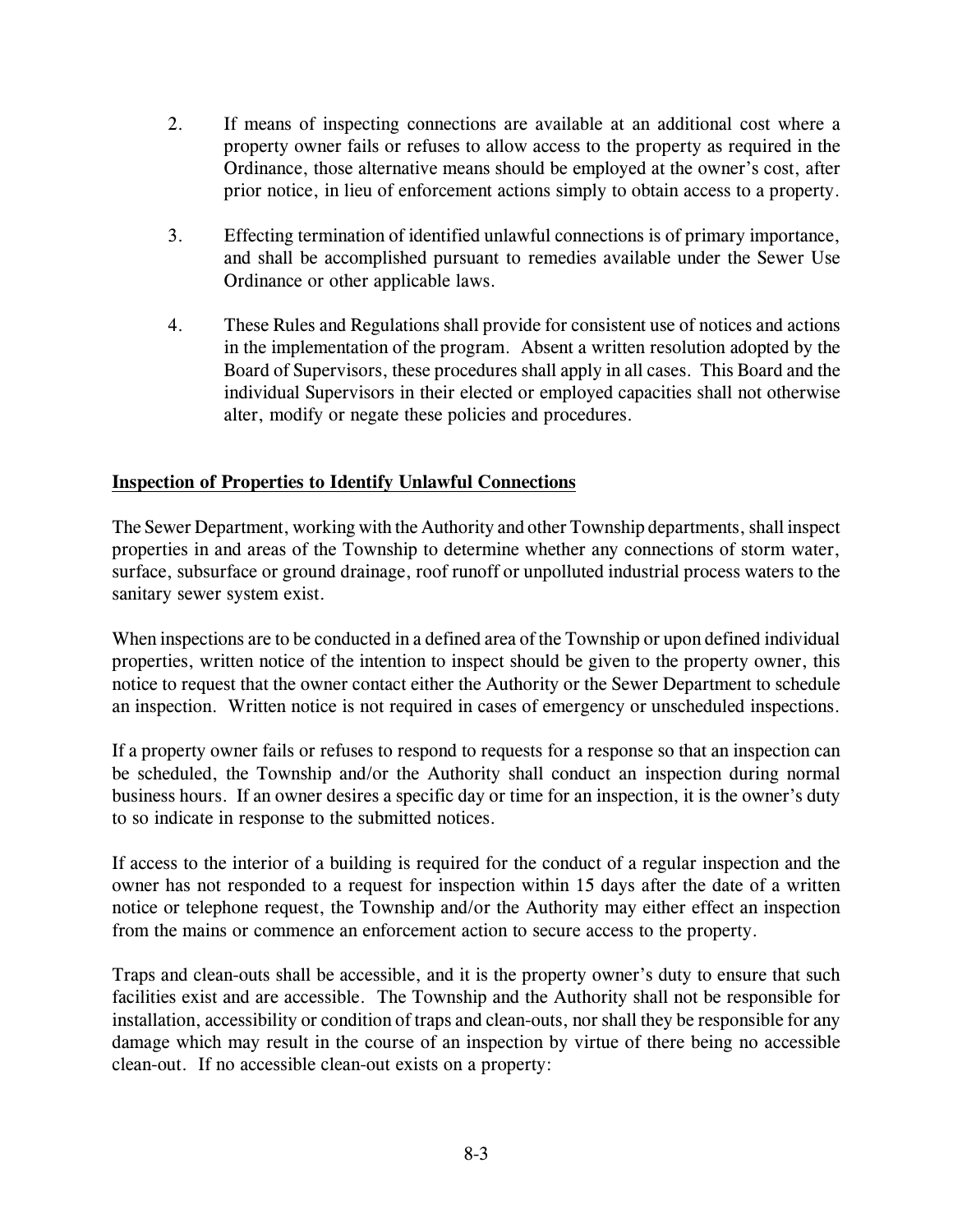- 1. The Township shall effect an inspection. If the owner authorizes an inspection from the interior, inspection shall be done in that manner if feasible. If the owner does not authorize inspection from the interior or an interior inspection is not feasible, the inspection shall be done from the main, with the additional cost of that inspection to be paid by the owner.
- 2. Owners not having a clean-out or an accessible clean-out will not be required to install one unless inspection determines that an unlawful connection exists. In that event, the owner shall in the course of work to terminate the connection add the required clean-out.

## **Confirmation of Inspection - No Unlawful Connections Found**

If a property owner has fully cooperated in the conduct of an inspection and the inspection has disclosed no unlawful connections to the sanitary sewer system, the Township or the Authority on a form to be adopted shall provide the owner with confirmation that the inspection disclosed no unlawful connections.

## **Termination of Unlawful Connections**

If an inspection discloses that an unlawful connection to the sanitary sewer system exists:

- 1. Written notice of violation of the Sewer Use Ordinance shall be given to the property owner. The notice shall be dated and include at least the following information: (i) detail of the violation; (ii) the unlawful connection(s) to be terminated; (iii) allowance of a period not exceeding 60 days from the date of the notice in which the owner can rectify the violation by disconnecting the unlawful connection(s) and redirect storm water or other discharge in proper fashion; (iv) a statement that a civil action for enforcement of the Ordinance shall be commenced if the violation is not rectified by the owner by the date set forth in the notice;  $(v)$ a statement of the fine(s) prescribed in the Ordinance for each day of violation; and (vi) a reminder that the Township can also act to disconnect the unlawful connection at the owner's cost and recover such costs from the owner.
- 2. The written notice shall advise that the owner or occupant must contact the Authority or the Sewer Department prior to effecting a disconnection from the sanitary sewer system or a re-routing of the disconnected discharge, so that work can be inspected and certified.
- 3. If a stormwater or other discharge is to be redirected, that work must comply with Township ordinances and must also be inspected and certified.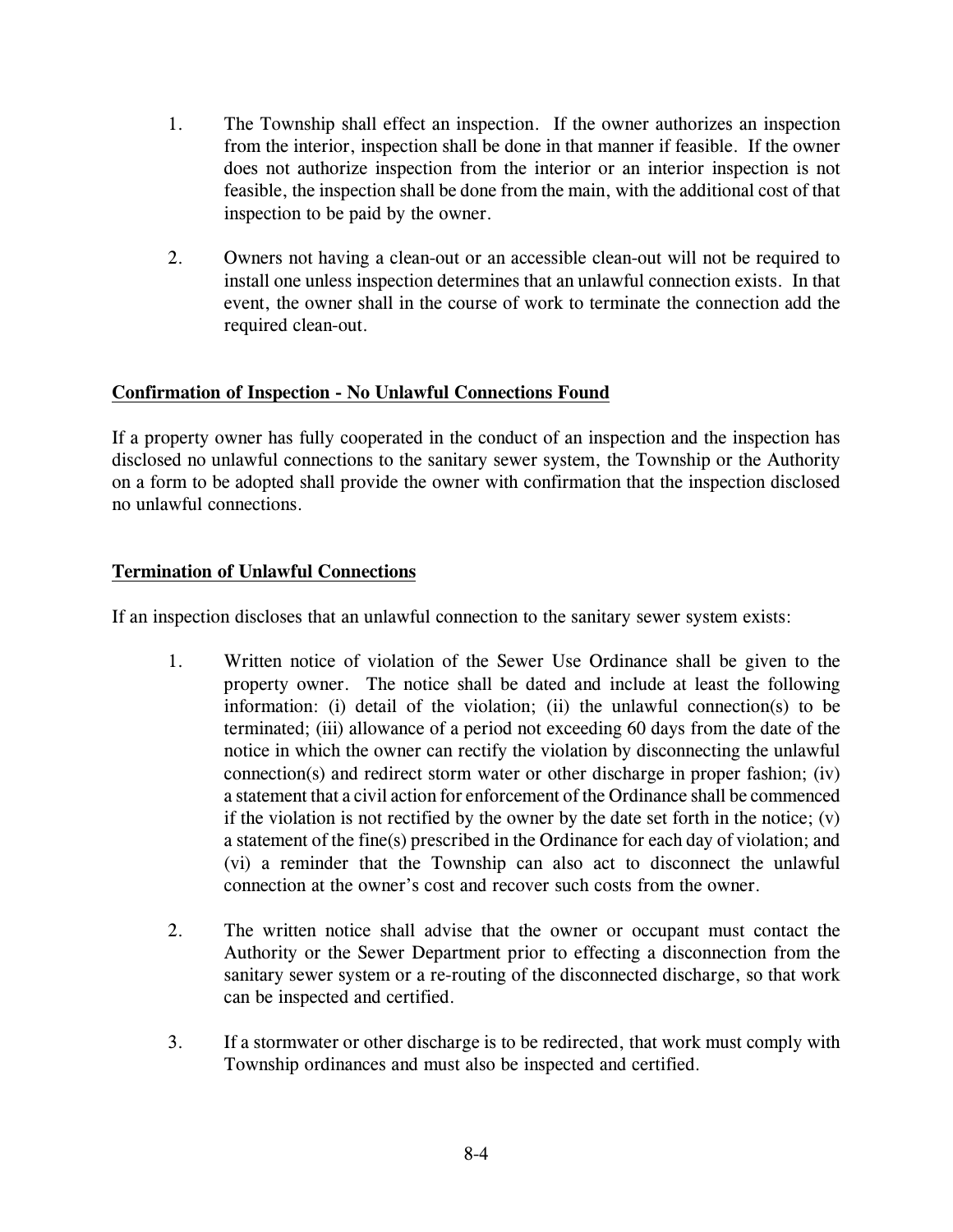All costs of effecting disconnection of an unlawful connection to the sanitary sewer system and of redirecting the disconnected discharge in accordance with Township regulations shall be paid by the owner.

If an unlawful connection is determined by the Township or the Authority to involve volumes or nature of flows or other factors which require immediate action to disconnect it from the sanitary sewer system, the Township or the Authority shall give to the owner written notice that the owner must immediately terminate the connection and that the Township, in the event the owner should fail to do so, will terminate the connection at the owner's cost and shall then collect all costs of such termination from the owner.

Inspections of termination of unlawful connections to the sanitary sewer system and of redirection of disconnected flows shall be conducted by one Township inspector whenever possible.

In the event a property owner voluntarily acts to terminate unlawful connections to the sanitary sewer system and redirect disconnected flows in accordance with Township regulations, fees generally due for inspections of the disconnection and redirection shall be waived.

The Township or the Authority will ensure that inspection personnel are available to conduct inspections until 5 p.m. on normal business days of the Township. If an owner or an owner's contractor requests an inspection of work outside of normal business hours, on weekends or on Township holidays, the owner shall first be obligated to pay an overtime inspection fee in amount commensurate with the overtime costs incurred.

If an owner fails or refuses to terminate an unlawful connection to the sanitary sewer system and/or to redirect such unlawful discharge in a manner consistent with Township regulations, the Township and/or the Authority shall commence enforcement actions, as deemed appropriate, to cite the owner for violation of the Sewer Use Ordinance and/or to effect disconnection and redirection as authorized in the Ordinance, with all costs thereof to be paid by the owner, and/or to commence an action to compel the owner to terminate the unlawful connection(s) and redirect disconnected discharge so as to comply with Township regulations. All costs, expenses and fees of attorneys and other professionals incurred in any such proceeding shall be payable by the owner and shall be included in any judgment.

## **Administration and Enforcement**

The Manager of the Sewer Authority, the Township's Secretary and Solicitor and the supervisor of the Sewer Department shall be responsible for administration and implementation of this Policy, and shall have authority to request and obtain assistance from other departments and personnel as necessary. The Manager of the Authority, the Township's Secretary, the Solicitor or their designee may commence and prosecute actions to enforce the Ordinance and this policy.

Fees for permits and inspections shall be as established in Rules and Regulations governing the sanitary sewer system, unless expressly waived or modified in this Policy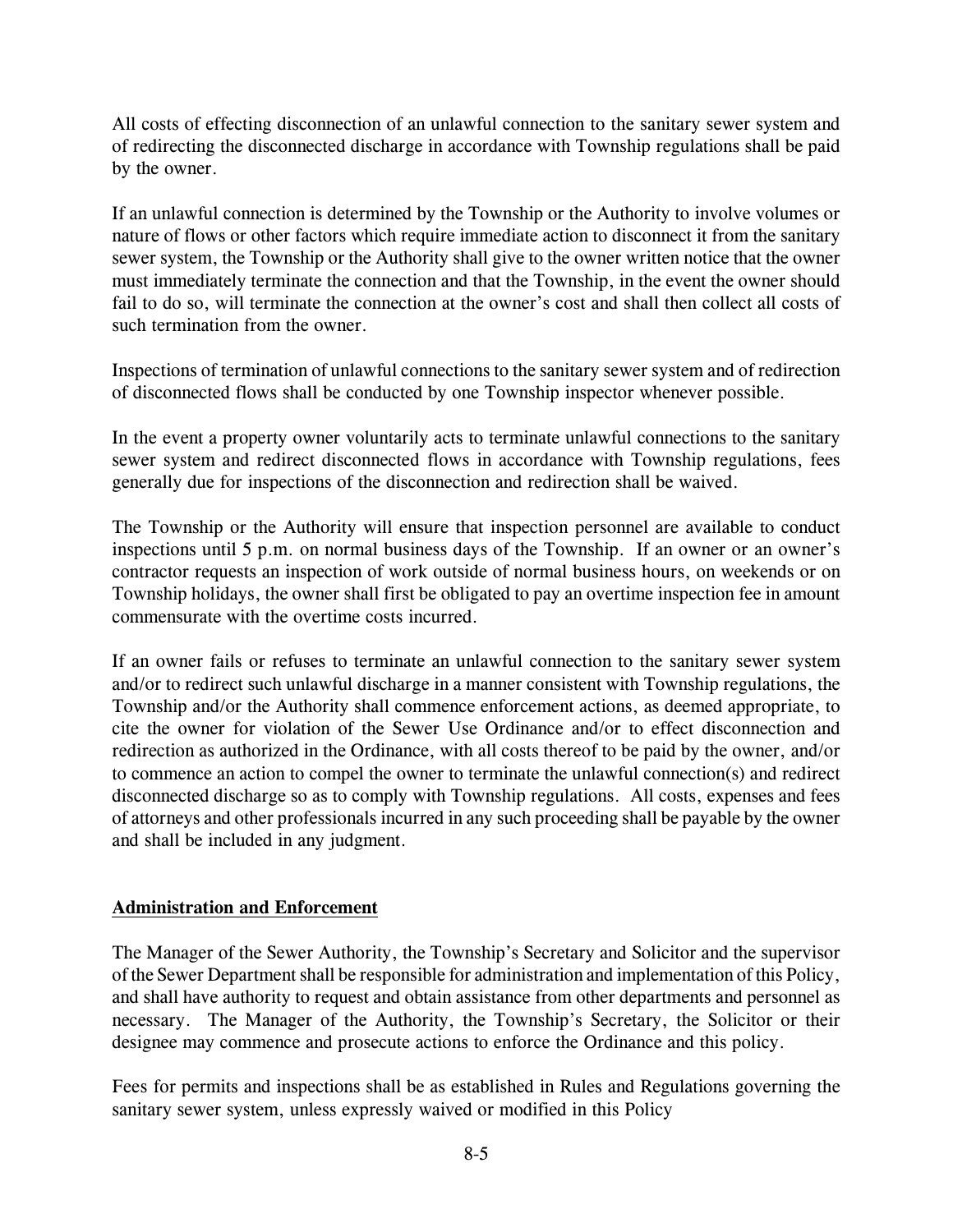## **Coordination of Program and Options Available to Affected Owners**

Prior to commencement of investigations in a defined area of the Township, the Streets Department shall be notified and shall promptly inspect catch basins and other storm sewer facilities in the area. Catch basins shall be cleaned out and repaired as necessary.

To the extent practicable, areas of the Township to be inspected should first be reviewed to identify potential problems or constraints that might affect alternative measures of redirecting stormwater as unlawful connections are terminated. Specific constraints or additional alternatives identified in this review should supplement the general standards of implementing this policy.

If a property having an unlawful connection of stormwater to the sanitary sewer system abuts an existing storm sewer or storm drainage channel along the street, the disconnected stormwater discharge should generally be redirected to that storm sewer or drainage channel, as applicable.

If a property having an unlawful connection of stormwater to the sanitary sewer system does not abut but is located near an existing storm sewer or drainage channel along the street, the owner generally will be expected to construct an extension to the existing storm sewer, drainage channel or other acceptable conveyance system.

If a property does not abut or is not located near an existing storm sewer or other acceptable conveyance system, or if this would be a more feasible or cost-efficient alternative, an owner may construct a dry well on the owner's property and redirect stormwater flows to that dry well. Standards for dry wells are as set forth in the Public & Private Improvements Code (P&PI Code).

If other alternatives do not exist or are not feasible, the Township will assist owners in an affected area in creation of a storm sewer district. Costs of such project shall be paid by the affected or benefitted properties or owners, and construction must comply with standards in the P&PI Code.

Where a number of property owners in an area are required to take similar actions, this policy should not be enforced in such ways as would impose on certain owners disproportionate costs when other owners would receive benefits without paying a commensurate share of expenses.

Information obtained by the Township and/or the Authority regarding fees of local plumbing firms for work related to termination of unlawful connections and/or redirection of storm water flows and will be made available to owners upon their request.

## **Collection of Fees or Expenses**

Fees not previously paid or expenses incurred by the Township in the administration and enforcement of this program shall be invoiced to the property owner, and shall be the responsibility of the owner. If sums due are not paid within thirty (30) days after the date of an invoice, such sums which do not relate to abatement of a nuisance shall be charged and assessed as additional sewer rental. Expenses for abatement of a nuisance shall be collected in accordance with the general law governing assessment and collection of municipal claims and liens.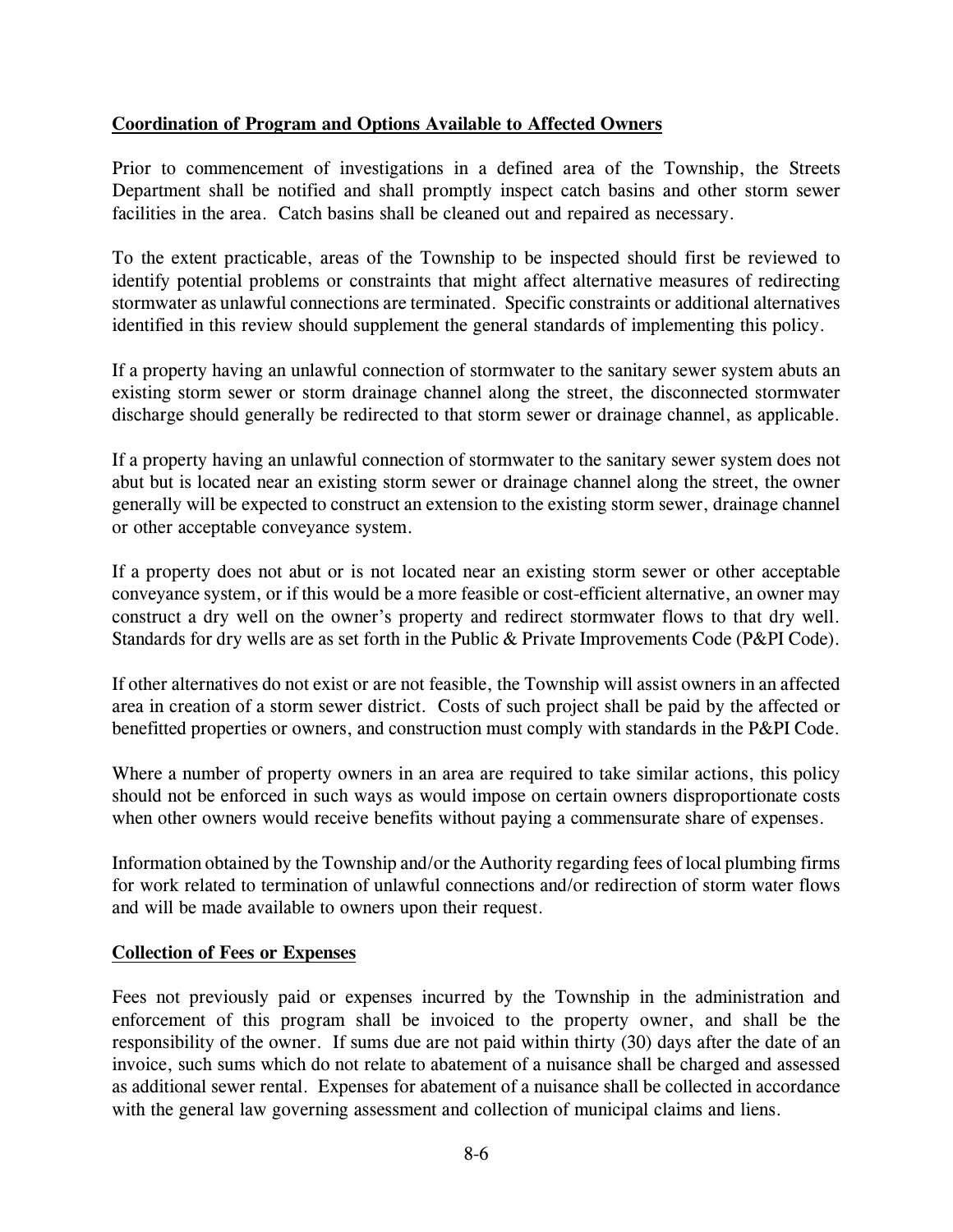## **IX. ON-LOT SEWAGE DISPOSAL SYSTEMS**

## **General Standards**

An on-lot sewage disposal system shall not be authorized unless:

- 1. The proposed system meets all requirements for such system as established by the Erie County Department of Health, the Pennsylvania Department of Environmental Protection, the United States Environmental Protection Agency and other applicable governmental agencies and further complies with standards set forth in this Section; and
- 2. The proposed system is consistent with the Township's and/or the Authority's Act 537 Sewage Facilities Plan; and
- 3. The proposed system will not cause or expose a risk of harm to neighboring properties, public facilities, the public health and/or the public safety.

Notwithstanding approvals by other governmental agencies, the Township and/or the Authority may refuse to allow an on-lot sewage disposal system where it or they determine(s) that such system would not comply in all respects with these Rules and Regulations.

## **Permit Required**

No on-lot sewage disposal system shall be constructed or placed on any property in Millcreek Township prior to issuance of a permit therefor by the Authority and/or Township.

A request for permit shall set forth all information required for a permit to make, alter or terminate a connection to the sanitary sewer system, and shall be accompanied by all required approvals from other governmental agencies and detail regarding the proposed location and specifications of the system.

The fee for a permit to allow an on-lot sewage disposal system shall be \$75.00, which shall be payable at the time an application for permit is submitted.

## **Conditions on Permit**

Approval of a permit for an on-lot sewage system shall be subject to the condition, to be set forth on an approved permit, that at such time as public sewer service becomes available which can serve the subject property, the owner of the property shall then be obligated to connect to the public sanitary sewer system and said permit for on-lot sewage disposal shall become null and void.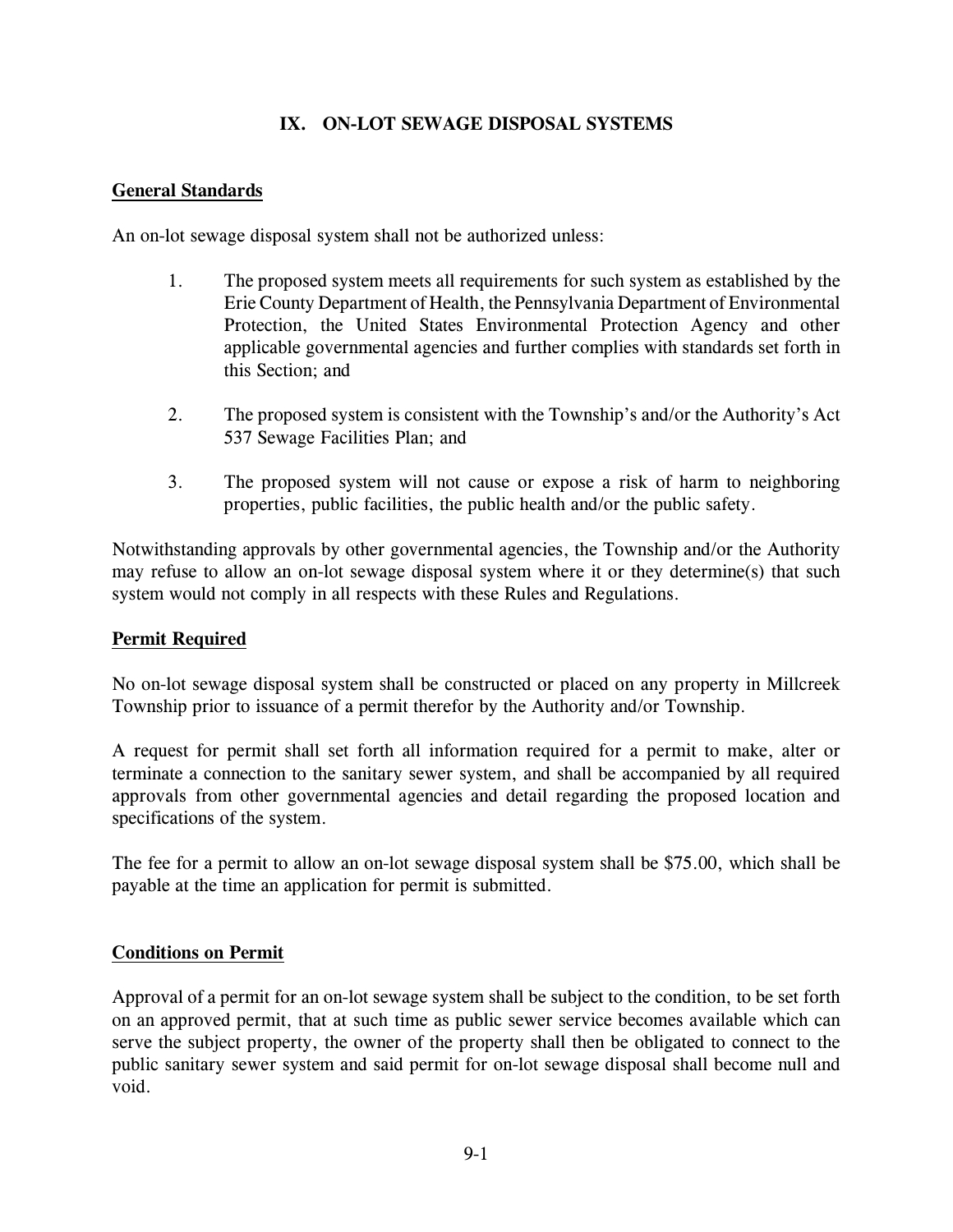## **X. NOTICES TO TOWNSHIP AND AUTHORITY**

#### **Notices Generally**

Notices to the Township and the Authority generally and as required under these Rules and Regulations should be given as follows:

> Millcreek Township Sewer Department 3608 West 26<sup>th</sup> Street Erie, PA 16506-2037 Telephone: (814) 835-6721 Fax: (814) 835-6615

#### **Notices When Deficiency in Main is Suspected**

If a property owner or contractor for a property owner, in the course of work or repairs for which the owner is responsible under these Rules and Regulations or otherwise, should have reason to believe that a defect exists in a public sewer main or facility, such owner, contractor or other person shall promptly notify the Sewer Department or the Authority and report such information, including the reason(s) for belief that a defect in the public sewer main or facility exists.

The registration or license of a contractor who submits such report without proper basis may be suspended or revoked upon a determination that such report was made without basis in fact.

#### **Other Required Notices**

All other notices to the Township and the Authority, including but not limited to those specified in Section V of these Rules and Regulations, shall be given as set forth above.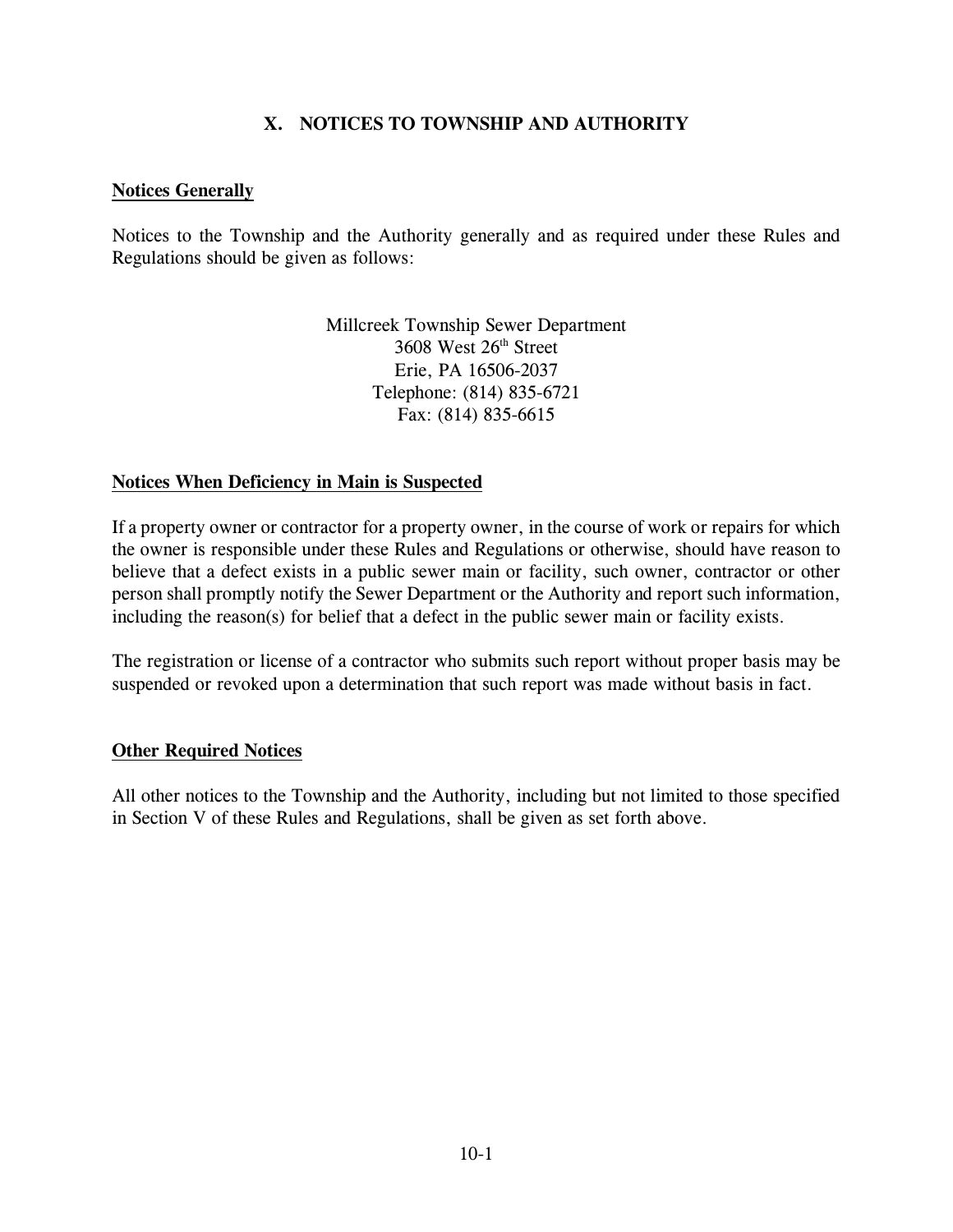#### **XI. FORMS**

The following forms are adopted and shall be used for the purposes indicated:

Application for License Summary of Requirements - Financial Security Application for Permit Owner's Release (Section 5-2) Request for Inspection and Certification Owner's Authorization Certification after Inspection Notice of intention to conduct inspection Second notice of intention to conduct inspection Notice that accessible clean-out required for inspection Notice of unlawful connection after violation noted other than from inspection Notice of unlawful connection to accompany enforcement notice Enforcement notice Owner's Authorization and Consent Notice that no unlawful connection found after inspection Developer's Agreement

These forms may in the future be amended and/or supplemented.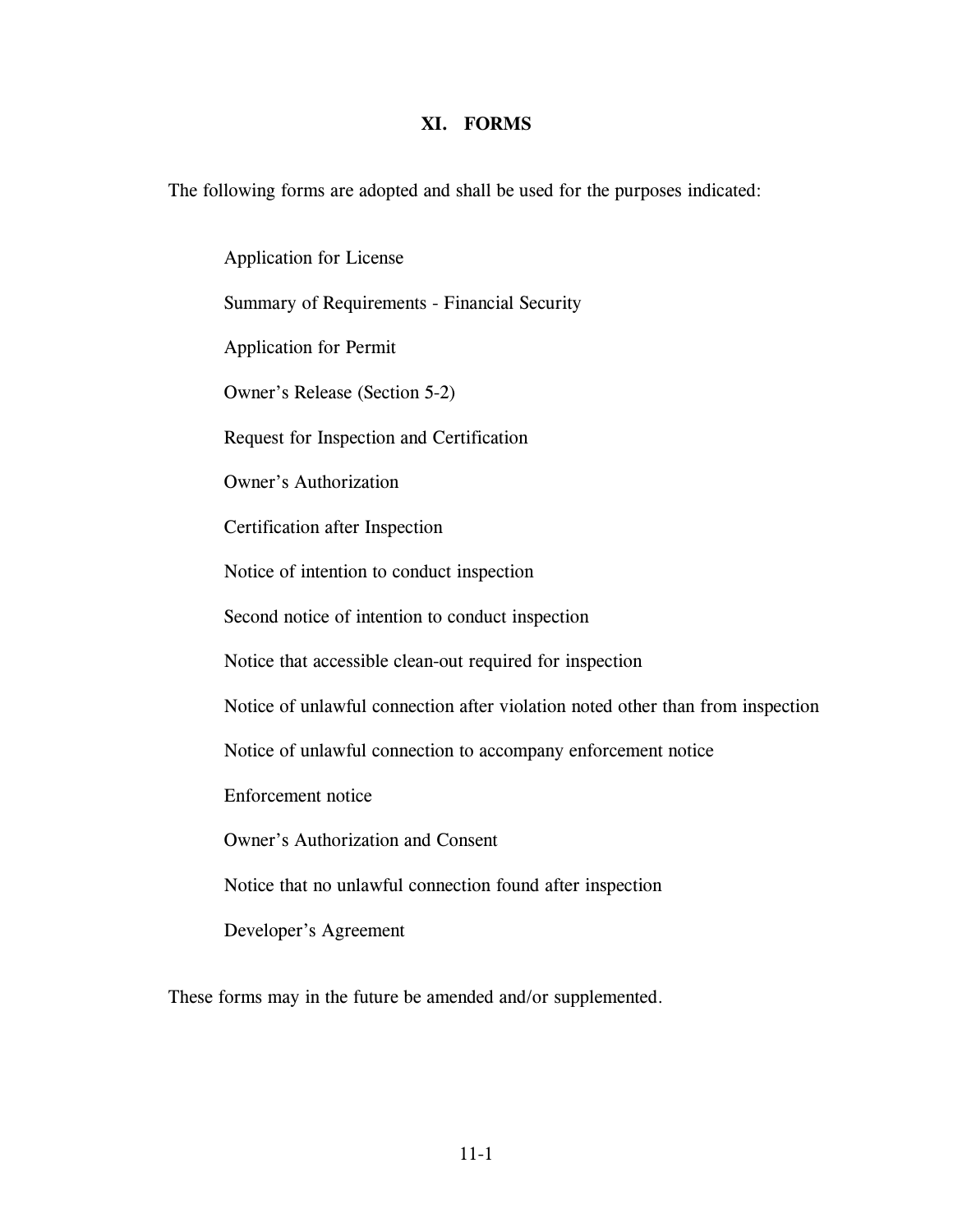#### **MILLCREEK TOWNSHIP MILLCREEK TOWNSHIP SEWER AUTHORITY**

## **APPLICATION FOR CONTRACTOR LICENSE**

(Fee of \$50.00 is payable upon submission of application)

| Applicant:                                                     |                                                                                                                                                                                                         |  |                               |                                                                                                                      |  |
|----------------------------------------------------------------|---------------------------------------------------------------------------------------------------------------------------------------------------------------------------------------------------------|--|-------------------------------|----------------------------------------------------------------------------------------------------------------------|--|
| Address:                                                       | <u> 1989 - Johann Barbara, martin amerikan basar dan berasal dalam basar dalam basar dalam basar dalam basar dala</u>                                                                                   |  |                               | City/State/Zip:                                                                                                      |  |
| Telephone:                                                     | $\begin{tabular}{ c c c c } \hline \quad \quad & \quad \quad & \quad \quad \\ \hline \quad \quad & \quad \quad & \quad \quad \\ \hline \quad \quad & \quad \quad & \quad \quad \\ \hline \end{tabular}$ |  |                               | Fax: $($                                                                                                             |  |
| <b>Contact Name:</b>                                           | <u> Alexandria (Carlo Carlo Carlo Carlo Carlo Carlo Carlo Carlo Carlo Carlo Carlo Carlo Carlo Carlo Carlo Carlo C</u>                                                                                   |  | Title:                        |                                                                                                                      |  |
|                                                                |                                                                                                                                                                                                         |  | <b>CONTRACTOR INFORMATION</b> |                                                                                                                      |  |
|                                                                |                                                                                                                                                                                                         |  |                               |                                                                                                                      |  |
|                                                                |                                                                                                                                                                                                         |  |                               |                                                                                                                      |  |
| If "yes," $\#$ of employees:<br>Does Applicant have employees? |                                                                                                                                                                                                         |  |                               |                                                                                                                      |  |
|                                                                |                                                                                                                                                                                                         |  |                               | Type of Equipment owned or leased by Applicant: _________________________________                                    |  |
|                                                                | Will Applicant perform its own excavation work? Yes                                                                                                                                                     |  |                               | N <sub>0</sub>                                                                                                       |  |
|                                                                | perform plumbing and/or excavation work?                                                                                                                                                                |  | Yes                           | Is the Applicant licensed or registered by the State or any municipality or municipal authority to<br>N <sub>0</sub> |  |
|                                                                |                                                                                                                                                                                                         |  |                               | If Applicant is a registered contractor with the State, a municipality or an authority, please state:                |  |
| Govt. Unit                                                     | $Reg./Lie.$ #                                                                                                                                                                                           |  |                               | Name/Title/Address/Phone of Entity's Official                                                                        |  |
|                                                                |                                                                                                                                                                                                         |  |                               |                                                                                                                      |  |
|                                                                |                                                                                                                                                                                                         |  |                               |                                                                                                                      |  |
|                                                                |                                                                                                                                                                                                         |  |                               |                                                                                                                      |  |

Please provide at least 3 references for work which is similar to that you would be performing if this application is approved. Please provide company names, individual names and phone numbers:

\_\_\_\_\_\_\_\_\_\_\_\_\_\_\_\_\_\_\_\_\_\_\_\_\_\_\_\_\_\_\_\_\_\_\_\_\_\_\_\_\_\_\_\_\_\_\_\_\_\_\_\_\_\_\_\_\_\_\_\_\_\_\_\_\_\_\_\_\_\_\_\_\_\_\_\_\_

\_\_\_\_\_\_\_\_\_\_\_\_\_\_\_\_\_\_\_\_\_\_\_\_\_\_\_\_\_\_\_\_\_\_\_\_\_\_\_\_\_\_\_\_\_\_\_\_\_\_\_\_\_\_\_\_\_\_\_\_\_\_\_\_\_\_\_\_\_\_\_\_\_\_\_\_\_

\_\_\_\_\_\_\_\_\_\_\_\_\_\_\_\_\_\_\_\_\_\_\_\_\_\_\_\_\_\_\_\_\_\_\_\_\_\_\_\_\_\_\_\_\_\_\_\_\_\_\_\_\_\_\_\_\_\_\_\_\_\_\_\_\_\_\_\_\_\_\_\_\_\_\_\_\_

\_\_\_\_\_\_\_\_\_\_\_\_\_\_\_\_\_\_\_\_\_\_\_\_\_\_\_\_\_\_\_\_\_\_\_\_\_\_\_\_\_\_\_\_\_\_\_\_\_\_\_\_\_\_\_\_\_\_\_\_\_\_\_\_\_\_\_\_\_\_\_\_\_\_\_\_\_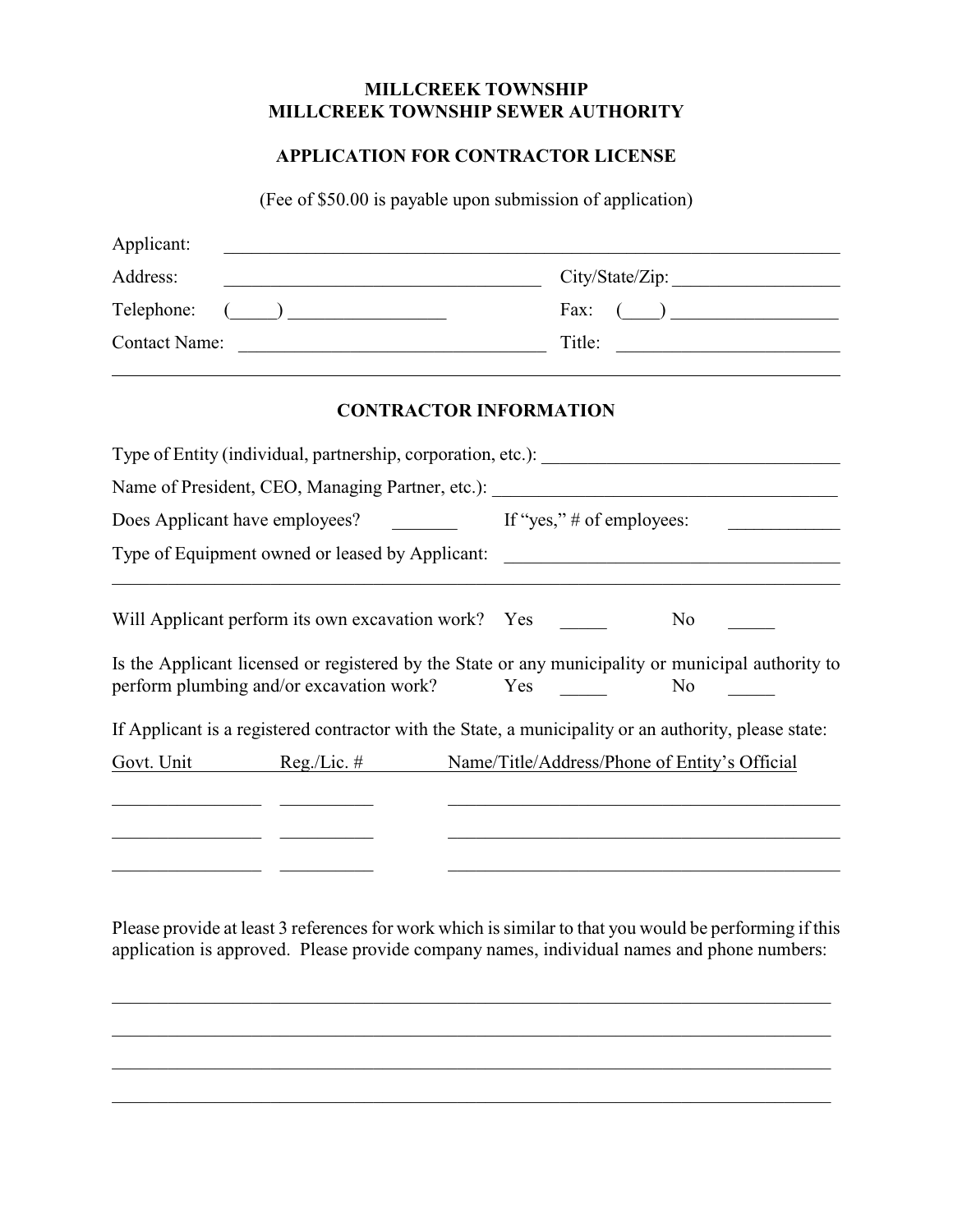#### **CONTRACTOR LICENSE (Page 2 of 2)**

#### **INSURANCE INFORMATION**

The following limits of insurance coverage are required:

General Liability and Property Damage: \$1,000,000 Bodily Injury

\$50,000 Property Damage

(This coverage must include **independent contractors**, **completed operations** and **contractual liability**. The contractual coverages fund the hold-harmless agreement required as part of this application. If you perform your own excavation, coverage for **collapse hazard** and **underground property damage** must also be provided.)

| Automotive Liability:                     | \$100,000/\$300,000 Bodily Injury<br>\$50,000 Property Damage |
|-------------------------------------------|---------------------------------------------------------------|
| Workers' Compensation:                    | Legally required limits if firm has employees                 |
| <b>General Liability Insurance Agent:</b> |                                                               |
| Agent's Address:                          | Phone:                                                        |
| Vehicle Liability Insurance Agent:        |                                                               |
| Agent's Address:                          | Phone:                                                        |
| <b>Worker's Compensation Agent:</b>       |                                                               |
| Agent's Address:                          | Phone:                                                        |
|                                           |                                                               |

**Certificates of insurance evidencing the required coverages must be submitted with this application. If any coverage lapses or is terminated, Millcreek Township's approval of this application stops and is suspended automatically, and applicant will not then be permitted to perform work in connection with the sewer system. Renewal certificates should be mailed promptly to the Millcreek Township Sewer Authority to prevent this situation from occurring.**

#### **CONTRACTOR'S AGREEMENT**

As a contractor requesting a license to perform work in connection with the Millcreek Township sanitary sewer system, I certify that I am familiar with the requirements for such work as contained in the Township's Sewer Use Ordinance and its Rules and Regulations Governing the Sanitary Sewer System. I agree that all work performed by the Applicant shall comply with these requirements. The Applicant agrees to indemnify Millcreek Township and the Sewer Authority for and hold them harmless against (a) any and all claims of a property owner or others arising out of work on building sewers or main lines to be connected to the Sewer System and (b) any and all damages to the Sewer System and any costs or expenses, including attorneys' fees, incurred by the Township or the Authority as a consequence of the Applicant's failure to comply with rules and regulations in the course of Applicant's work. I certify that I am authorized to make this Agreement and submit this application on behalf of the Applicant.

Signature:

**Application approved, subject to compliance with the Ordinance and Rules and Regulations.**

Date: \_\_\_\_\_\_\_\_\_\_\_\_\_\_\_\_\_\_\_\_\_ Signature: \_\_\_\_\_\_\_\_\_\_\_\_\_\_\_\_\_\_\_\_\_\_\_\_\_\_\_\_\_\_\_\_\_\_

CONTLIC/MLK/SEWER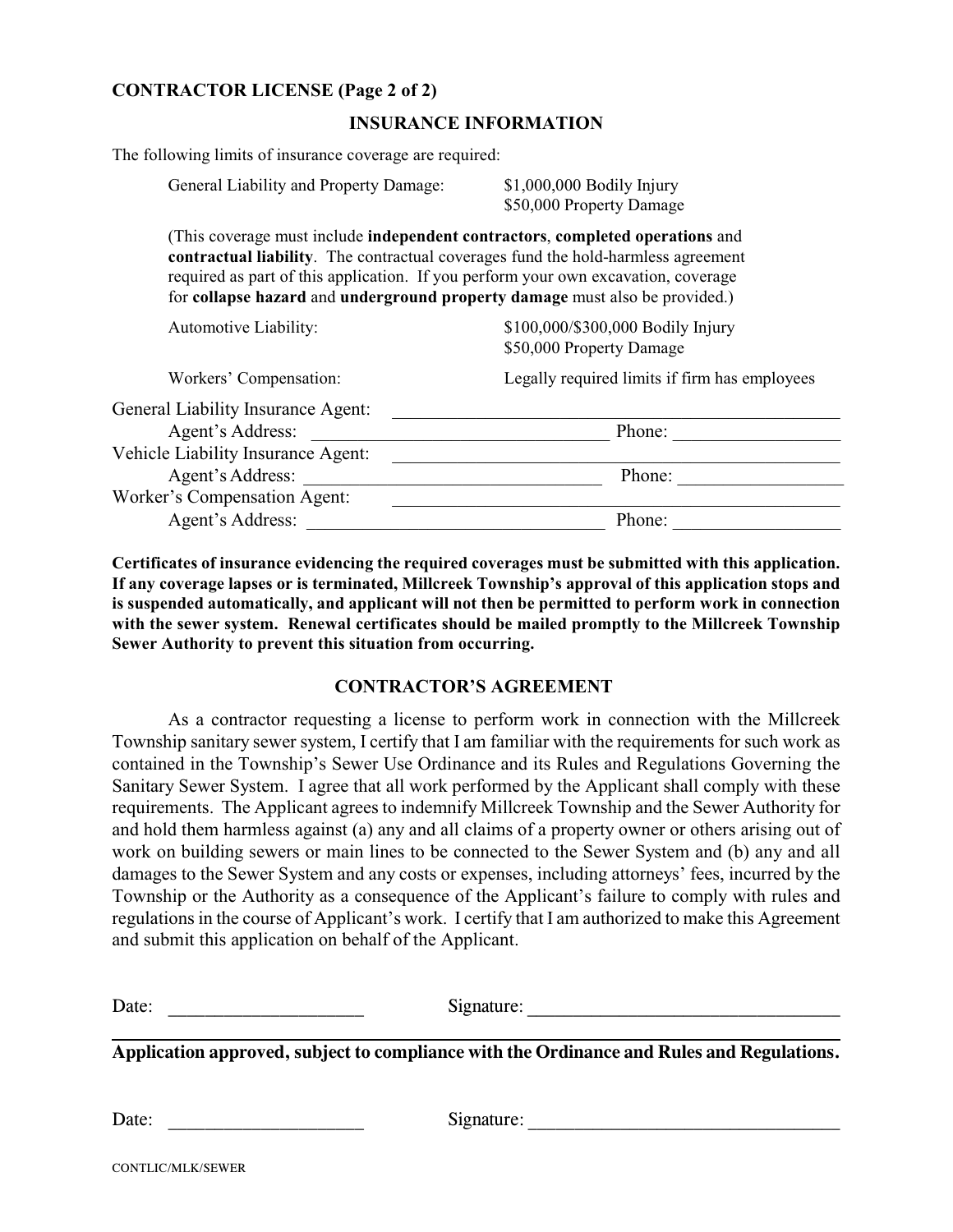#### **FINANCIAL SECURITY FORMS**

#### **Letter of Credit**

A letter of credit must be issued by a Federal- or Pennsylvania-chartered lending institution. In addition to customary requirements for a letter of credit, the document must state:

- Obligor: Name of contractor and address Beneficiaries: Millcreek Township Millcreek Township Sewer Authority 3608 West  $26<sup>th</sup>$  Street Erie, PA 16506-2037 Purpose: Secure proper performance by the Obligor of all work in connection with effecting, altering, modifying or terminating a connection and constructing building sewers or mains for property known as Term: Not less than one (1) year from date of issuance. Should work required under the issued permit and applicable regulations not be completed and certified as completed within one year after the date of issuance, the letter of credit shall automatically be extended for an additional period of one year. Exercise: Upon written certification by Millcreek Township or the Millcreek Township Sewer Authority that work has not been performed in accordance with the issued permit and/or applicable regulations and standards, Millcreek Township and/or the Millcreek Township Sewer Authority, at its or their sole election and free from any claim by the obligor or the issuer, may demand and collect up to the full amount of the letter of credit.
- Nonrenewal: Should the issuer elect not to renew the letter of credit, it shall give the beneficiaries at least thirty (30) days' prior written notice of its election not to renew, in which event Millcreek Township and/or the Sewer Authority may, upon written demand and free from any claim by the obligor or the issuer, draw up to the full amount of the security.

#### **Restricted or Escrow Account**

A restrictive or escrow account must expressly name Millcreek Township as owner (subject to proper performance and release of the security) or specifically assign to Millcreek Township the right to recover up to the full amount of the account as required to defray or reimburse expenses, attorneys' fees and other damages sustained as a consequence of the work and/or secure payment of sums due pursuant to the permit.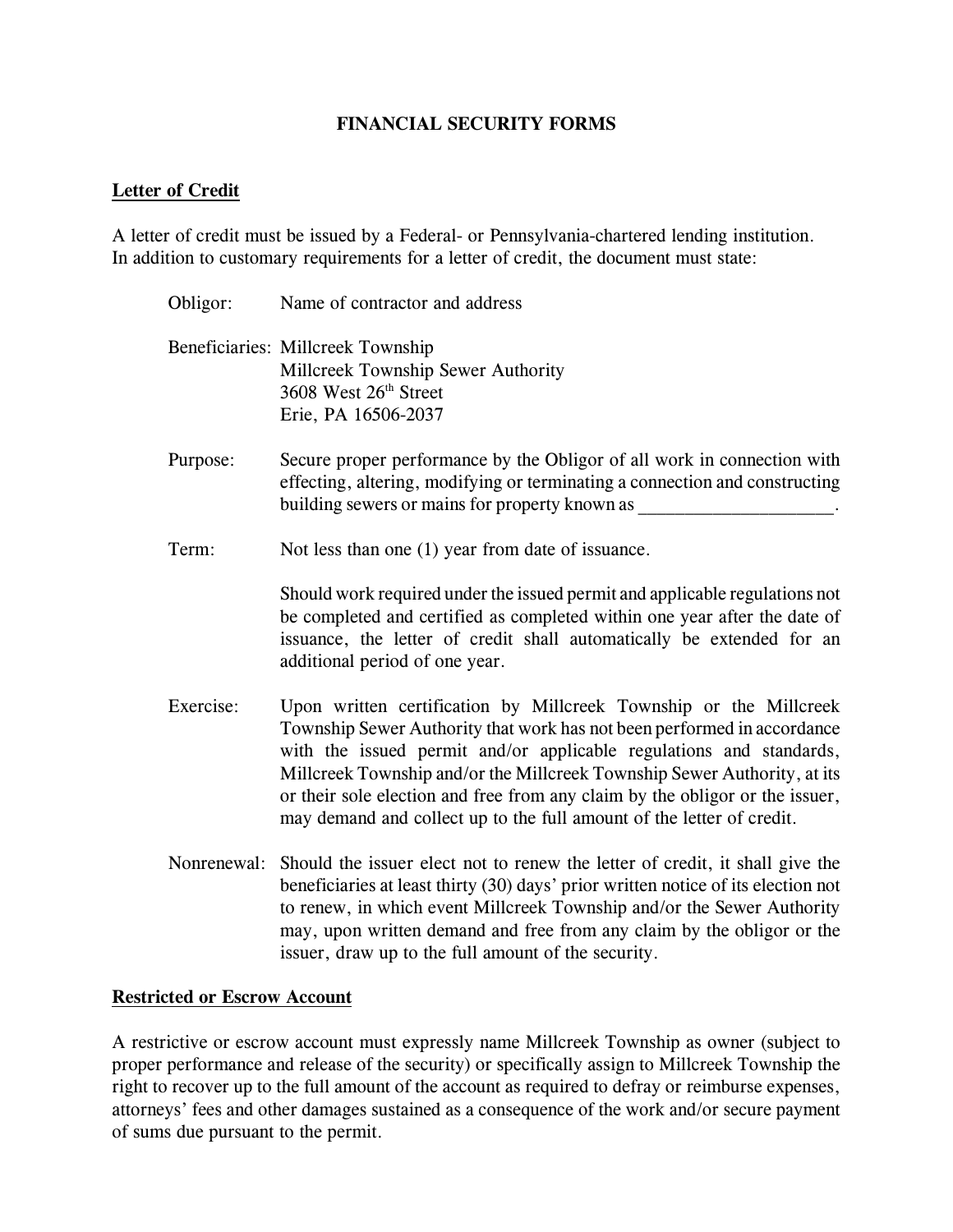#### **MILLCREEK TOWNSHIP**

#### **APPLICATION FOR PERMIT TO MAKE, ALTER OR TERMINATE CONNECTION TO THE SANITARY SEWER SYSTEM**

Erie County Index No. (33) \_\_\_\_\_\_\_\_\_\_\_\_\_\_\_\_\_\_\_ Permit No. \_\_\_\_\_\_\_\_\_\_\_\_\_\_\_\_\_\_\_\_

The undersigned hereby applies for a permit to make, alter, modify or terminate a connection to the Millcreek Township public sanitary sewer system. A plan of the premises subject to this application and showing the proposed connection, alteration or termination and the proposed sewer facilities is attached hereto and is made a part of this application. The undersigned promises and agrees that if a permit is issued, the proposed work shall be done in accordance with regulations of the Millcreek Township Sewer Use Ordinance, Rules and Regulations Governing the Sanitary Sewer System, construction standards of the Millcreek Township Sewer Authority and the terms of this application.

| Permit Fee:<br>\$                                                                                                                                                                                                                                            | Tap-In Fee: | \$         | Other Fees: | $\mathbb{S}$ |
|--------------------------------------------------------------------------------------------------------------------------------------------------------------------------------------------------------------------------------------------------------------|-------------|------------|-------------|--------------|
|                                                                                                                                                                                                                                                              |             |            |             |              |
| Owner Name(s):                                                                                                                                                                                                                                               |             |            |             |              |
| Owner(s) Address:                                                                                                                                                                                                                                            |             |            |             |              |
| <u> 1989 - Johann John Stone, mars eta biztanleria (h. 1989).</u>                                                                                                                                                                                            |             | Telephone: |             |              |
| Subject Property:                                                                                                                                                                                                                                            |             |            |             |              |
| Subdivision:                                                                                                                                                                                                                                                 |             | Lot No.:   |             |              |
| Street(s) Involved:                                                                                                                                                                                                                                          |             |            |             |              |
| Intended Use of<br><u> 1989 - Johann Stoff, deutscher Stoff, der Stoff, der Stoff, der Stoff, der Stoff, der Stoff, der Stoff, der S</u><br>Property After<br>Connection<br>,我们也不能在这里,我们也不能会在这里,我们也不能会不能会不能会不能会不能会不能会不能会。""我们的人们,我们也不能会不能会不能会不能会不能会不能会不能会不能会 |             |            |             |              |
| <b>Contractor Name:</b>                                                                                                                                                                                                                                      |             |            |             |              |
| <b>Contractor Address:</b>                                                                                                                                                                                                                                   |             |            |             |              |
|                                                                                                                                                                                                                                                              |             | Telephone: |             |              |
| <b>Address for Billing:</b>                                                                                                                                                                                                                                  |             |            |             |              |

A Plan of the proposed property and work is attached to this application. This application must be signed by the property owner unless the owner(s) has/have submitted to the Millcreek Township Sewer Authority a writing authorizing a third party to submit this application on owner's behalf *and* agreeing to be bound by all obligations on the permit.

Date: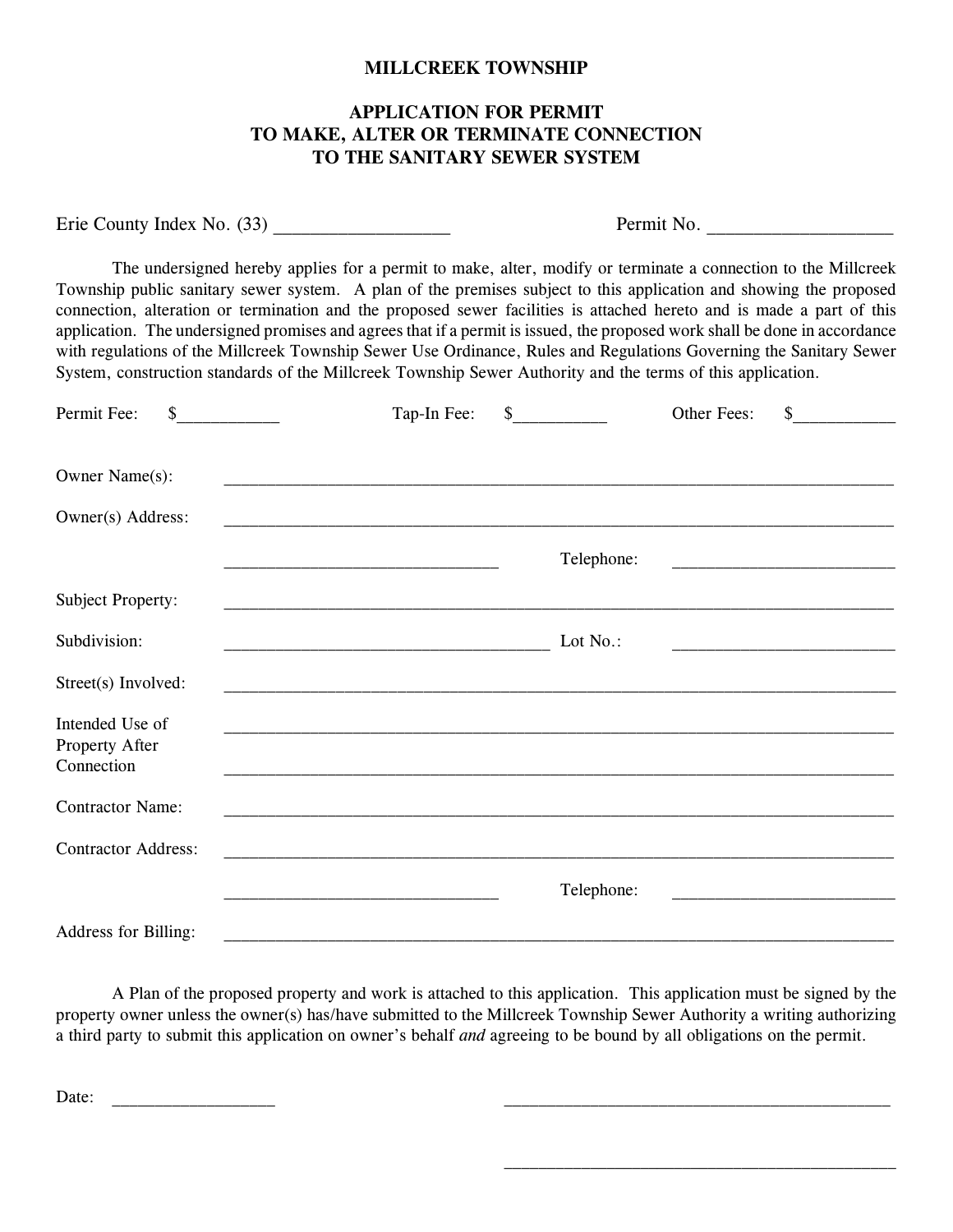## **APPLICATION FOR PERMIT TO MAKE, ALTER OR TERMINATE CONNECTION TO THE SANITARY SEWER SYSTEM**

## **PAGE 2 OF 2**

#### **PLAN OF SUBJECT PROPERTY AND PROPOSED WORK:**

| (FOR SEWER AUTHORITY USE ONLY)                                                                                                                                                  |  |  |  |  |  |
|---------------------------------------------------------------------------------------------------------------------------------------------------------------------------------|--|--|--|--|--|
| Application<br><b>GRANTED</b><br><b>DENIED</b><br>Date:<br><u> 2000 - 2000 - 2000 - 2000 - 2000 - 2000 - 2000 - 2000 - 2000 - 2000 - 2000 - 2000 - 2000 - 2000 - 2000 - 200</u> |  |  |  |  |  |
| Contractor/Owner Financial Security on File? YES<br>NQ                                                                                                                          |  |  |  |  |  |
| Reason(s) for Denial:<br><u> 1989 - Jan Bernard Bernard, mars and de fin de fin de fin de fin de fin de fin de fin de fin de fin de fin d</u>                                   |  |  |  |  |  |
| Work Authorized:<br>This permit is valid for one year from the above date of approval, and expires unless extended<br>on request of the owner and for good cause shown.         |  |  |  |  |  |
| <b>Authority Representative:</b><br><u> 1989 - Johann Stein, marwolaethau a bhann an t-Amhainn an t-Amhainn an t-Amhainn an t-Amhainn an t-Amhainn an</u>                       |  |  |  |  |  |
| (To be completed after connection and inspection)                                                                                                                               |  |  |  |  |  |
| Sewer Inspection<br>Date of<br>Drain Inspection                                                                                                                                 |  |  |  |  |  |
| <b>Connection Location:</b>                                                                                                                                                     |  |  |  |  |  |
| $Reason(s)$ :<br>Inspected Work APPROVED DISAPPROVED                                                                                                                            |  |  |  |  |  |
| <b>Inspector Signature:</b><br>Date:                                                                                                                                            |  |  |  |  |  |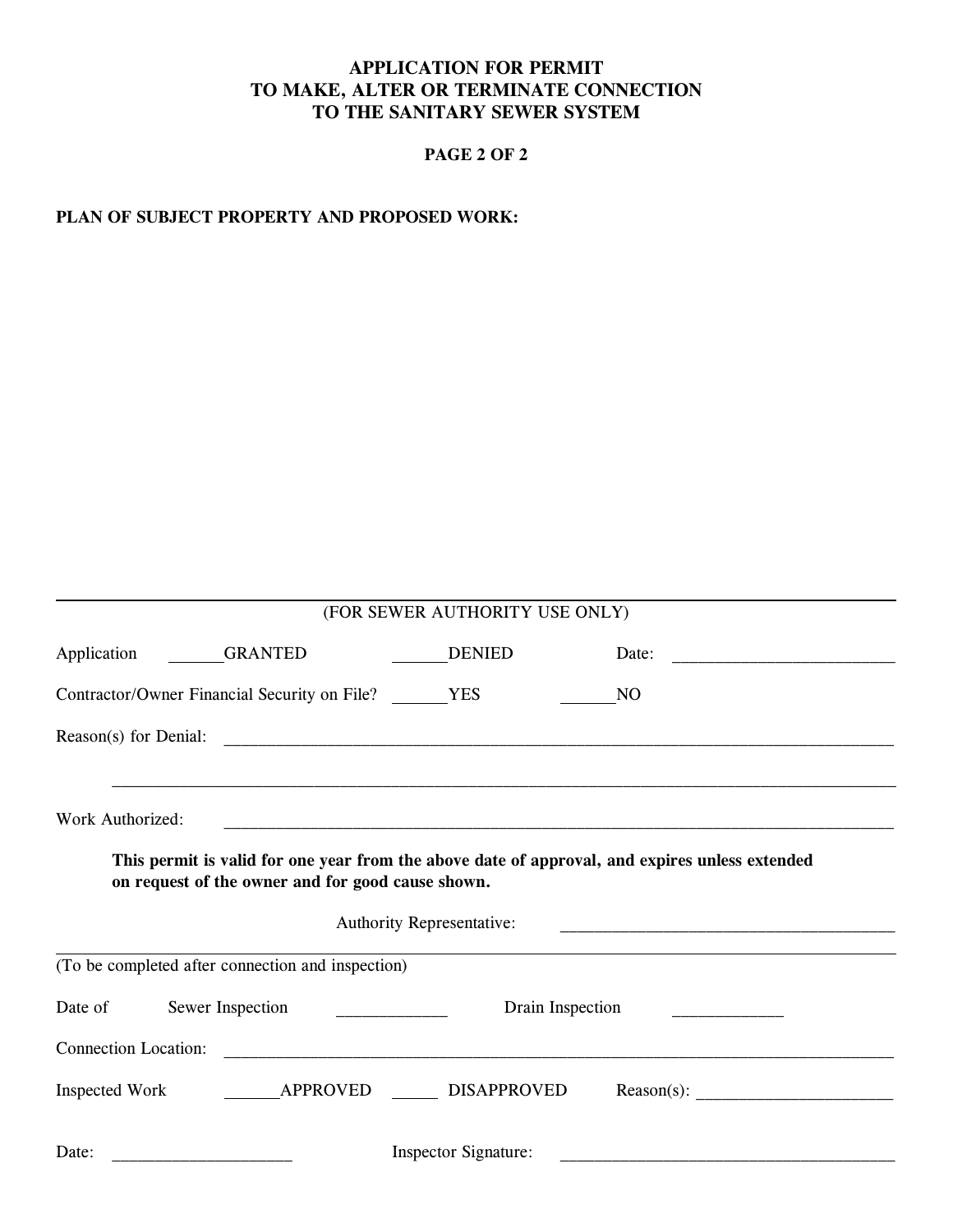#### **RELEASE AND ACKNOWLEDGMENT**

The Undersigned(s), ("Owner") is/are the owner(s) of that property in Millcreek Township, Erie County, Pennsylvania commonly known as:

\_\_\_\_\_\_\_\_\_\_\_\_\_\_\_\_\_\_\_\_\_\_\_, which is served by the Millcreek Township sanitary sewer system. I/We have been advised by representatives of Millcreek Township and/or the Millcreek Township Sewer Authority that because of topography, grade or other unique circumstance beyond control of Owner, Millcreek Township and the Millcreek Township Sewer Authority, installation of a backwater valve at the property would help to protect the property against backups of sewage. Conditioned on this Release and Acknowledgment, Millcreek Township and/or the Millcreek Township Sewer Authority have offered to provide the following:

In consideration of the above, Owner hereby agrees as follows:

1. Owner shall be solely responsible for installation, cleaning and future maintenance of the backwater valve and all costs associated with installation, repair, operation and replacement of the valve except for the Township's and Authority's contribution defined above.

 $\mathcal{L}_\mathcal{L} = \mathcal{L}_\mathcal{L} = \mathcal{L}_\mathcal{L} = \mathcal{L}_\mathcal{L} = \mathcal{L}_\mathcal{L} = \mathcal{L}_\mathcal{L} = \mathcal{L}_\mathcal{L} = \mathcal{L}_\mathcal{L} = \mathcal{L}_\mathcal{L} = \mathcal{L}_\mathcal{L} = \mathcal{L}_\mathcal{L} = \mathcal{L}_\mathcal{L} = \mathcal{L}_\mathcal{L} = \mathcal{L}_\mathcal{L} = \mathcal{L}_\mathcal{L} = \mathcal{L}_\mathcal{L} = \mathcal{L}_\mathcal{L}$ 

2. Owner shall be solely responsible for installation of the valve and its accessories.

3. Owner releases and waives any and all claims and causes of action of any nature against Millcreek Township and the Millcreek Township Sewer Authority which pertain to or arise from installation of the backwater valve, operation, maintenance, repair or replacement of the valve and potential damages to the floor of the building which might result from the absence of or maintenance of footer drains and/or a sump pump system.

Date: \_\_\_\_\_\_\_\_\_\_\_\_\_\_\_\_\_\_\_\_\_\_ \_\_\_\_\_\_\_\_\_\_\_\_\_\_\_\_\_\_\_\_\_\_\_\_\_\_\_\_\_\_\_(SEAL)

Owner Signature

Date: \_\_\_\_\_\_\_\_\_\_\_\_\_\_\_\_\_\_\_\_\_\_ \_\_\_\_\_\_\_\_\_\_\_\_\_\_\_\_\_\_\_\_\_\_\_\_\_\_\_\_\_\_ (SEAL)

Owner Signature

Original in MTSA File Copy to Owner

RELEASE/SEWER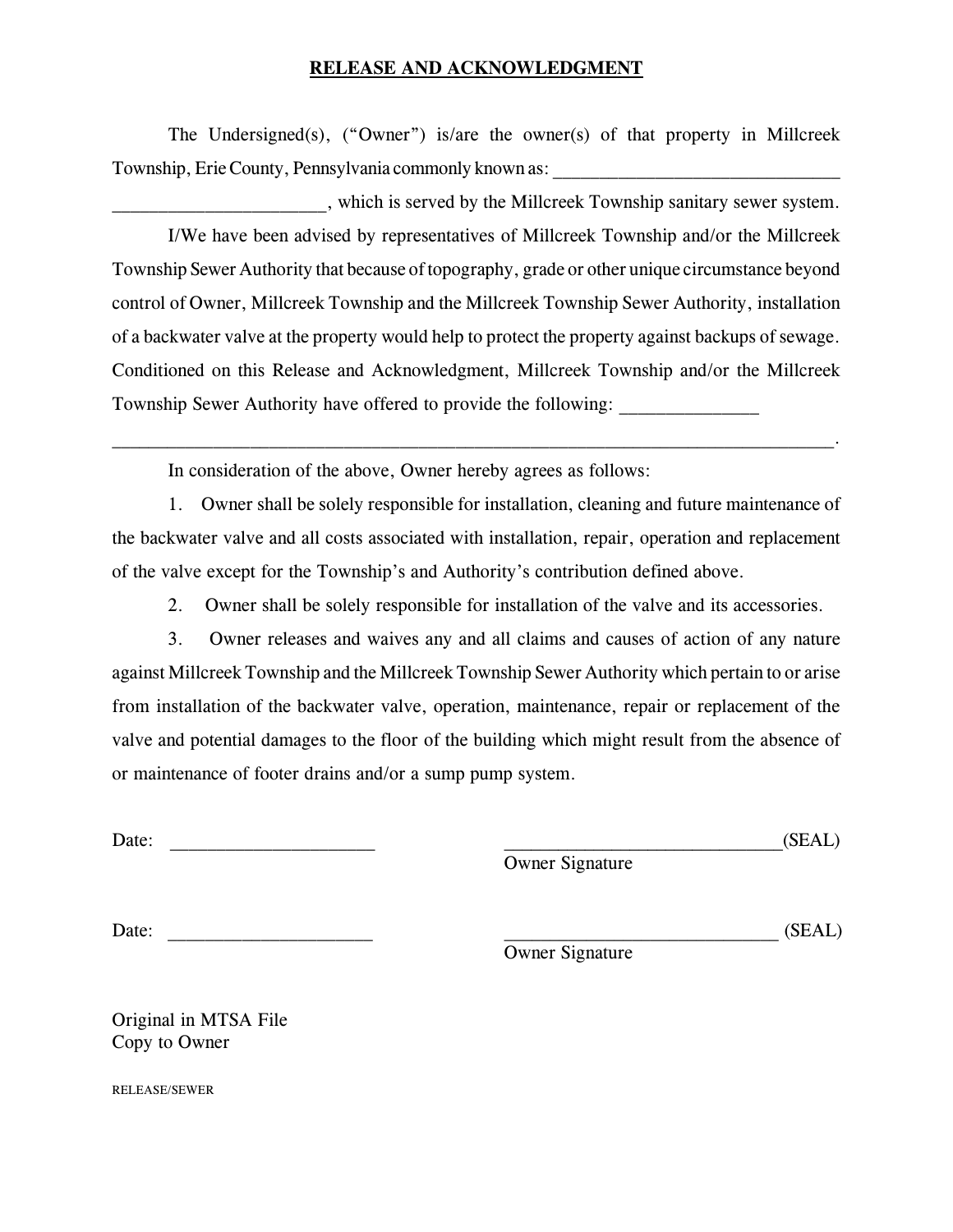#### **MILLCREEK TOWNSHIP REQUEST FOR INSPECTION OF SEWER CONNECTIONS**

The undersigned requests that Millcreek Township inspect the described property to determine whether any connections to the sanitary sewer system exist which violate the Sewer Use Ordinance. If the undersigned is not the owner, the written consent to and authorization of the owner is attached.

| Property Address:                                                                                                                                                    | <u> 1980 - An Dùbhlachd ann an Dùbhlachd ann an Dùbhlachd ann an Dùbhlachd ann an Dùbhlachd ann an Dùbhlachd ann </u> |
|----------------------------------------------------------------------------------------------------------------------------------------------------------------------|-----------------------------------------------------------------------------------------------------------------------|
| Record Owner(s):                                                                                                                                                     | and the control of the control of the control of the control of the control of the control of the control of the      |
|                                                                                                                                                                      |                                                                                                                       |
| Requester Address:                                                                                                                                                   |                                                                                                                       |
| Requester's Phone #:                                                                                                                                                 | Requester's Fax #:                                                                                                    |
| Person to Contact for Inspection:                                                                                                                                    | <u> 1989 - Johann John Stein, mars an deus Frankryk († 1958)</u>                                                      |
| Contact's Relationship if not Owner:                                                                                                                                 |                                                                                                                       |
| Contact's Phone #:                                                                                                                                                   | Contact's Fax $#$ :                                                                                                   |
|                                                                                                                                                                      |                                                                                                                       |
| Reason for Request:                                                                                                                                                  |                                                                                                                       |
| Is a clean-out accessible on the property?                                                                                                                           | (If not, see below)                                                                                                   |
| If clean-out is accessible, where is it located?                                                                                                                     |                                                                                                                       |
| Is there a water source to the property?                                                                                                                             |                                                                                                                       |
|                                                                                                                                                                      |                                                                                                                       |
| Fees paid with Request:<br>$\frac{1}{2}$                                                                                                                             |                                                                                                                       |
| Fee payment includes base fee plus:                                                                                                                                  |                                                                                                                       |
|                                                                                                                                                                      |                                                                                                                       |
| Request Date:                                                                                                                                                        | <b>Signature of Requester</b>                                                                                         |
| Send Request with Fee Payment and Owner Authorization, if required, to:<br><b>Millcreek Township Sewer Authority</b><br>3608 West 26th Street<br>Erie, PA 16506-2037 |                                                                                                                       |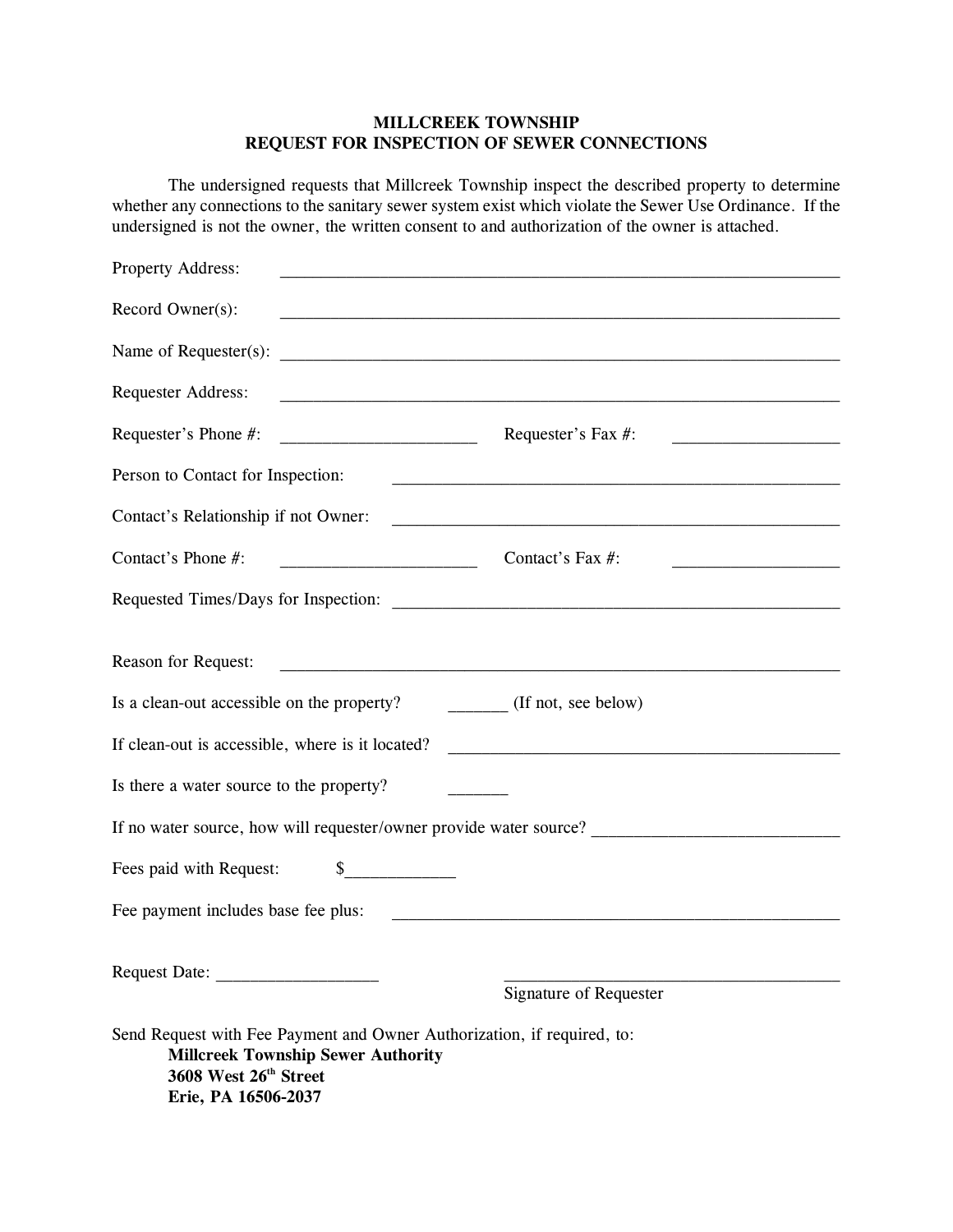#### **MILLCREEK TOWNSHIP**

#### **OWNER'S AUTHORIZATION TO CONDUCT INSPECTION**

| <b>Property Address:</b> |  |  |  |
|--------------------------|--|--|--|
| Owner's Name(s):         |  |  |  |
| Requester's Name:        |  |  |  |

TO: Millcreek Township Millcreek Township Sewer Authority

I understand that the above-named Requester will submit to you a written request that the above property, owned by the undersigned, be inspected to determine whether any unlawful connection(s) have been effected to the public sanitary sewer system. I/We acknowledge that an "unlawful" connection can include such things as discharge into the sanitary sewer system of storm waters, roof runoff, ground waters, surface drainage or subsurface drainage, as well as defective building sewers which allow infiltration of ground or storm waters into the sanitary sewer system.

You are hereby authorized to enter upon my/our property for the purpose of conducting the requested inspection. The undersigned will be present to allow access into buildings on the property or will ensure that an authorized representative is present to do so. I/We understand that traps and clean-outs must be accessible at the time of the inspection so that the building sewer(s) can be inspected. If the traps and clean-out at the property is covered by carpeting, furniture or other items, these items will be removed to allow access for the inspection.

I/We understand that damage can result from attempts to inspect if the traps and clean-outs are not present or accessible. If traps and clean-outs are not made accessible at the time of inspection, we release Millcreek Township and the Millcreek Township Sewer Authority from all claims relating to damage to carpeting or other items, including the building sewer, which result from reasonable conduct of the inspection in the circumstances.

| Signe<br>mec<br>aι | ''' | 71 V |  |
|--------------------|-----|------|--|
|                    |     |      |  |

Owner

**Owner**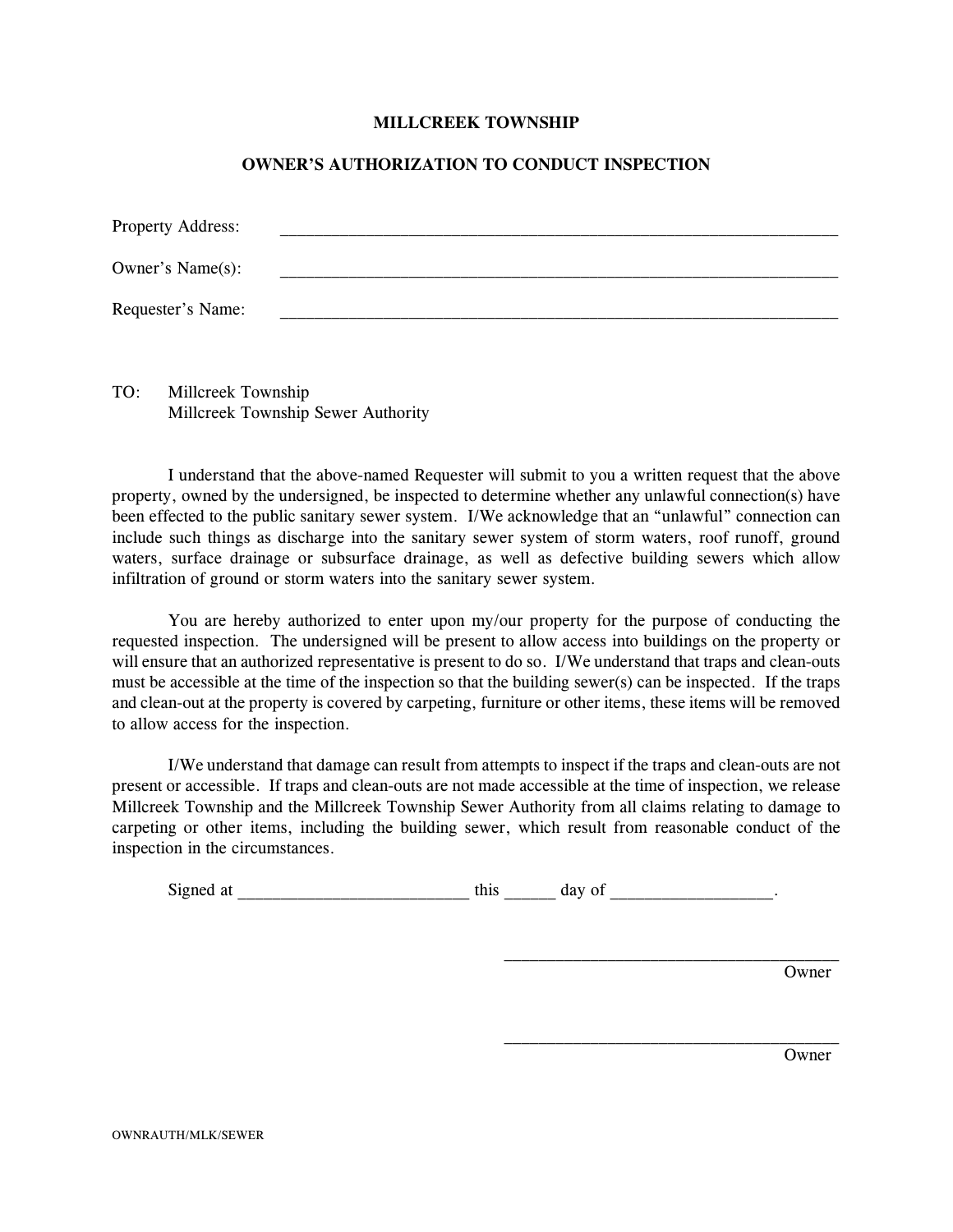#### **MILLCREEK TOWNSHIP CERTIFICATION OF SANITARY SEWER CONNECTIONS**

| <b>Subject Property:</b>                                                                                                                                                                                                                                                                                                                                                                                                                          |
|---------------------------------------------------------------------------------------------------------------------------------------------------------------------------------------------------------------------------------------------------------------------------------------------------------------------------------------------------------------------------------------------------------------------------------------------------|
| Type of Building $(s)$ :                                                                                                                                                                                                                                                                                                                                                                                                                          |
| Name $(s)$ of Owner $(s)$ :                                                                                                                                                                                                                                                                                                                                                                                                                       |
| Date of Inspection(s):                                                                                                                                                                                                                                                                                                                                                                                                                            |
| Inspector(s)'s Name:                                                                                                                                                                                                                                                                                                                                                                                                                              |
| The inspection of the property included:                                                                                                                                                                                                                                                                                                                                                                                                          |
|                                                                                                                                                                                                                                                                                                                                                                                                                                                   |
|                                                                                                                                                                                                                                                                                                                                                                                                                                                   |
|                                                                                                                                                                                                                                                                                                                                                                                                                                                   |
| All downspouts and floor drains were inspected except as follows (indicate reasons)                                                                                                                                                                                                                                                                                                                                                               |
|                                                                                                                                                                                                                                                                                                                                                                                                                                                   |
| No connections to the sanitary sewer prohibited by the Sewer Use Ordinance were noted OR                                                                                                                                                                                                                                                                                                                                                          |
| Connections to the sanitary sewer prohibited by the Sewer Use Ordinance were noted                                                                                                                                                                                                                                                                                                                                                                |
|                                                                                                                                                                                                                                                                                                                                                                                                                                                   |
|                                                                                                                                                                                                                                                                                                                                                                                                                                                   |
|                                                                                                                                                                                                                                                                                                                                                                                                                                                   |
| Limitations, if any, on the inspection and this certification (with reasons):                                                                                                                                                                                                                                                                                                                                                                     |
|                                                                                                                                                                                                                                                                                                                                                                                                                                                   |
|                                                                                                                                                                                                                                                                                                                                                                                                                                                   |
|                                                                                                                                                                                                                                                                                                                                                                                                                                                   |
| Date: $\frac{1}{\sqrt{1-\frac{1}{2}}}\left\{ \frac{1}{2} + \frac{1}{2} + \frac{1}{2} + \frac{1}{2} + \frac{1}{2} + \frac{1}{2} + \frac{1}{2} + \frac{1}{2} + \frac{1}{2} + \frac{1}{2} + \frac{1}{2} + \frac{1}{2} + \frac{1}{2} + \frac{1}{2} + \frac{1}{2} + \frac{1}{2} + \frac{1}{2} + \frac{1}{2} + \frac{1}{2} + \frac{1}{2} + \frac{1}{2} + \frac{1}{2} + \frac{1}{2} + \frac{1}{2} + \frac$                                               |
| Name: $\frac{1}{\sqrt{1-\frac{1}{2}} \cdot \frac{1}{\sqrt{1-\frac{1}{2}} \cdot \frac{1}{\sqrt{1-\frac{1}{2}} \cdot \frac{1}{\sqrt{1-\frac{1}{2}} \cdot \frac{1}{\sqrt{1-\frac{1}{2}} \cdot \frac{1}{\sqrt{1-\frac{1}{2}} \cdot \frac{1}{\sqrt{1-\frac{1}{2}} \cdot \frac{1}{\sqrt{1-\frac{1}{2}} \cdot \frac{1}{\sqrt{1-\frac{1}{2}} \cdot \frac{1}{\sqrt{1-\frac{1}{2}} \cdot \frac{1}{\sqrt{1-\frac{1}{2}} \cdot \frac{1}{\sqrt{1-\frac{1}{2}}$ |
| Original to Requester                                                                                                                                                                                                                                                                                                                                                                                                                             |
| Copy to Property Owner<br>Copy in Township File with Request and Authorization                                                                                                                                                                                                                                                                                                                                                                    |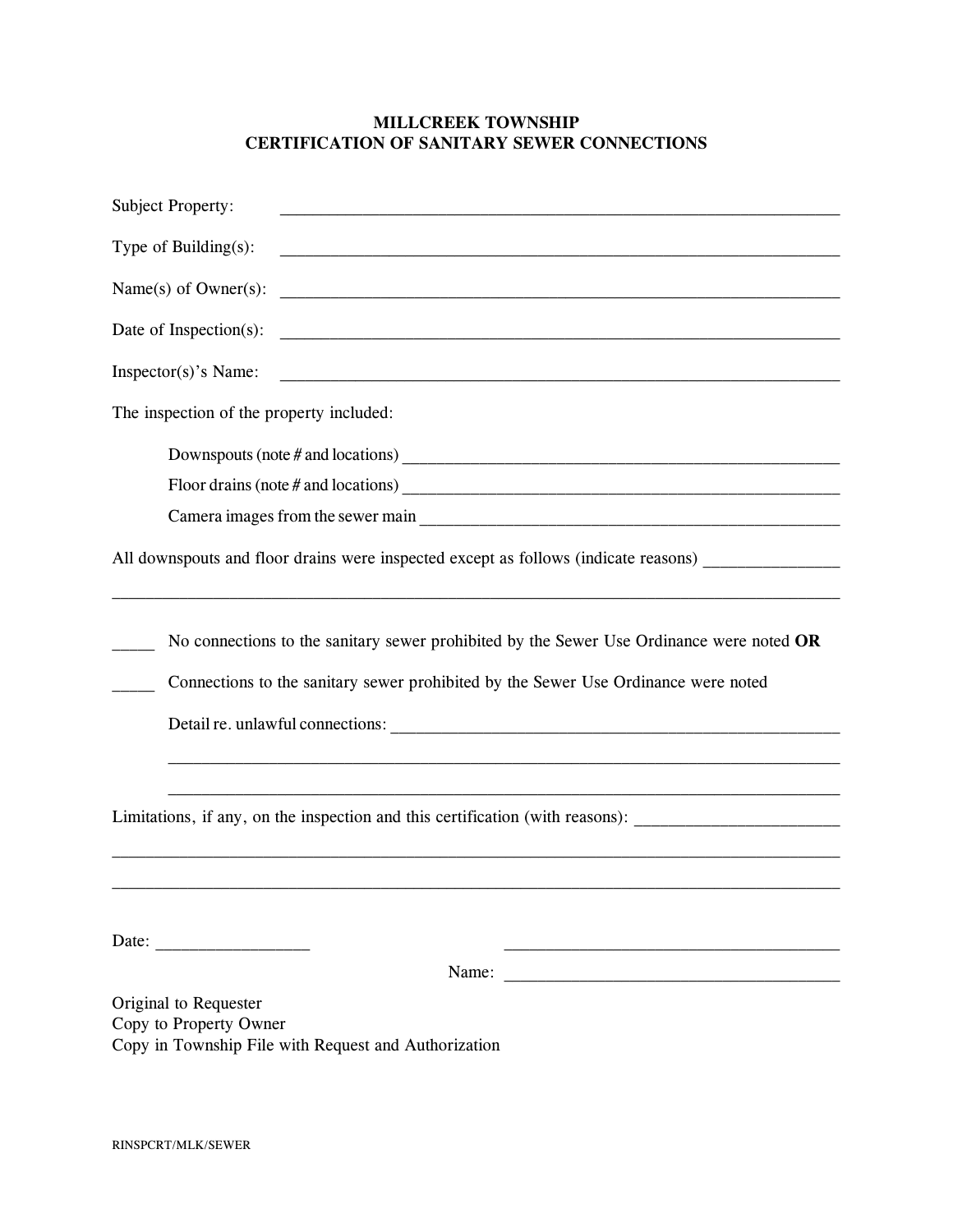(Notice of Intended Inspection)

Dear Sanitary Sewer Customer:

The Millcreek Township Sewer Authority and Millcreek Township are responsible for conducting inspections of the sanitary sewer system to prevent storm or "clean" water from entering and overloading the sanitary sewer system. "Clean" water generally is water that has not been contaminated and does not require treatment prior to discharge. Rainfall, ground or subsurface drainage, sump discharges and roof runoff are examples of "clean" water.

The Township's Sewer Use Ordinance prohibits connection of "clean" water discharges into the sanitary sewer system. Despite this, many connections of "clean" water to the sanitary sewer have been found. No sanitary sewer system can accommodate both sanitary sewerage and "clean" water. Unlawful connections to the sanitary sewer system have resulted in:

- Backup of sewage and flooding of basements.
- Substantial costs to rate payers of transporting and treating "clean" water.
- Discharges to protect against sewage backups that lead to fines paid by the system.
- Sanitary flows exceeding our system's allowed capacity and prompting surcharges.
- Expensive capital projects that cause rate increases to all users of the system.

The Township and Authority are committed to identifying and eliminating these unlawful connections. We recognize that many property owners may not even know that there is an unlawful connection of "clean" water to the sanitary sewer. Your area and your property have been identified as having significant potential for an unlawful connection.

In the near future, you will receive a call from Phil Cardella, the Township Sewer Inspector, to schedule an inspection. You may also call the Authority's office and speak with Jan Agnello (835-6721, ext. 326) to make an appointment for an inspection. Our ordinance requires owners to allow access to their property for inspections and we hope you will cooperate with these efforts. Mr. Cardella and other inspectors will have identification when they visit to inspect. If there is any need to verify that an inspector is an authorized representative, you may contact this office during normal business hours. It is important that there be access to the clean-out in your basement at the time of the inspection.

Thank you in advance for your cooperation. Others in your area are also being contacted. Please understand that the process of inspection takes time with our limited staff.

Very truly yours,

Dated:

INSPECLT/SEWER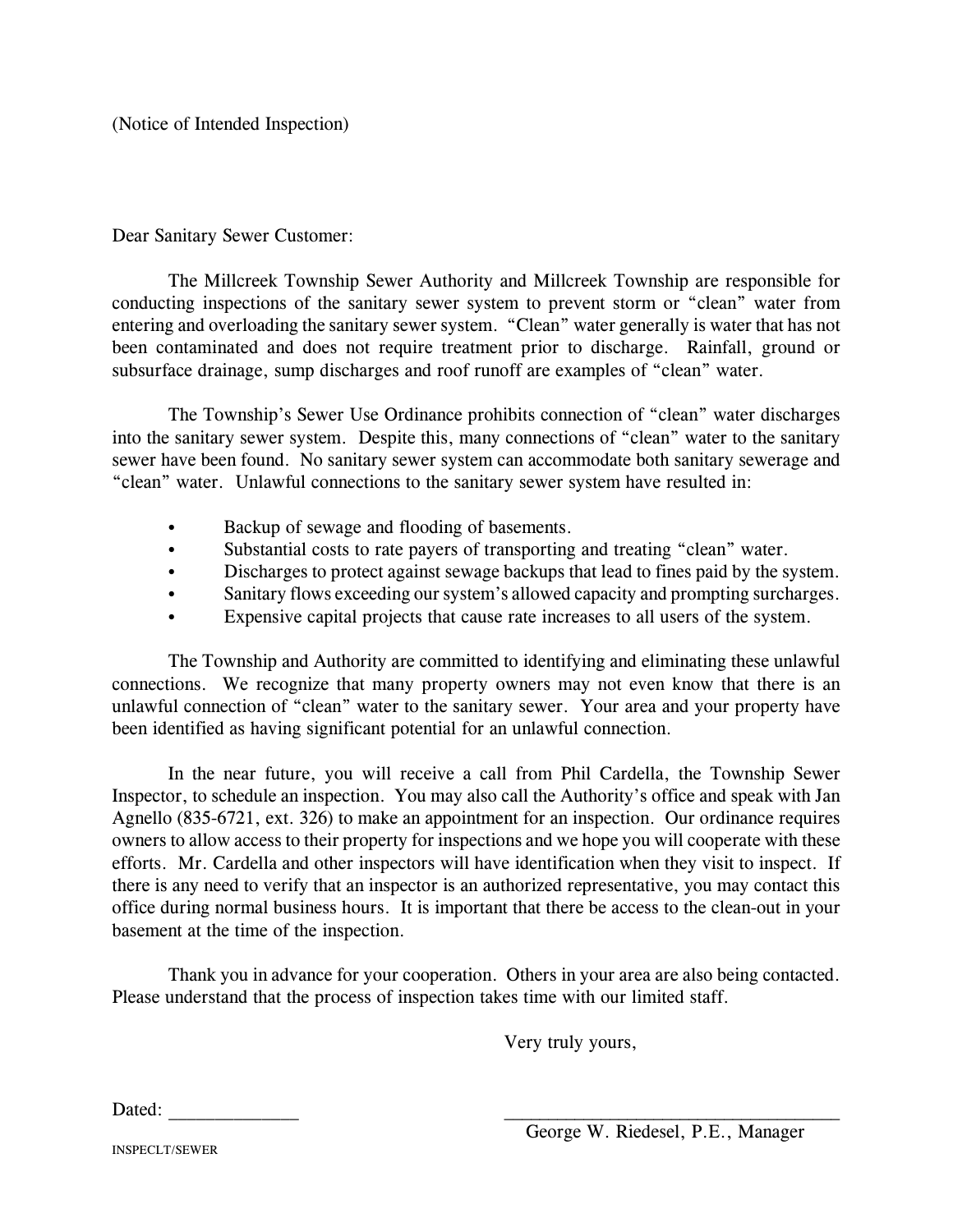(Followup if no response to request for inspection)

#### (Date)

Owner Name Street Address City, State, Zip

Re: Inspection of Sanitary Sewer Connections

Dear :

Millcreek Township and the Millcreek Township Sewer Authority have reason to believe that your property may have a connection of "clean" or storm water to the sanitary sewer system.

The Millcreek Township Sewer Use Ordinance requires that owners allow access by the Township and the Authority to properties so that inspections can be conducted. An owner's failure or refusal to allow access or inspections can lead to imposition of fines for each day of violation.

Millcreek Township's Sewer Inspector has attempted to contact you to schedule an inspection, but no response to his request has been received. To avoid the need for proceedings under the ordinance, please contact Jan Agnello at this office (835-6721, ext. 326) to make an appointment for an inspection of your service lateral and connection. The business card for the inspector is enclosed. You may also try to reach him at his cell phone number. Access to the clean-out in your basement will be required at the time of the inspection.

If we do not hear from you by so that an inspection can be scheduled, we will have to begin enforcement proceedings regarding failure or refusal to allow access to your property. We hope you will make this unnecessary by responding promptly to this letter.

Very truly yours,

George W. Riedesel, P.E., Manager

cc: Richard Bridger Philip Cardella INSP#2LT/SEWER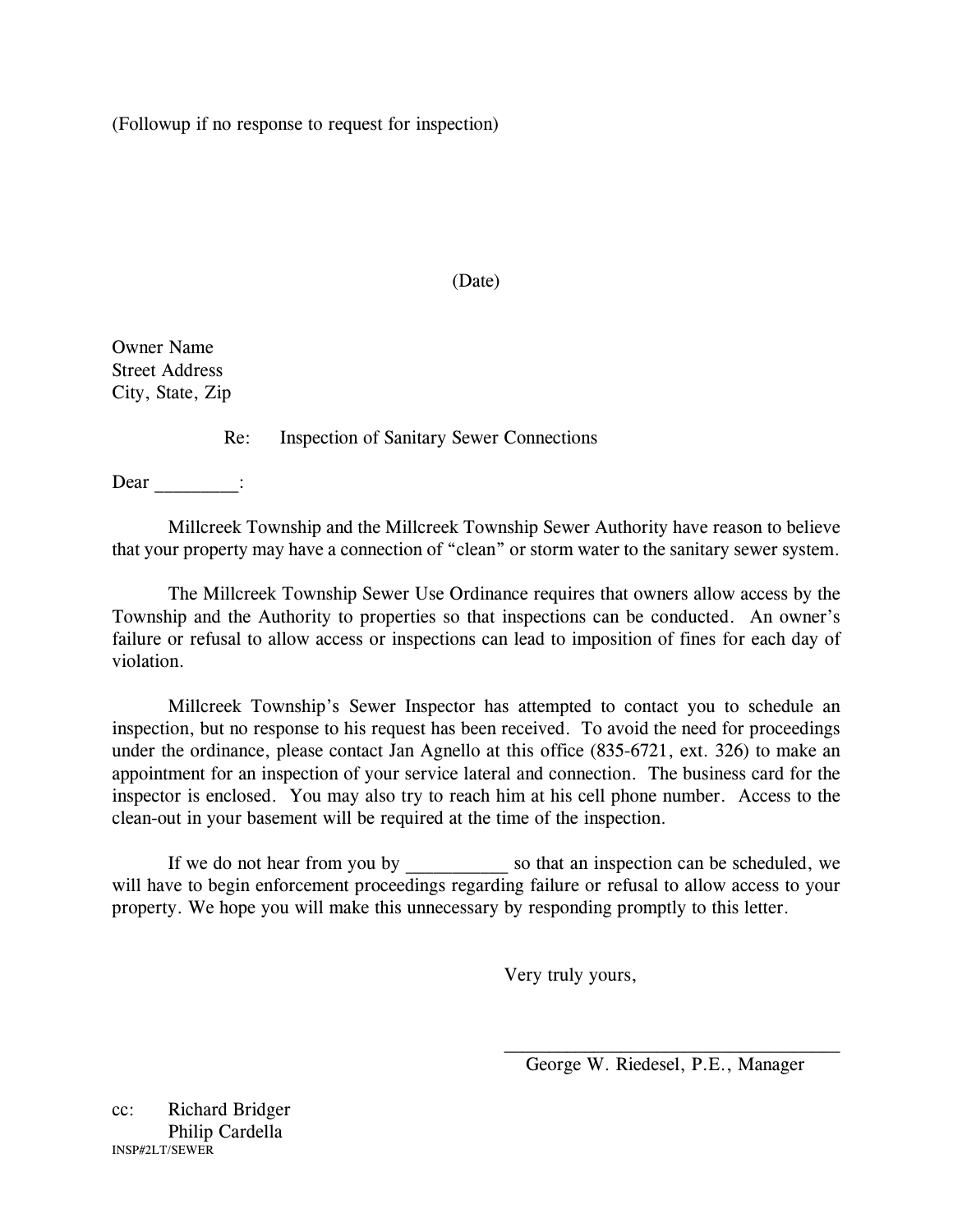(Letter re. inaccessible clean-out)

#### (Date)

Owner Name Street Address City, State, Zip

Re: Sanitary Sewer Inspection

 $Dear$   $\qquad$ :

Recently, a Millcreek Township Sewer Inspector visited your home to inspect connections to the sanitary sewer system. At that time, there was no access to the clean-out in your basement.

Access to the clean-out is necessary for an inspection, and would also be necessary if you ever have a sewer problem.

Please locate the clean-out and make it accessible for inspection. Please then give me a call at 835-6721, extension 326 so that another appointment can be made to complete this inspection. Your prompt attention will be appreciated.

Very truly yours,

 Janice K. Agnello Executive Assistant

 $\mathcal{L}_\text{max}$  , and the set of the set of the set of the set of the set of the set of the set of the set of the set of the set of the set of the set of the set of the set of the set of the set of the set of the set of the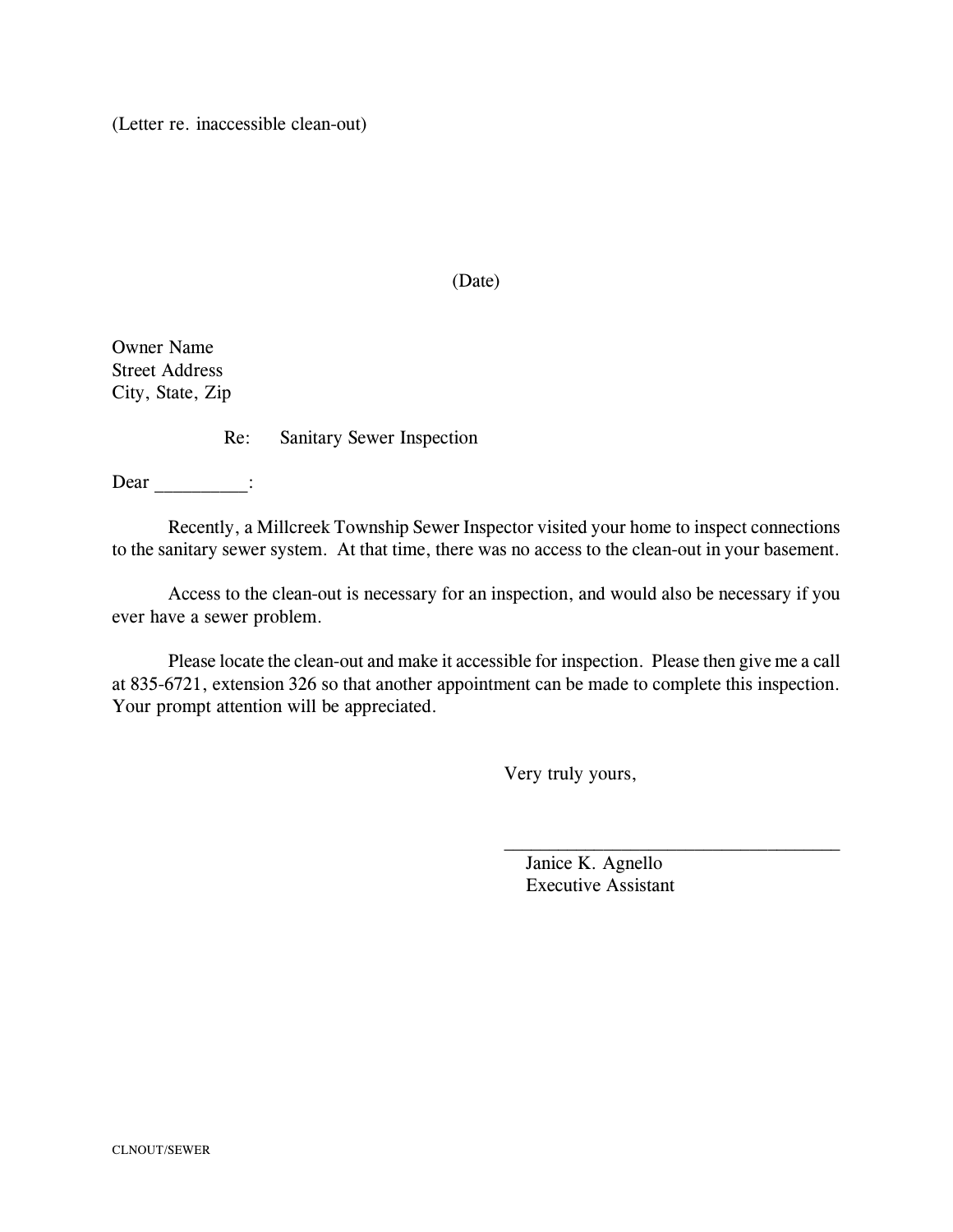(Notice where apparent violation noted other than from inspection)

#### (Date)

Owner Name Street Address City, State, Zip

Re: Unlawful Connection to Sanitary Sewer

Dear :

It has come to the attention of Millcreek Township and the Millcreek Township Sewer Authority that your property may have a connection of storm or "clean" water to the sanitary sewer system. The Township's Sewer Use Ordinance prohibits and declares unlawful connections of ground, subsurface or surface drainage or of roof runoff or sump discharges to the sanitary sewer system. The ordinance also authorizes actions to terminate unlawful connections and imposes fines for each day of a violation.

Rather than pursuing enforcement proceedings, we request that you call Jan Agnello in this office at 835-6721, ext. 326 to schedule an inspection of your service lateral and connection. Access to the clean-out in your basement will be required at the time of inspection.

If an inspection should determine that there is no unlawful connection, no further action would be needed. If inspection discloses existence of an unlawful connection, we would provide you with detail of how you can eliminate that connection without legal proceedings being needed.

If we do not hear from you within 15 days after the date of this letter, we will have no choice but to begin actions to enforce the ordinance. We look forward to hearing from you.

Very truly yours,

\_\_\_\_\_\_\_\_\_\_\_\_\_\_\_\_\_\_\_\_\_\_\_\_\_\_\_\_\_\_\_\_\_\_\_\_\_ George W. Riedesel, P.E., Manager

cc: Richard Bridger Philip Cardella

INDVINSP/SEWER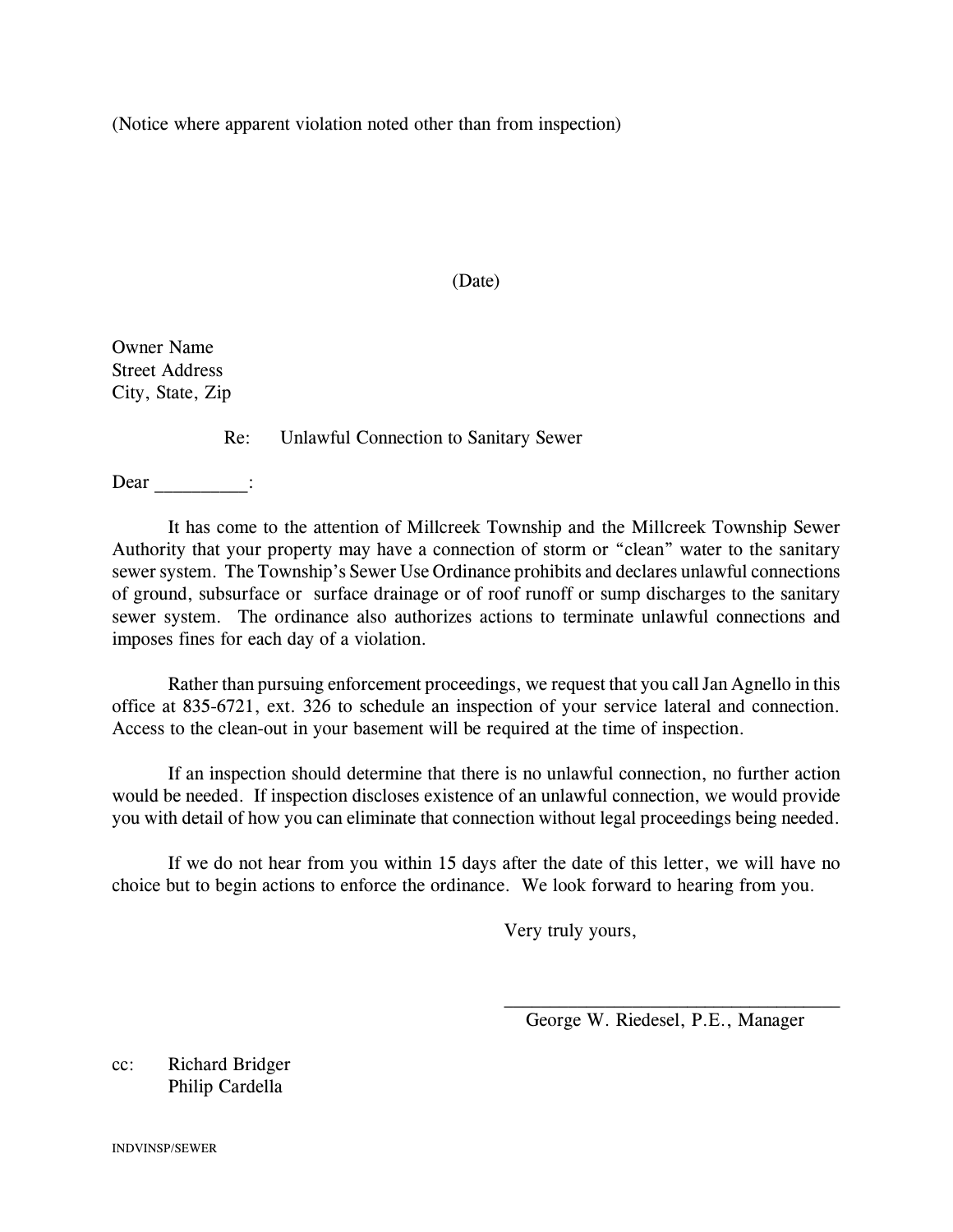(Letter to accompany enforcement notice)

#### (Date)

Owner Name Street Address City, State, Zip

Re: Unlawful Connection to Sanitary Sewer

Dear :

It has been determined by Millcreek Township and the Millcreek Township Sewer Authority that your property has a connection of ground or storm water to the sanitary sewer system. Millcreek's Sewer Use Ordinance prohibits such connections, imposes fines for each day of a violation and authorizes measures to terminate the connections.

I am enclosing with this letter an Enforcement Notice citing you with violation of the ordinance. The notice provides detail as to the violation and how it can be rectified.

Before taking action that might lead to imposition of substantial fines, we would like to work with you to assist you in terminating the unlawful connection. To rectify the violation, you must make repairs within 60 days after the date of this letter that will terminate the unlawful connection to the sanitary sewer and redirect ground or storm water in another way that complies with Township ordinances.

Please contact Jan Agnello in this office at 835-6721, ext. 326 when you know that the work will be done, so that an inspector can be present to monitor the disconnection and other work. If work is done without inspection and ends up not meeting standards, additional work would be required. If the unlawful connection is not disconnected within 60 days, fines for each day of violation as recited in the enforcement notice can be imposed. You may contact the Township's Inspector, Phil Cardella (873-4449), or Mrs. Agnello may be able to offer suggestions as to how the unlawful connection can be terminated.

Thank you in advance for your cooperation in this matter.

Very truly yours,

 $\overline{\phantom{a}}$  , where  $\overline{\phantom{a}}$  , where  $\overline{\phantom{a}}$  ,  $\overline{\phantom{a}}$  ,  $\overline{\phantom{a}}$  ,  $\overline{\phantom{a}}$  ,  $\overline{\phantom{a}}$  ,  $\overline{\phantom{a}}$  ,  $\overline{\phantom{a}}$  ,  $\overline{\phantom{a}}$  ,  $\overline{\phantom{a}}$  ,  $\overline{\phantom{a}}$  ,  $\overline{\phantom{a}}$  ,  $\overline{\phantom{a}}$  ,  $\overline{\phantom{a}}$  ,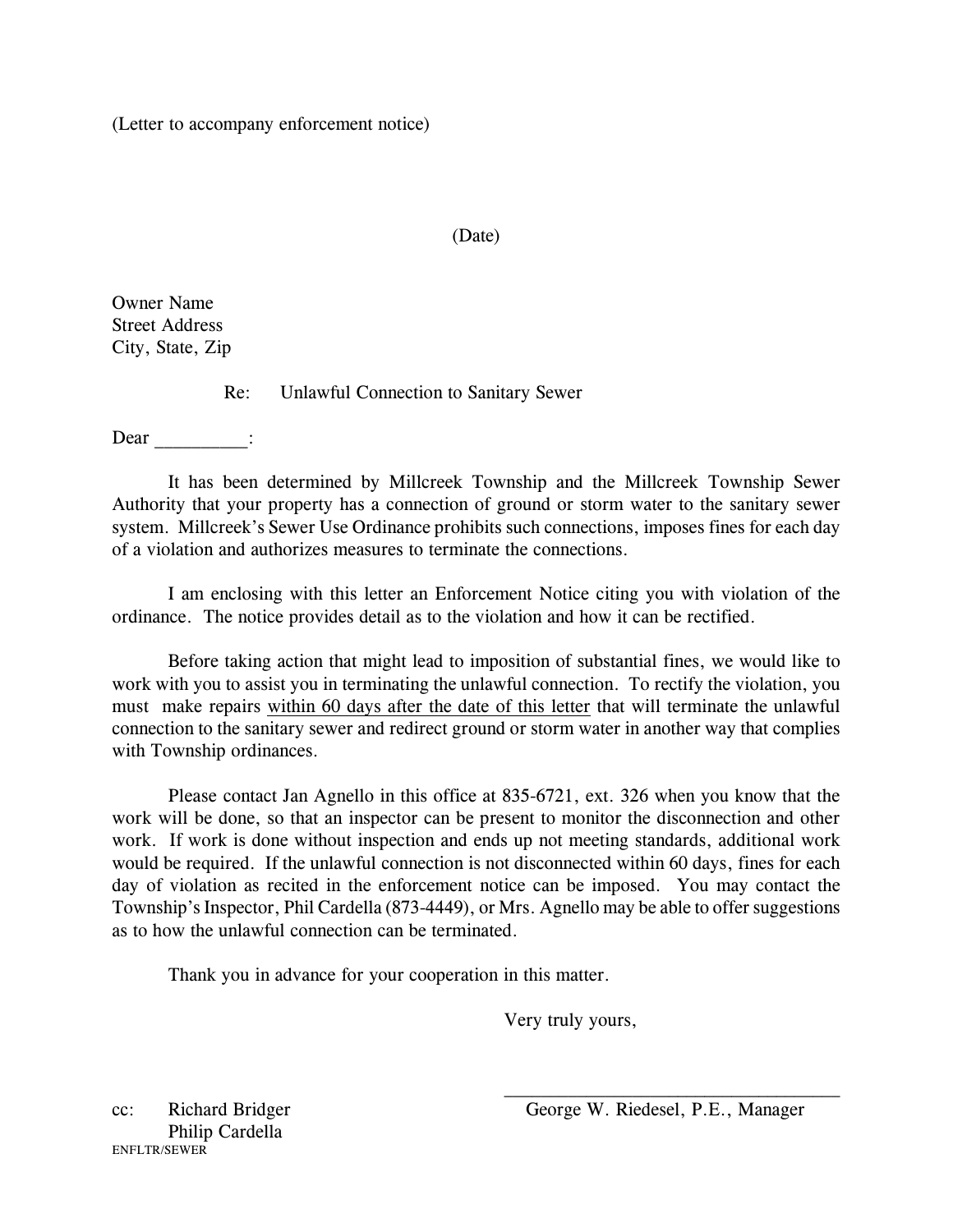## **TOWNSHIP OF MILLCREEK 3608 West 26th Street Erie, PA 16506-2037**

## **ADMINISTRATIVE ENFORCEMENT NOTICE (REMEDIAL ACTION REQUIRED)**

Notice Date: The Contract of the Most Contract of the Most Contract of the Most Contract of the Most Contract of the Most Contract of the Most Contract of the Most Contract of the Most Contract of the Most Contract of the **TO:** \_\_\_\_\_\_\_\_\_\_\_\_\_\_\_\_\_\_\_\_\_\_\_\_\_\_\_\_\_\_\_\_\_\_\_\_\_\_\_\_\_\_\_\_\_\_\_\_\_\_\_\_\_\_\_\_\_\_\_\_\_\_\_\_\_\_\_, Owner of property known as \_\_\_\_\_\_\_\_\_\_\_\_\_\_\_\_\_\_\_\_\_\_\_\_\_\_\_\_\_\_\_\_\_\_\_\_\_\_\_\_\_\_\_\_\_\_\_\_\_\_\_\_\_\_\_\_\_\_\_. YOU HAVE VIOLATED SECTION OF THE MILLCREEK TOWNSHIP **SEWER USE ORDINANCE (ORDINANCE NO. 2004-4, AS AMENDED.**

**DATE OF YOUR VIOLATION: \_\_\_\_\_\_\_\_\_\_\_\_\_\_\_\_\_\_\_\_\_\_\_\_\_\_\_\_\_\_\_\_\_\_\_. YOU VIOLATED THE ORDINANCE BY \_\_\_\_\_\_\_\_\_\_\_\_\_\_\_\_\_\_\_\_\_\_\_\_\_\_\_\_\_\_\_\_\_\_\_\_\_\_\_\_\_**

## **YOU ARE HEREBY DIRECTED TO TAKE THE FOLLOWING ACTION ON OR BEFORE BEFORE BEFORE REMEDY THE VIOLATION AND AVOID IMPOSITION OF A FINE FOR VIOLATION:**

**\_\_\_\_\_\_\_\_\_\_\_\_\_\_\_\_\_\_\_\_\_\_\_\_\_\_\_\_\_\_\_\_\_\_\_\_\_\_\_\_\_\_\_\_\_\_\_\_\_\_\_\_\_\_\_\_\_\_\_\_\_\_\_\_\_\_\_\_\_\_\_\_\_\_\_\_\_\_ \_\_\_\_\_\_\_\_\_\_\_\_\_\_\_\_\_\_\_\_\_\_\_\_\_\_\_\_\_\_\_\_\_\_\_\_\_\_\_\_\_\_\_\_\_\_\_\_\_\_\_\_\_\_\_\_\_\_\_\_\_\_\_\_\_\_\_\_\_\_\_\_\_\_\_\_\_\_.**

**\_\_\_\_\_\_\_\_\_\_\_\_\_\_\_\_\_\_\_\_\_\_\_\_\_\_\_\_\_\_\_\_\_\_\_\_\_\_\_\_\_\_\_\_\_\_\_\_\_\_\_\_\_\_\_\_\_\_\_\_\_\_\_\_\_\_\_\_\_\_\_\_\_\_\_\_\_.**

**YOU MUST OBTAIN A PERMIT IF WORK WILL BE DONE TO A SEWER CONNECTION. ALL WORK MUST BE INSPECTED, AND NOTICE MUST BE GIVEN TO THIS OFFICE SO AN INSPECTION CAN BE SCHEDULED. IF YOU BELIEVE YOU HAVE REMEDIED THE VIOLATION, PLEASE CONTACT THE UNDERSIGNED AT 833-1111 ON MONDAY THROUGH FRIDAY FROM 8 A.M. UNTIL 4:30 P.M. EXCEPT ON TOWNSHIP HOLIDAYS.** 

**IF YOU DO NOT REMEDY THE VIOLATION BY THE DATE SET FORTH ABOVE, A CIVIL ACTION FOR ENFORCEMENT AND FOR JUDGMENT FOR FINES AND COSTS WILL BE FILED IN THE OFFICE OF THE DISTRICT JUSTICE. FINES PRESCRIBED FOR THE VIOLATION ARE \$600.00 FOR EACH DAY THE VIOLATION CONTINUES. IN ANY ENFORCEMENT ACTION, THE TOWNSHIP IS ALSO ENTITLED TO RECOVER ATTORNEYS' FEES.**

Title:

Signature of Code Enforcement Officer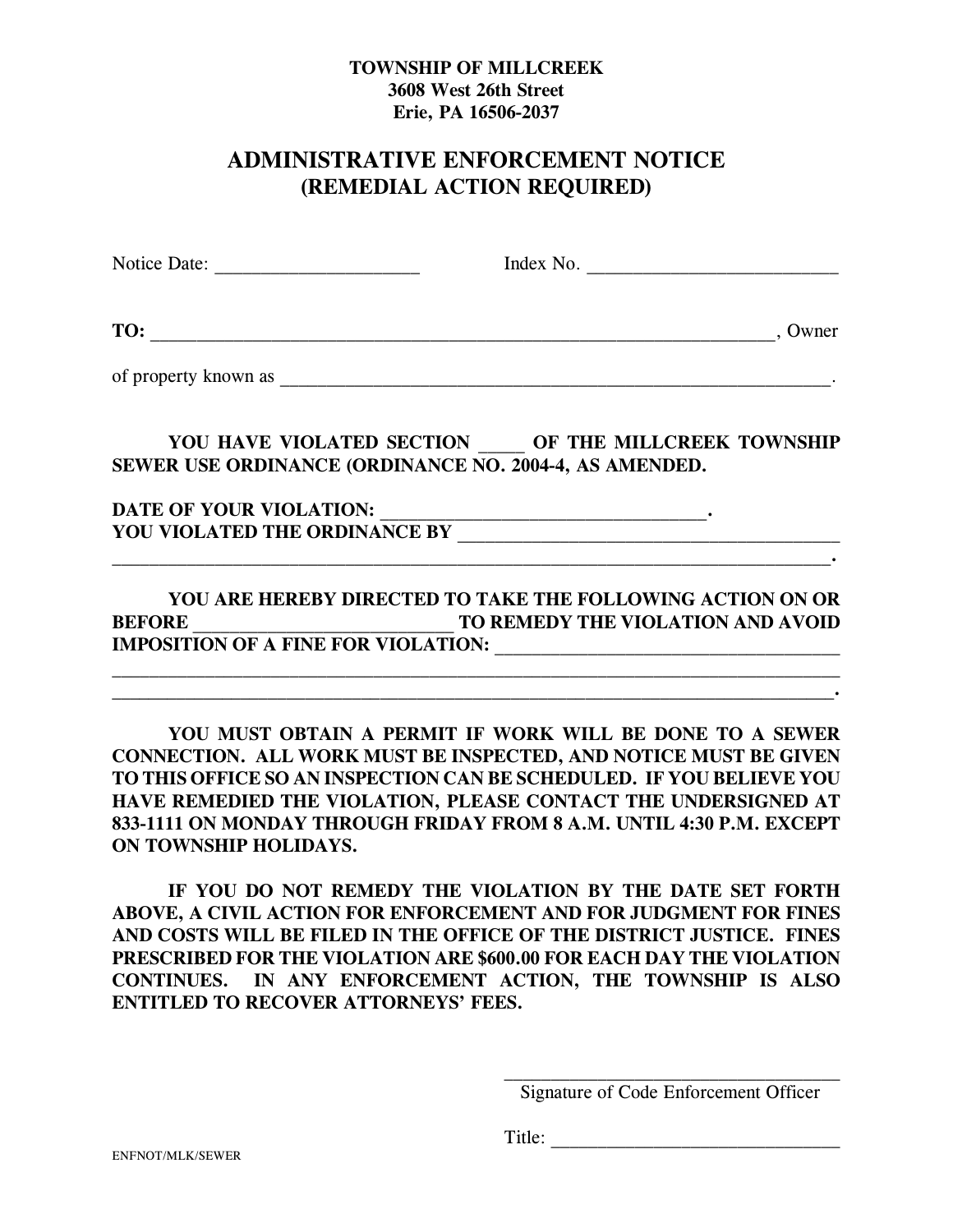## **AUTHORIZATION AND CONSENT**

Property Address:

The Undersigned(s) is/are the owner(s) of the above property and will be referred to in this document as the "Owner".

Owner has been advised by Millcreek Township and/or the Millcreek Township Sewer Authority (collectively referred to as "Millcreek") that one or more discharges of storm water from the above Property have been connected to the sanitary sewer system, in violation of Millcreek regulations.

Owner understands that this violation can be rectified only by termination of the unlawful connection(s).

Owner has advised Millcreek that Owner is nor or may not be able to afford the costs of repairs necessary to terminate the unlawful connection(s).

Owner authorizes Millcreek and its employees or contractors to:

- 1. Enter onto the Property and into the building(s) on the Property served by the sanitary sewer, to conduct inspections to identify any unlawful connection(s) to the sanitary sewer system and determine how such connection(s) can best be terminated; and
- 2. Obtain proposals or quotations from one or more plumbing firm(s) for the work needed to terminate the unlawful connection(s).

Owner understands that Millcreek will then advise Owner of the work believed to be necessary and of the cost proposals it has received. Owner then will have the right either to retain a firm to do the needed work directly for Owner or to then enter into a written contract with Millcreek under which Millcreek would secure a firm to provide the work and submit to Owner an assessment for such costs. If Owner later decides that Millcreek should have the work done and assess Owner for its costs, Owner understands that a lien would be filed against the Property if the assessment was not paid within 30 days. Owner also understands that interest accrues on unpaid assessments at the rate of ten percent (10%) per year.

Date: \_\_\_\_\_\_\_\_\_\_\_\_\_\_\_\_\_\_\_\_\_ \_\_\_\_\_\_\_\_\_\_\_\_\_\_\_\_\_\_\_\_\_\_\_\_\_\_\_\_\_\_\_\_\_\_\_\_

Owner Signature

Date:

Owner Signature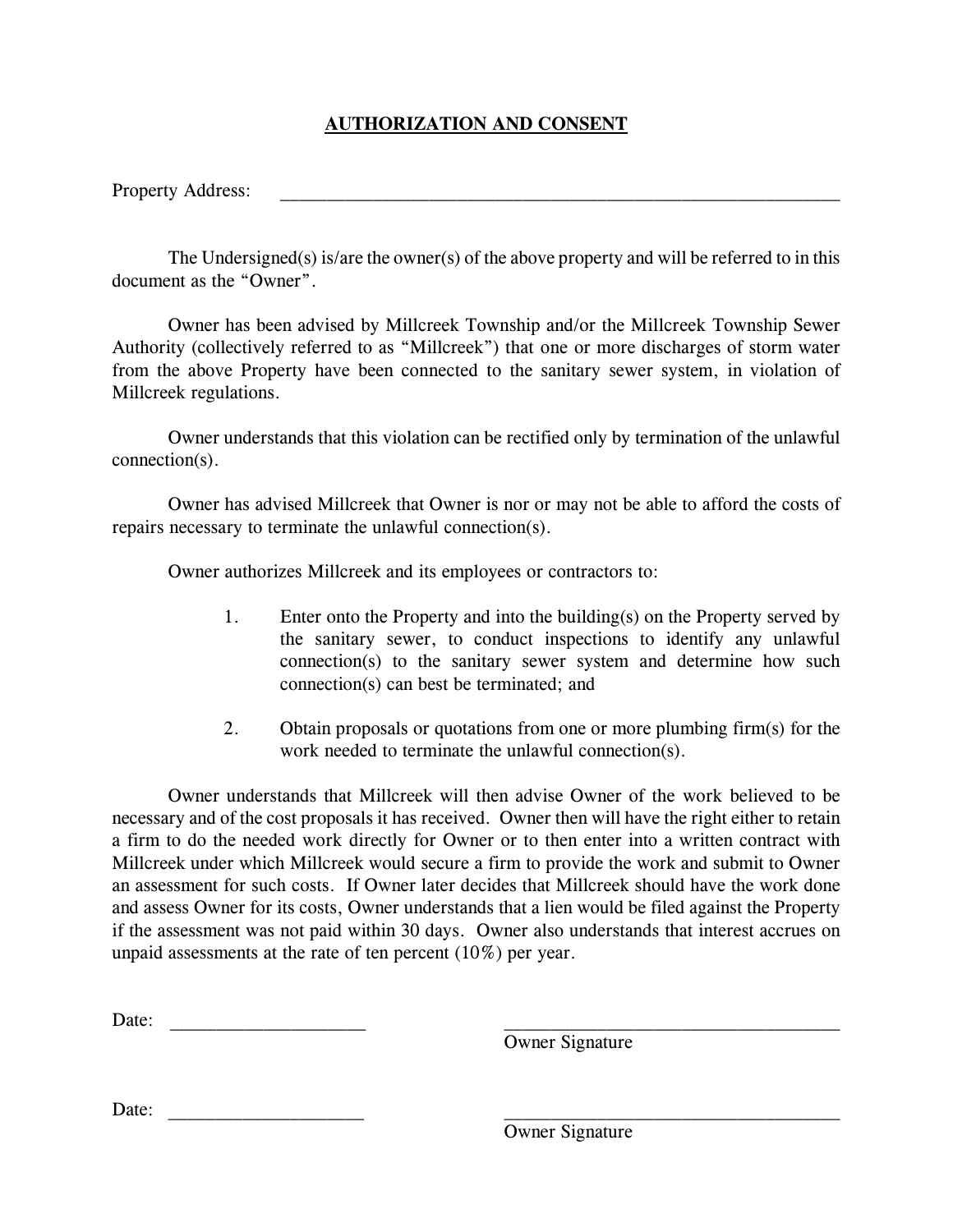## **CONSENT TO REPAIRS AND ASSESSMENT**

Property Address:

The Undersigned(s) is/are the owner(s) of the above property and will be referred to in this document as the "Owner".

Owner on \_\_\_\_\_\_\_\_\_\_\_\_\_\_\_\_\_\_\_ signed an Authorization and Consent which authorized Millcreek Township and the Millcreek Township Sewer Authority (collectively "Millcreek") to inspect Owner's Property and secure proposals or quotations for work to terminate unlawful connections from the Property to Millcreek's sanitary sewer system.

Millcreek's investigation determined that one or more unlawful connections exist at the Property. Millcreek has discussed with Owner the results of its investigation and has advised Owner of the proposals or quotations received from plumbing firms to do that work necessary to terminate the unlawful connection(s). A copy of the quotation or proposal of the firm which Owner is satisfied is most reasonable in price and quality of work is attached to this Consent.

Owner does not have the financial ability to pay in full the costs of the needed work.

Owner understands that if Millcreek secures performance of the needed work at the Property, Owner is responsible for costs of the work as it benefits the Property and rectifies a violation of Millcreek regulations. Owner has been advised that if an assessment for the costs of the work is not paid in full within 30 days after the assessment date, a lien would be filed against the property and interest on the unpaid assessment would accrue at the rate of 10% per year.

With this knowledge, Owner hereby agrees that Millcreek should retain the plumbing firm whose proposal is attached to this Consent to perform work necessary to terminate the unlawful connection(s) at the Property to the sanitary sewer. Owner understands that upon completion of the work and its payment to the retained firm, Millcreek will issue its assessment for said costs to Owner. If Owner does not pay the assessment in full within 30 days after its date, interest on the unpaid amount will accrue at 10% per year from the assessment date and Millcreek Township shall have authority to file a municipal lien for such costs in the Erie County Court of Common Pleas which shall be a lien against Owner's Property until paid in full.

| $\overline{\phantom{a}}$<br>гие<br>Daw. |  |
|-----------------------------------------|--|
|                                         |  |

Owner Signature

Date:  $\Box$ 

Owner Signature

OWNRCNST/SEWER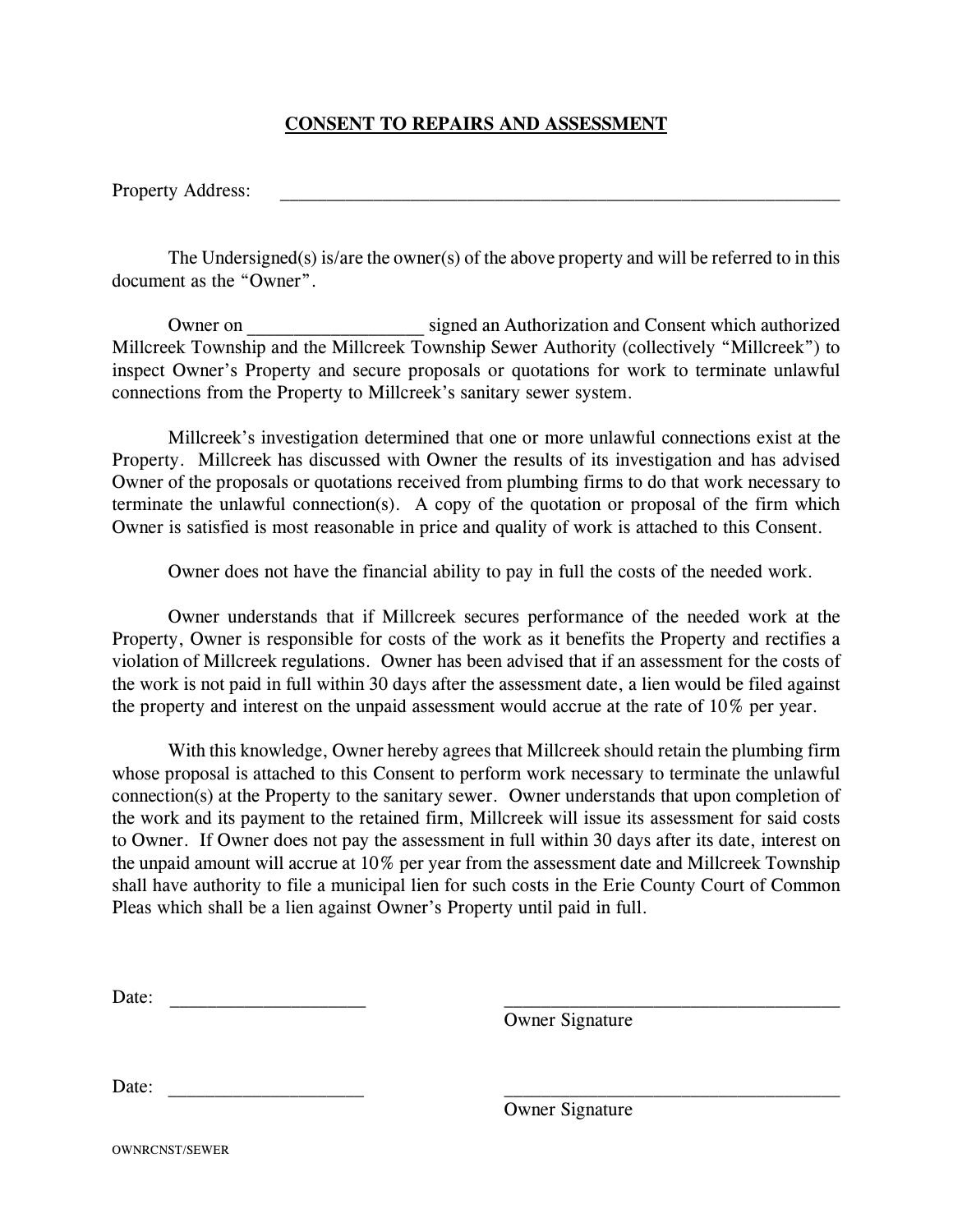(Notice that no unlawful connection detected in inspection)

(Date)

Dear

Thank you for your cooperation in allowing an inspection of your property's sewer connections.

I write to confirm that Millcreek Township's inspection on disclosed no indication of any connections to the sanitary sewer system which violate the Township's Sewer Use Ordinance.

Thank you again for your cooperation.

Sincerely,

 $\mathcal{L}_\text{max}$  , and the set of the set of the set of the set of the set of the set of the set of the set of the set of the set of the set of the set of the set of the set of the set of the set of the set of the set of the

Copy for property file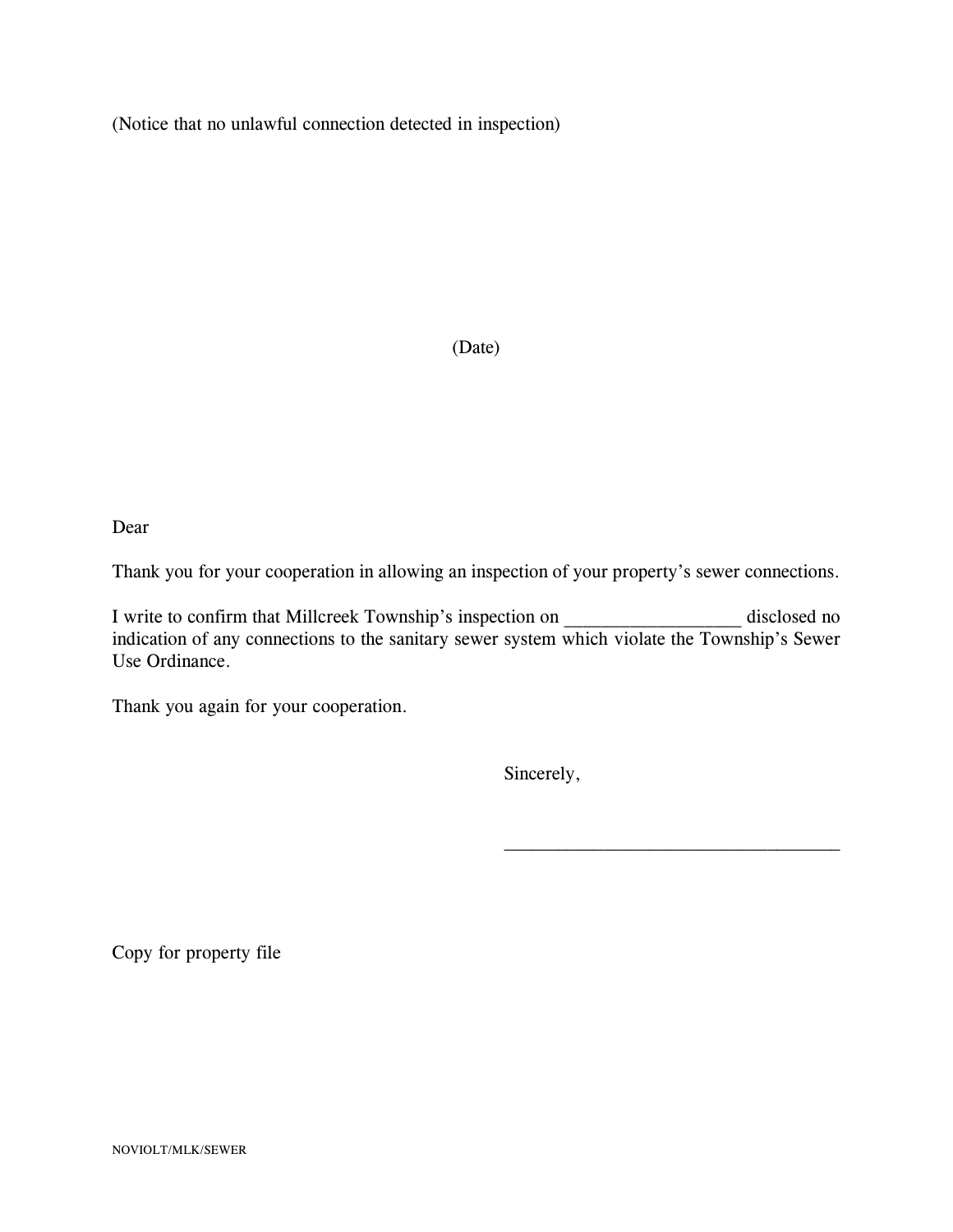#### **DEVELOPER AGREEMENT**

THIS AGREEMENT made and entered into the day of February, 2004

#### BETWEEN:

DEVELOPER, INC., a Pennsylvania Business Corporation whose principal office is located at 0000 Street, Millcreek Township, Erie County, and Commonwealth of Pennsylvania, hereinafter referred to as "Developer"

#### AND

MILLCREEK TOWNSHIP SEWER AUTHORITY, an Authority created under and by virtue of the Municipality Authorities Act of l945, as amended, with its principal office located in the Township of Millcreek, County of Erie and State of Pennsylvania, hereinafter referred to as "Authority".

#### WITNESSETH:

WHEREAS, the Developer is the owner of land in Millcreek Township known generally as the Subdivision located at 0000 Street, which is further identified as part of land identified by deed recorded at the Erie County Recorder of Deeds in record book 000 on page 0000 and also as Erie County Index No. 33-000-000-000.00 and as Millcreek Map Parcel No. 000-000; and

WHEREAS, the Developer has submitted design plans to the Authority for approval of sanitary sewers to be installed in Street, (the "Sewer Extension"), to serve the development known as the Subdivision and the developer agrees to construct the Sewer Extension in accordance with the Authority's requirements; and

WHEREAS, the Developer has received conditional approval from the Supervisors of Millcreek Township for the final plan of the Subdivision by letter from the Engineer of Millcreek Township; and

WHEREAS, the Developer has obtained permit approval for the Sewer Extension from the Pennsylvania Department of Environmental Protection.

NOW THEREFORE, in consideration of their intent to be legally bound hereby and other good and valuable consideration, the parties hereto agree as follows: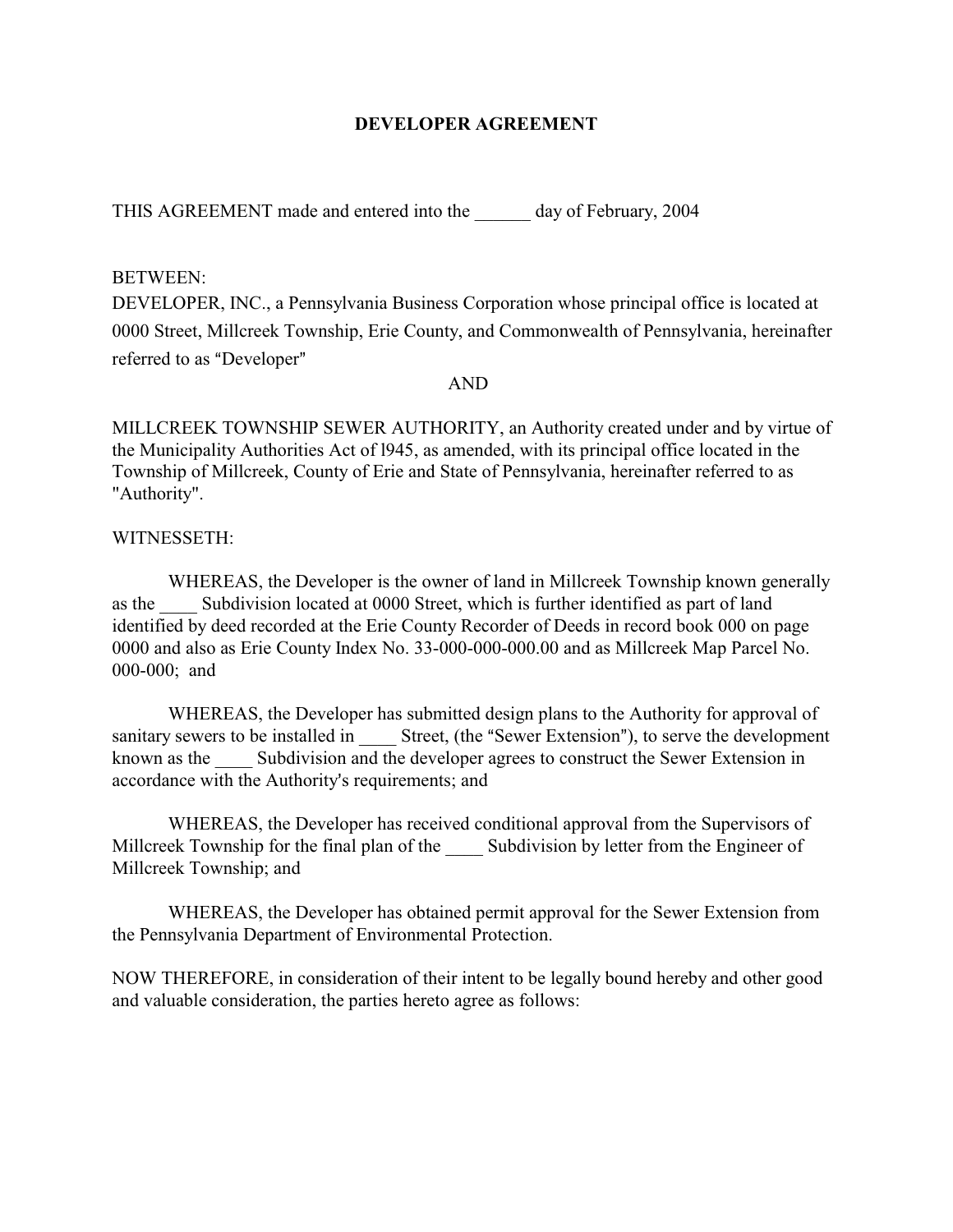Sewer Extension - the term Sewer Extension as used herein shall mean all the sanitary sewer pipe and manholes, and any fittings and connections related thereto. It shall also include, where applicable, all pumping stations, force mains, electrical equipment, fencing, valves and any facilities related thereto. Any and all sanitary sewer facilities proposed for construction by Developer which are to become part of the Millcreek Township Sanitary Sewer System are herein defined as the Sewer Extension.

2.

Developer further agrees that said construction shall be in compliance with the Authority's General Specifications for Sewer Main Installation, and the Township of Millcreek Specifications covering backfill, which are incorporated herein by reference, and that such construction shall be subject to inspection and approval by Authority or its agents. The safety of all persons present at and in the vicinity of the site of the work performed pursuant to this Agreement shall be the responsibility of Developer and any contractor employed by Developer, and it shall not be the responsibility of Authority or the Township of Millcreek. Developer and any contractor employed by Developer shall ensure that during the progress of the work there is compliance with the regulations of the Occupational Safety and health Administration relating to "Excavations, Trenching and Shoring," 29 C.F.R. {{1926.650 through 1926.653, and the regulations of the Pennsylvania Department of Labor and Industry relating to "Excavations and Construction," 34 PA. Code {{33.271 through 33.319. Authority shall have the right, but not the obligation, to inspect the work site for compliance with such regulations. The undertaking of inspections by the Authority's engineers or authorized representatives of the Authority shall not be construed as supervision of actual construction nor make the engineers or the Authority responsible for providing a safe place or safe conditions for the performance or work under this agreement or contract by contractor, or contractors' employees or those of the suppliers or subcontractors. It is the sole responsibility of the contractor to provide a safe place and safe conditions for the performance of work and the sole responsibility of the contractor to enforce suitable rules, including all rules promulgated pursuant to the Occupational Safety and Health Act, 29 U.S.C.  $\S651$  *et seq.* and implementing regulations, for the safe prosecution of the work and for the safety and health of the workers employed on the project.

3.

Developer further understands and agrees that it will assume all costs and expenses in connection with the construction of the Sewer Extension, including but not limited to the cost of all labor, material, equipment, charges and fees of any kind.

If any portion of the Sewer Extension is constructed within a state right-of-way, Developer agrees to restore the area within the state right-of-way according to the requirements of PennDOT, and further Developer agrees to warranty such restoration for a period of two years.

It is specifically understood and agreed that Developer hereto shall restore the surface of any public or private property, or way through which this Sewer Extension shall be constructed to the condition that existed prior thereto, and at its own expense.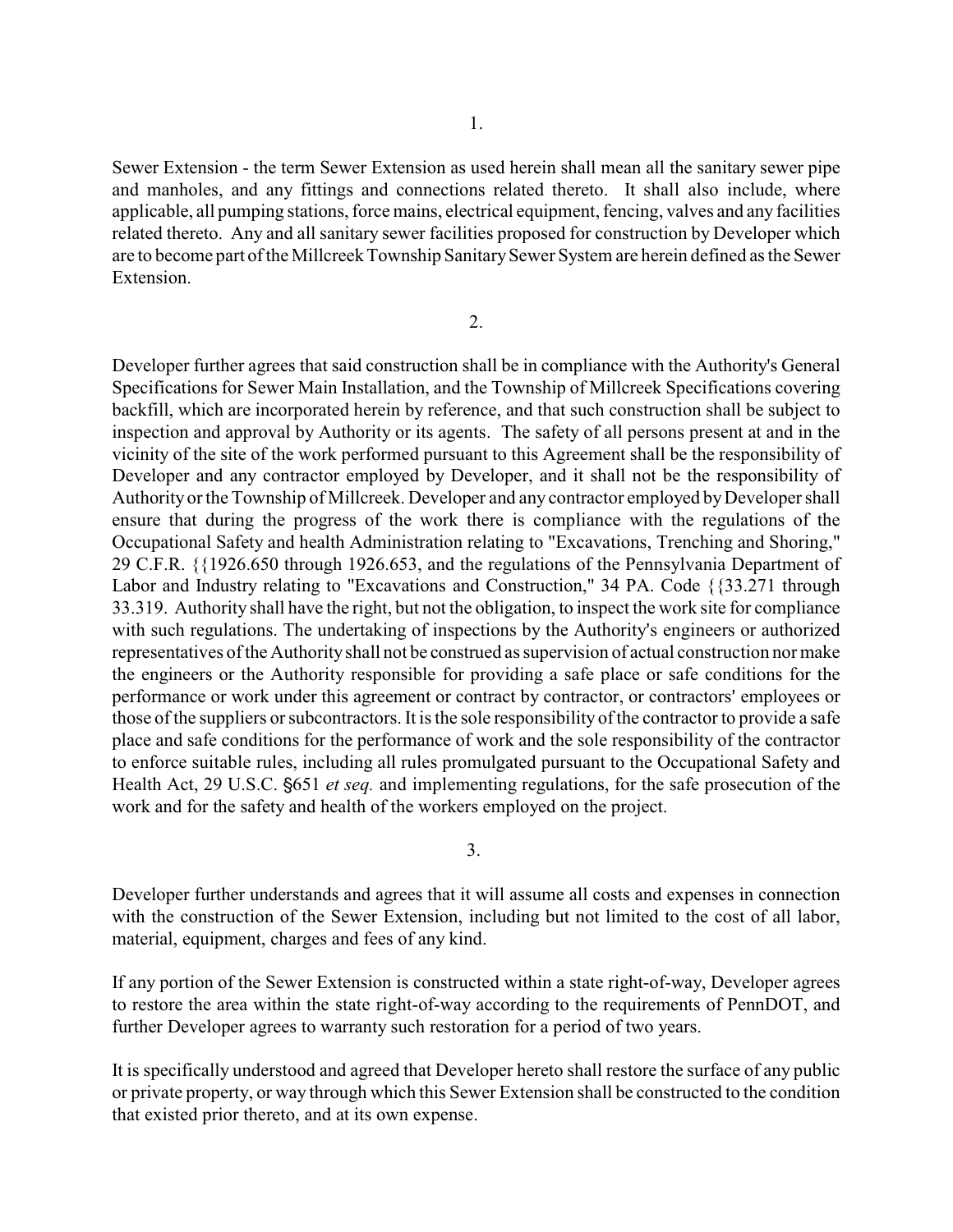It is specifically understood and agreed that Developer hereto shall contact any Property Owners in at least 48 hours in advanced of any planed disruption of any utility services or road closings. It is also agreed that Developer shall contact Millcreek Township and the Millcreek Township School District regarding said road closings.

It is recognized and understood that Developer may employ a contractor for the purpose of actually constructing the Sewer Extension but, it is also specifically understood and agreed that such employment shall not in any way absolve Developer of any of its obligations under this Agreement.

#### 4.

Developer also agrees to protect and hold harmless the Authority and the Township of Millcreek, and their agents and employees from any and all costs and expenses occasioned by the repair, replacement or maintenance of the Sewer Extension due to defective materials and/or workmanship for a period extending eighteen (18) months beyond the date of its acceptance by the Authority.

5.

Upon completion of the work of construction and final inspection and acceptance by Authority, ownership of the Sewer Extension shall vest in the Authority and all right, title and interest of Developer therein shall cease and terminate; it being the intention of the Developer to convey title to the Authority and to dedicate the Sewer Extension to public use, and the approval and acceptance by the Authority shall be deemed to be acceptance of said dedication. The Developer, upon completion of the construction of the Sewer Extension, agrees to dedicate the rights-of-way in which the Sewer Extension is constructed, by recording a dedication map at the Erie County Recorder of Deeds, after said map has been approved and signed by the Supervisors of Millcreek Township.

6.

If any portion of the Sewer Extension is not constructed within a dedicated right-of-way, Developer agrees upon completion to provide the Authority with an executed Deed of Grant conveying ownership of the Sewer Extension and a twenty (20) foot wide easement, in which the Sewer Extension and appurtenances are constructed for the purpose of operating and maintaining the Sewer Extension. Thereafter, no connection to the Sewer Extension or any house branch shall be made at any time by Developer or any other party or person without first obtaining consent in writing from the Authority and/or Township of Millcreek.

7.

Developer also understands and agrees not onlyto construct at its own expense the Sewer Extension, but also agrees to pay to the Authority at the time of execution of this Agreement, a Developer Fee for the privilege of tapping into the existing sanitary sewage system, which fee includes services to be furnished by Authority, including design review, inspection, testing and asbuilt plan preparation.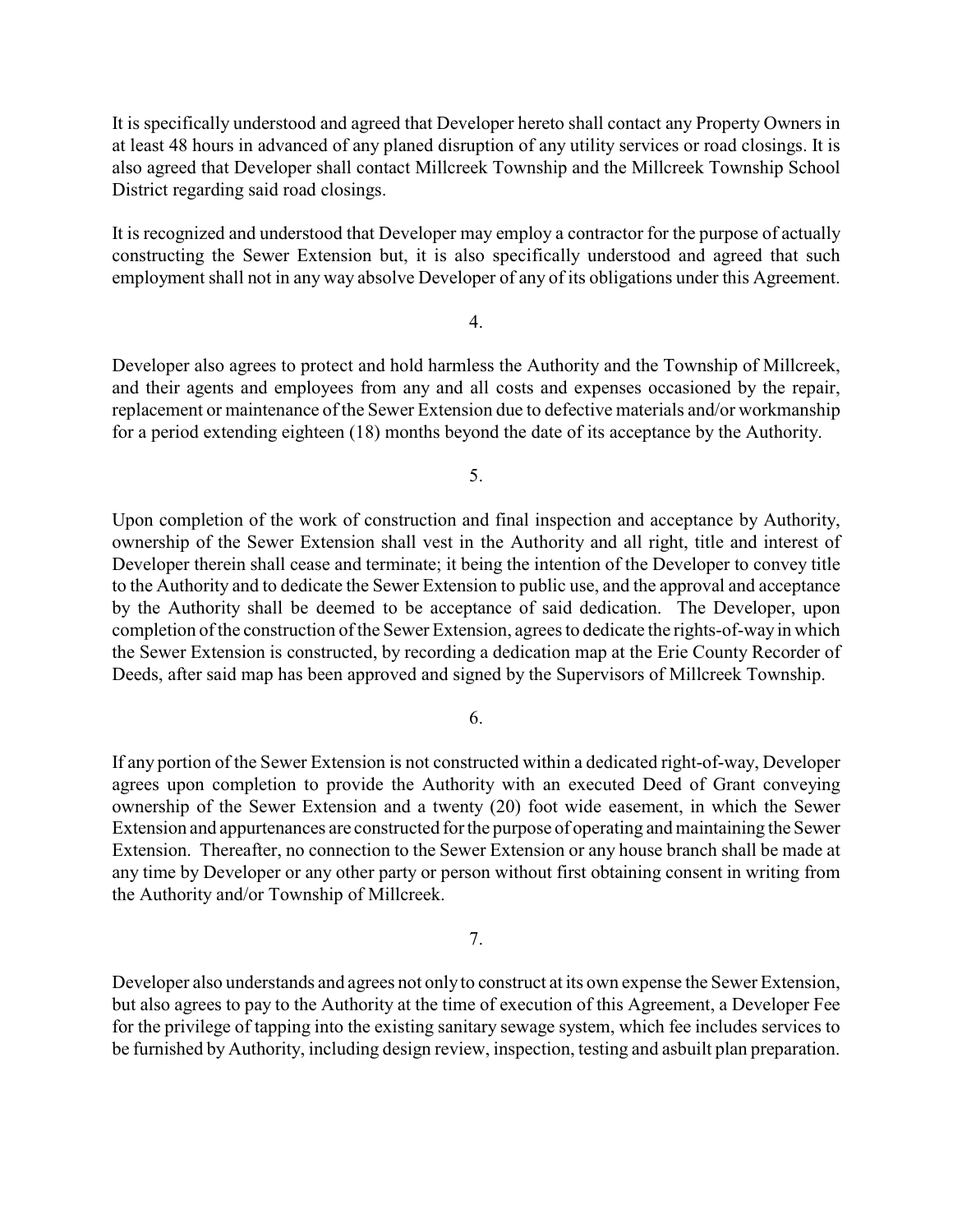The Developer Fee referred to above is calculated at \$3.50 per lineal foot of gravity sanitary sewer constructed, \$2.00 per lineal foot of forcemain constructed, and \$50.00 per service connection as follows:

#### FROM MH 0+00 TO MH 4+28 (Example)

|  | 428   lineal feet $\omega$ \$3.50 per foot = | \$1,498.00 |            |  |
|--|----------------------------------------------|------------|------------|--|
|  | service connection $\omega$ \$50.00 ea.=     | \$250.00   |            |  |
|  |                                              | \$1,748.00 | \$1,748.00 |  |

#### FROM MH 0+00 TO MH 4+28 (Example)

| 428   lineal feet @ \$3.50 per foot =        | \$1,498.00  |  |
|----------------------------------------------|-------------|--|
| 200   Lineal feet @ \$2.00 per foot =        | \$400.00    |  |
| 3   service connection $\omega$ \$50.00 ea.= | \$10,000.00 |  |
| Total Developer Fee:                         | \$11,898.00 |  |

In the event the expenses incurred by the Authority as a direct result of construction of the Sewer Extension exceed the fee above, the Developer agrees to pay the additional expenses to the Authority.

8.

Developer also agrees to pay any Tapping Fees that may be due on Developer's property from previous sewer extensions. This Tapping Fee must be paid to the Authority as part of this Agreement.

9.

It is specifically understood and agreed between the parties hereto that Developer shall construct all of the proposed Sewer Extension in a continuous manner and shall minimize construction delay to the greatest extent possible.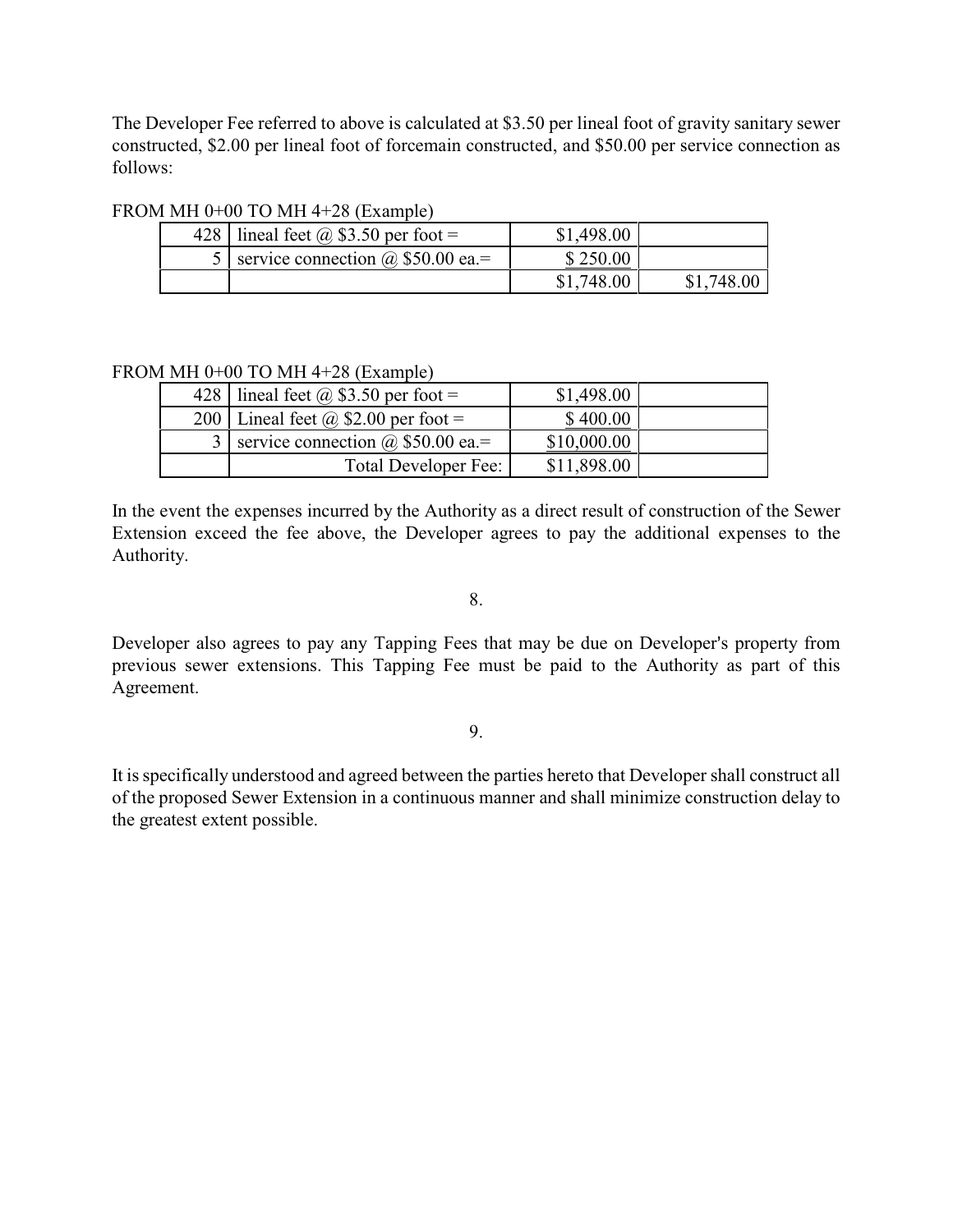It is specifically understood and agreed between the parties hereto that Developer shall upon completion of the project, prepare an asbuilt drawing plan. The Authority's inspectors will indicate on the Developer's original sewer design plans and engineer's cut sheets the actual field measurements and will turn over copies of all asbuilt records and measurements to Developer. It will be the responsibility for the Developer to prepare an asbuilt design plan on reproducible drawing media. All inverts and manhole rim elevations shall be field verified by the Developer and indicated on the plans. If any sewer lines, laterals, or manhole locations deviate from the original plans, it will be the responsibility of the Developer to have the changes accurately shown on the asbuilt drawings. All drawings shall show sewer line stationing of all manhole and lateral connections. All drawings will be "D" size  $(36" \times 24")$  and will be at  $1" = 50'$  scale. The Sewer Authority will maintain all asbuilt records of all sewers and sewer connections installed at the time of initial sewer construction.

#### 11.

Developer agrees to obtain all permits applicable to the construction of the Sewer Extension.

#### 12.

It is understood and agreed between the parties hereto that Millcreek Township will operate the Sewer Extension under a separate agreement between Millcreek Township and the Authority.

#### 13.

In the event that Developer undertakes to construct the sewer extension as contractor, or, if Developer contracts with a third party for construction of all or part of the herein-described sewer extension, Developer agrees to indemnify and hold harmless Authority and the Township of Millcreek from any and all claims for personal injury of any person whether or not an employee of Developer, Authority or the Township of Millcreek, arising out of or related to the construction of the sewer system which is the subject of this Agreement, whether or not the injured party alleges and proves that the loss is attributable in whole or part to any act of omission or commission, breach of duty or negligence on the part of Authority and/or the Township of Millcreek, said indemnity shall hold Authority and the Township of Millcreek harmless from any and all suits, costs, expenses of defense, including attorney fees, judgments and costs, even if it is alleged that said Authority and/or Township were active or passively negligent.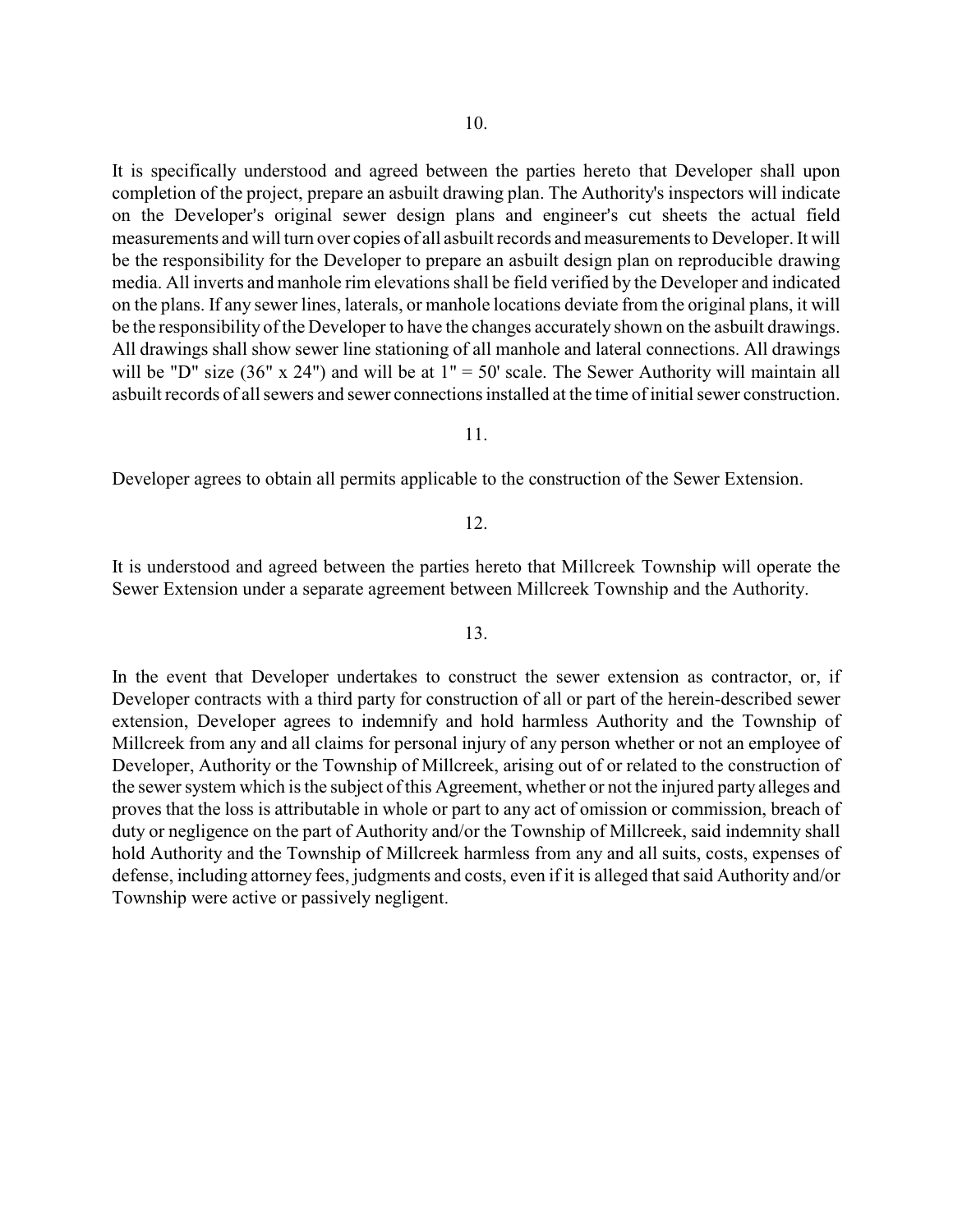Developer or Contractor agrees to take out, pay for and maintain until completion of the work required by this Agreement, comprehensive broad term public liability insurance and contractual liability insurance. The contractual liability insurance shall insure Developer against liability to Authority and the Township of Millcreek under the provisions of paragraph 13 of this Agreement. A standard certificate of insurance form must be provided to Authority prior to the start of construction. No exclusions shall be indicated on the certificate under public liability coverage. Additional insurance coverage's such as auto liability, excess liability and workers' compensation, including the amounts of coverage provided, shall also be indicated on Developer's certificate of insurance. The comprehensive broad form public liability insurance shall be at least in the amount of \$3,000,000 each occurrence for bodily injury, \$1,000,000 any one account of property damage, the aggregate limit of not less than \$3,000,000. Developer agrees that like insurance requirements, except the contractual liability insurance requirements apply to all contractors connected with the work described herein. Prior to commencement of the work which is the subject of this Agreement, Developer and all contractors shall provide Authority with proof of compliance with the insurance provisions of this Agreement, satisfactory to Authority.

#### 15.

This Agreement is binding on all the heirs, successors and assigns of all parties to this Agreement.

16.

It is agreed by the parties hereto that with respect to any controversy arising in relation to or out of this Agreement, that the laws of Pennsylvania shall apply.

#### 17.

The Developer hereto agrees to indemnify, protect and hold harmless the Authority, its members and employees from any and all claims, lawsuits and other liability including costs of defense arising from construction of the Sewer Extension. Developer shall require the same indemnification from any and all contractors employed by Developer in construction of the Sewer Extension.

#### 18.

Developer is specifically aware of the provisions of Ordinance No. 2004-4 of the Township of Millcreek, enacted March 30, 2004, which inter-alia, prohibits the introduction of any storm water, surface drainage, ground drainage, roof runoff, or subsurface drainage into the public sanitary sewer system. Developer warrants to the Authority that any and all construction done under the within Developer Agreement, whether done by Developer or by Developer's subcontractors or assigns, shall be in compliance with said Ordinance No. 2004-4; Developer hereby agrees to indemnify Authority and the Township of Millcreek for the actual cost of correcting any construction done by Developer, its subcontractors and assigns, in violation of the aforesaid Ordinance No. 2004-4, the Millcreek Township Public and Private Improvements Code or the Rules and Regulations Governing the Millcreek Township Sanitary Sewer System.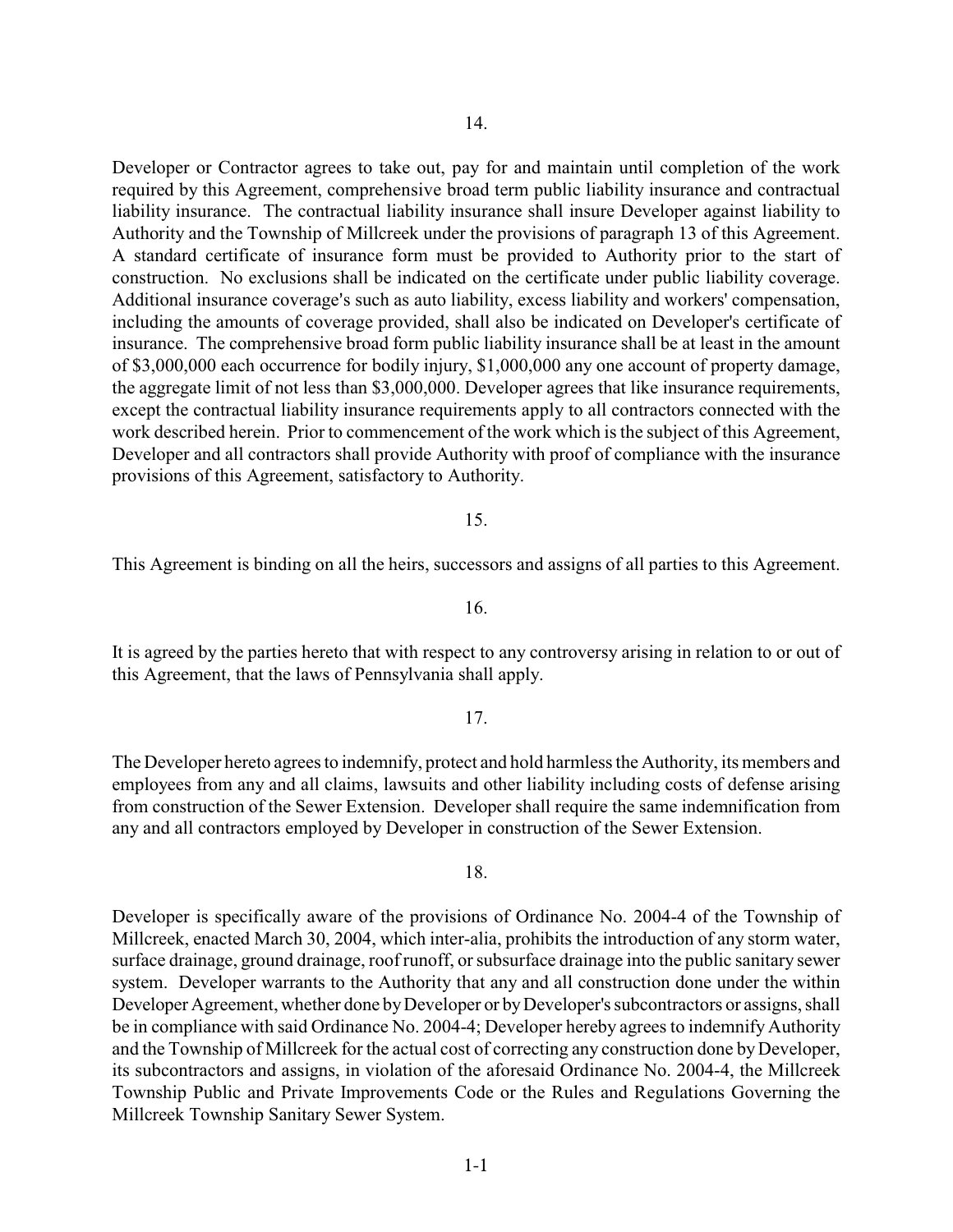The Authority agrees to use its best efforts to charge and collect tapping fees from the owners of properties along the Sewer Extension who request a connection. The Developer agrees to indemnify and hold harmless the Authority from all costs and expense including costs of defense, by reason of any cause of action or claim brought against the Authority to prevent collection of tapping fees. The tapping fees will be collected by the Authority in accordance with the Authority's procedures and existing laws. The amount of the tapping fees to be collected will be determined by dividing the cost and fees of the Sewer Extension by the total property frontage benefited by the Sewer Extension. However, no tapping fee will be charged for any service to the property owned by the Developer as of the date of this Agreement. Any tapping fees collected by the Authority will be refunded to the Developer for a period of ten (10) years following completion of the Sewer Extension.

19.

IN WITNESS WHEREOF, the parties hereto have hereunto set their hands and seals the day and year first above written.

 $\overline{\phantom{a}}$  , and the contract of the contract of the contract of the contract of the contract of the contract of the contract of the contract of the contract of the contract of the contract of the contract of the contrac

 $\overline{\phantom{a}}$  ,  $\overline{\phantom{a}}$  ,  $\overline{\phantom{a}}$  ,  $\overline{\phantom{a}}$  ,  $\overline{\phantom{a}}$  ,  $\overline{\phantom{a}}$  ,  $\overline{\phantom{a}}$  ,  $\overline{\phantom{a}}$  ,  $\overline{\phantom{a}}$  ,  $\overline{\phantom{a}}$  ,  $\overline{\phantom{a}}$  ,  $\overline{\phantom{a}}$  ,  $\overline{\phantom{a}}$  ,  $\overline{\phantom{a}}$  ,  $\overline{\phantom{a}}$  ,  $\overline{\phantom{a}}$ 

DEVELOPER

SIGNATURE / TITLE

WITNESS:

\_\_\_\_\_\_\_\_\_\_\_\_\_\_\_\_\_\_\_\_\_\_\_\_\_\_\_\_\_\_

\_\_\_\_\_\_\_\_\_\_\_\_\_\_\_\_\_\_\_\_\_\_\_\_\_\_\_\_\_\_\_

MILLCREEK TOWNSHIP SEWER AUTHORITY

CHAIRMAN

ATTEST:

**SECRETARY** 

DEVAGRT/MLK/SEWER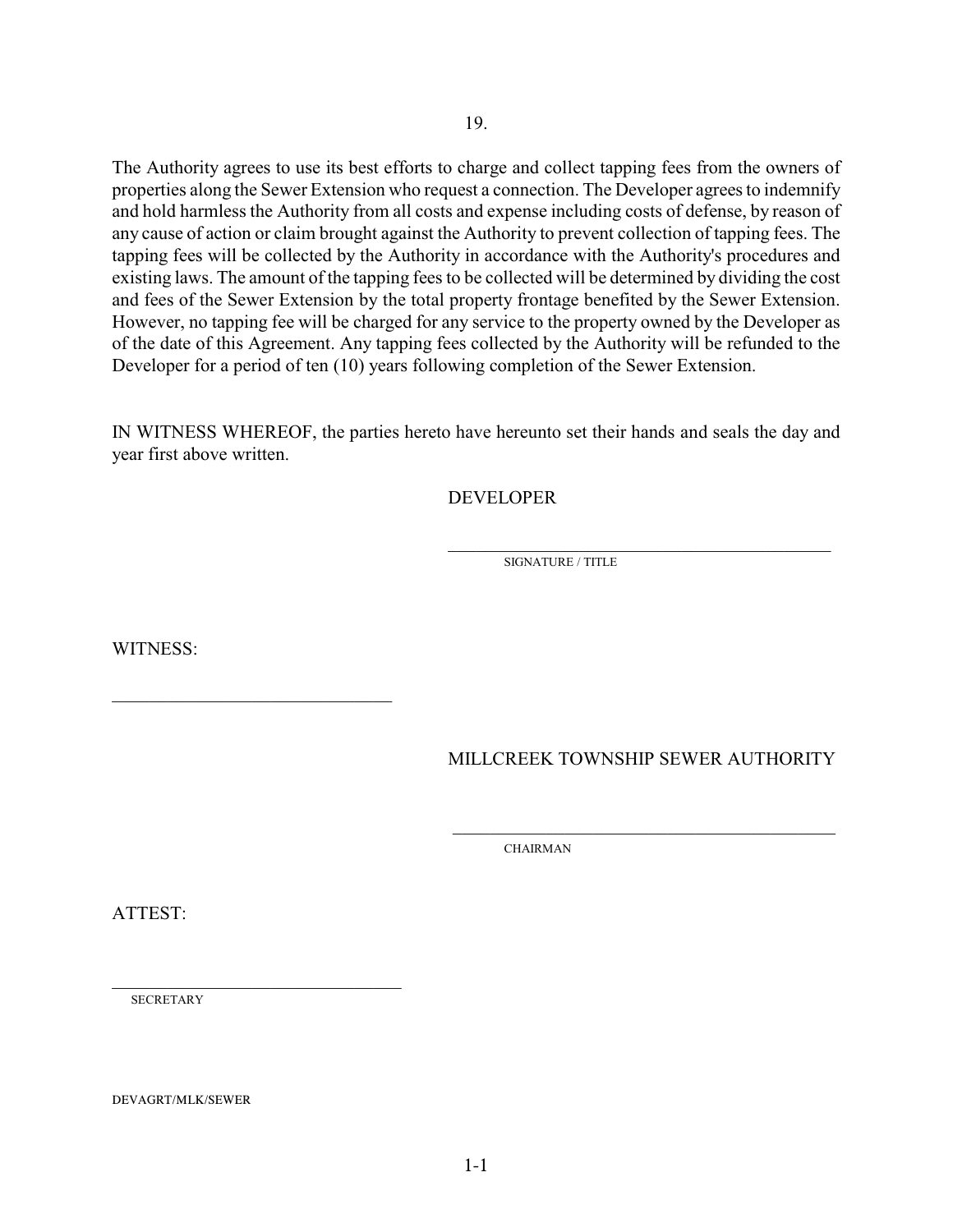## **XII. CONSTRUCTION STANDARDS**

Performance standards for building and branch sewers are as set forth in Part 3.

Standards for traps and clean-outs are as set forth on the attached drawing.

Additional and updated standards for materials and construction shall be established by amendment of these Rules and Regulations.